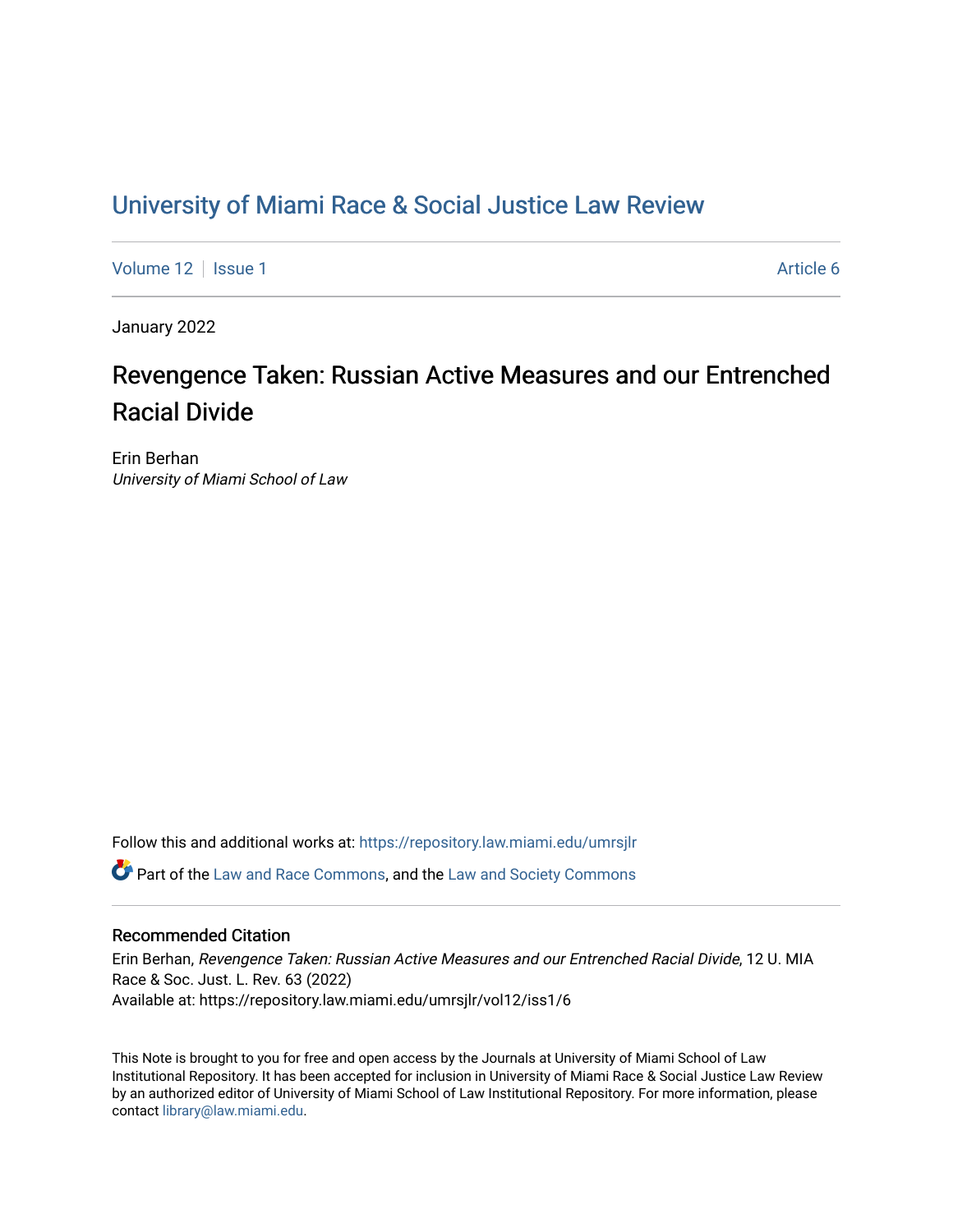# Revengeance Taken:

# Russian Active Measures and our Entrenched Racial Divide

Erin Berhan\*

*Our racial divide has always been a national security threat. An early observer of our American project, Alexis de Tocqueville, wrote about this threat to our future union in "Democracy in America," learned by merely travelling the young nation thirty years before our Civil War.<sup>1</sup> Despite generations of societal and legal evolution, our nation has not overcome the wounds and disabilities that our racial divide left behind — now ripe for modern security threats. In 2019, the United States Senate Select Committee on Intelligence released Volume II of their years long investigation into Russian Active Measures of interference with our elections and democracy, referring to the effort as an "information warfare campaign" designed to stoke "societal division in the United States."2 Our racial divide was the fault line under attack in the Russian Active Measures campaign.* 

*The Senate's "integrated" recommendations avoided the critical issue of proven vulnerability through our racial fault lines and mainly offered that social media companies, citizens, and the* 

I would like to thank Professor Donald M. Jones for his guidance and inspiration, and Professor Irwin P. Stotzky for giving me an exceptional framework to understand law.

Most importantly, I would like to thank my husband, Miguel Vias. His love and support is otherworldly.

<sup>1</sup> ALEXIS DE TOCQUEVILLE, DEMOCRACY IN AMERICA (Bantam Classics, Random House 2004).

S. COMM. ON INTELLIGENCE, 116<sup>TH</sup> CONG., REP. ON RUSSIAN ACTIVE MEASURES CAMPAIGNS AND INTERFERENCE IN THE 2016 U.S. ELECTION, VOLUME 2: RUSSIA'S USE OF SOCIAL MEDIA WITH ADDITIONAL VIEWS, at 78 [hereinafter Sen. Intel. Rep.].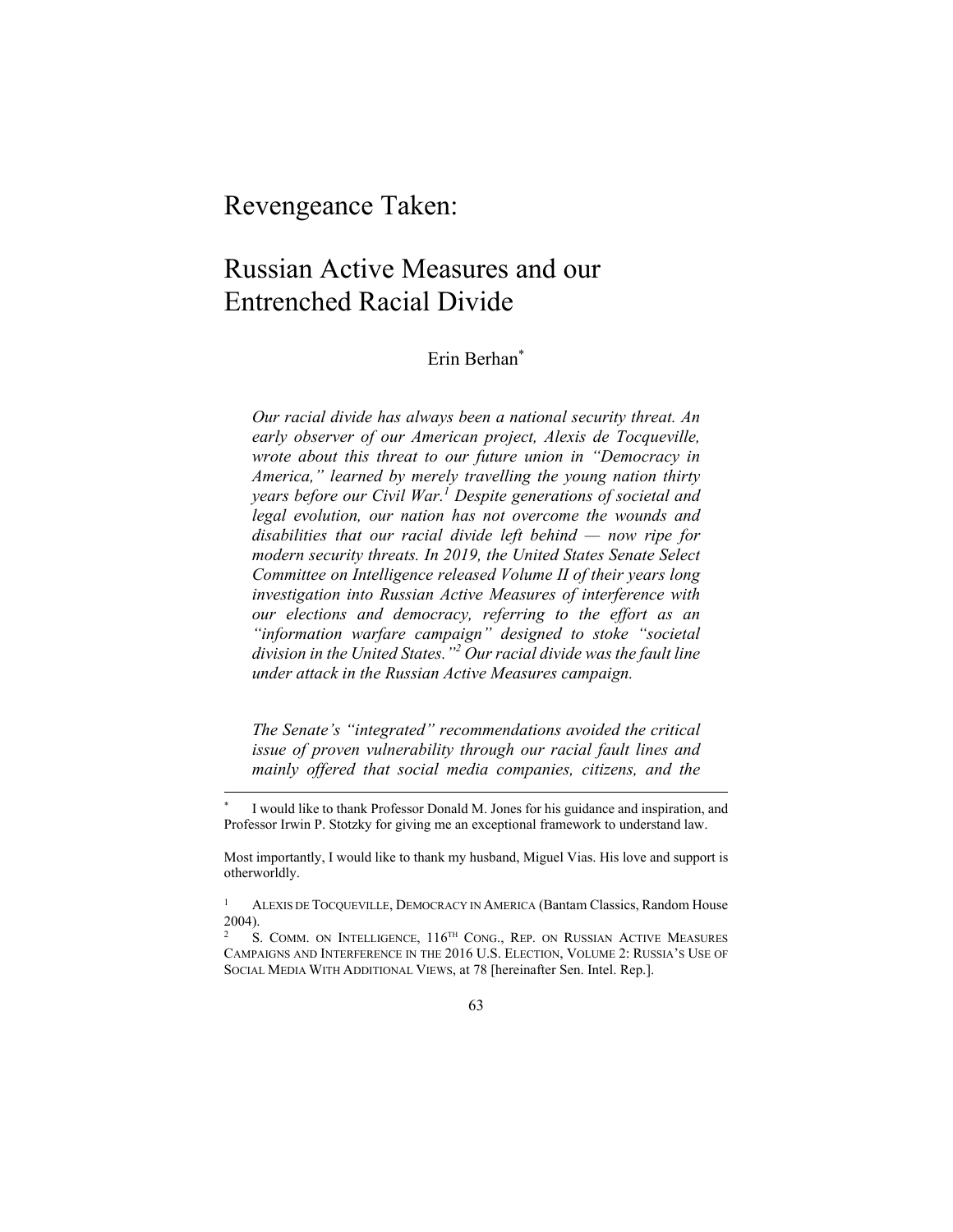*Executive Branch should simply self-regulate in face of this national security threat. More critically, the Senate recommendations mandated that any "approach" to guard against this threat "must be rooted in protecting democratic values, including the freedom of speech."3*

*The weak Senate recommendations, coupled with the unprecedented siege on the Capitol on January 6, 2021, require an urgent review of the ways that our laws have disabled us from properly analyzing the impact of race as a legal matter. Three landmark cases, Brandenburg v. Ohio, Washington v. Davis, and McCleskey v. Kemp, are all post-Civil Rights Movement cases that opened America up to assaultive speech, attempting to usher in race-neutrality and a "law and economics" framework. These cases made our racial lines a bit deeper, leaving us with scar tissue exposed to the world, rather than sound and protective case law.* 

*Indeed, the landmark Brandenburg opinion supports this argument.<sup>4</sup> Clarence Brandenburg, who spoke his works a few days after the Civil Rights Bill of 1964 was passed in the Senate, threatened to march the Klan to Mississippi and St. Augustine, Florida. There was nothing random about those locations. Brandenburg spoke a few days after three young Civil Rights workers were murdered by the Ku Klux Klan in the infamous Mississippi Burning case, their bodies were still missing when he spoke. Then-President Lyndon B. Johnson sent the F.B.I. and troops to Mississippi as a response — the murders gripped the nation and our government. Clarence Brandenburg also spoke while widespread violence engulfed St. Augustine, Florida as Dr. Martin Luther King, Jr. was spending the month in St. Augustine to desegregate the city — violence was ongoing and rampant. Yet this context was sanitized in a hastily written per curium opinion originally authored by Abe Fortas as he was forced to resign over financial improprieties. Adding to this uniquely odd circumstance, no opinions were released on Brandenburg in the state courts below. This acontextual, ahistorical opinion, stripped of the power of judicial speech, is ironically our landmark Free Speech* 

 $\frac{3}{4}$  *Id.* 

<sup>4</sup> Brandenburg v. Ohio, 395 U.S. 444, 446 (1969).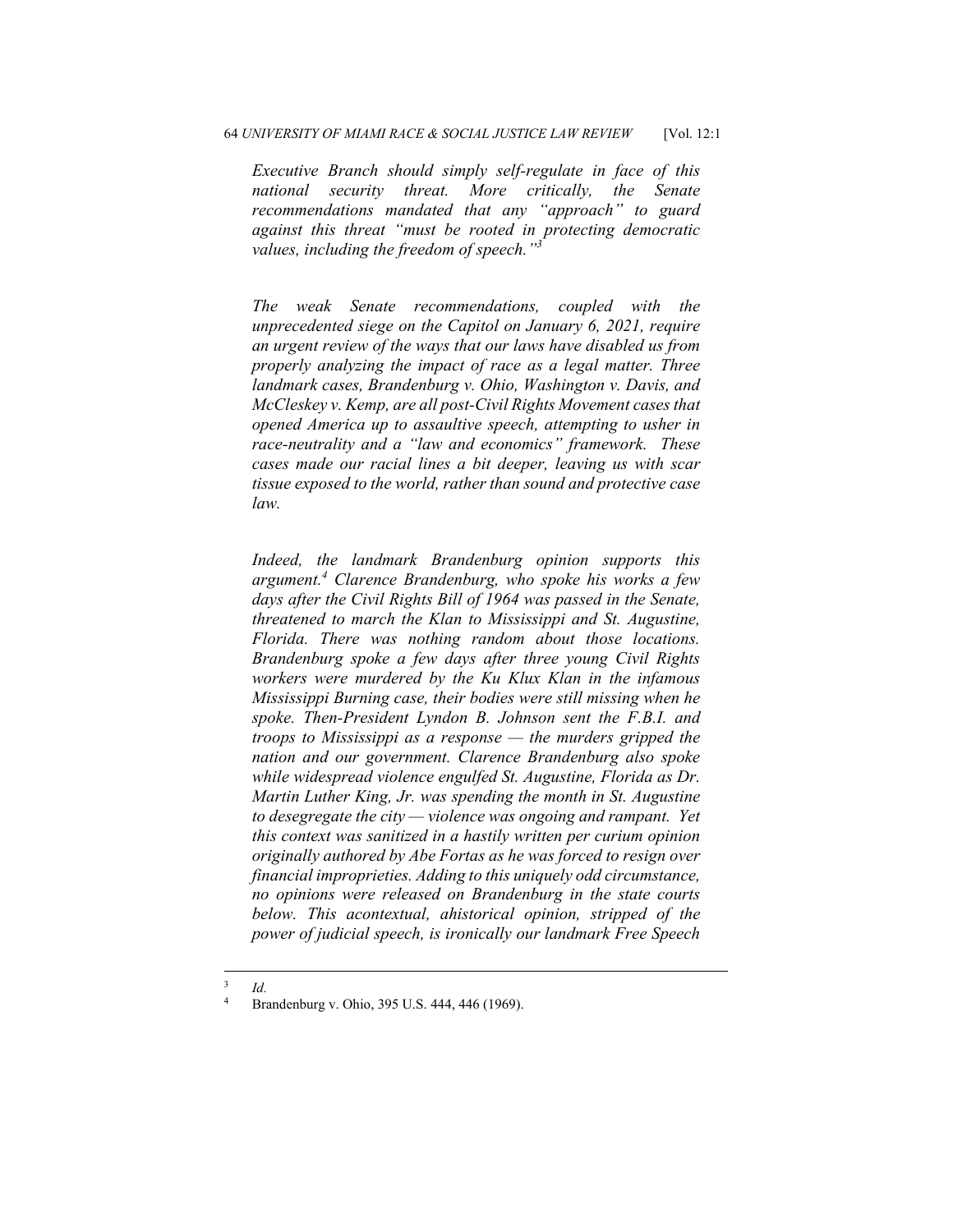*decision. The Davis and McCleskey opinions warrant review as the Senate was not short on data, facts, or intent in the Russian Active Measures campaign report, yet somehow the data on race was not acted upon nor appeared in the recommendations. These cases frame why when our racial division is at the forefront of an issue factually, it is disabled as a legal matter.* 

*Demanding attention to where the law has failed us on matters of race is fiercely important now as the relevant matters of national security uncovered by the Senate remained unanswered legally. Indeed, the January 6, 2021 "Save America" rally is eerily reminiscent of Clarence Brandenburg's exhortation to "Save America" in his Klan speech in 1964. The studied blindness of racism and racial harms in law has not solved our problems, rather, it has left us more vulnerable than ever.*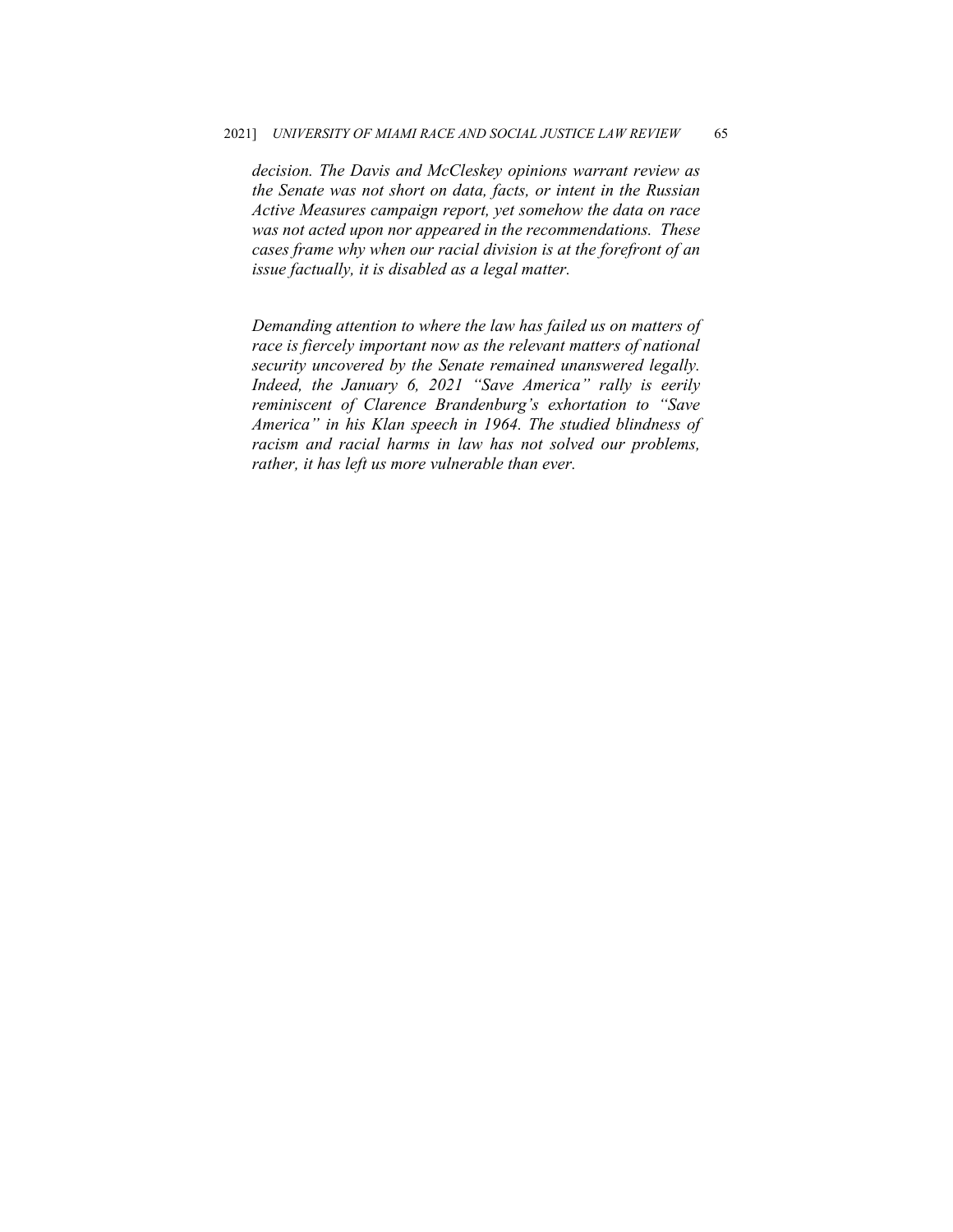## TABLE OF CONTENTS

| I: THE UNITED STATES, NATIONAL SECURITY, & RACE  68           |    |
|---------------------------------------------------------------|----|
| II. 2019 SENATE INTELLIGENCE COMMITTEE REPORT: FREE SPEECH    |    |
|                                                               |    |
|                                                               |    |
| Race: The Missing Claim in the 2018 Indictment of Russian     |    |
| $\sim$ 76                                                     |    |
| Robert Mueller, Ashcroft v. Iqbal, and Obviating Race in      |    |
|                                                               | 79 |
| III: UNIQUELY AMERICAN. PROTECTION FOR ASSAULTIVE RACIAL      |    |
| HATE SPEECH POST-CIVIL RIGHTS MOVEMENT.  80                   |    |
|                                                               |    |
|                                                               |    |
|                                                               |    |
|                                                               |    |
| Mississippi Burning: Klan Violence in Mississippi & the       |    |
| Federal Response in June 1964                                 |    |
| Klan Violence in St. Augustine, Florida: the "worst in years" |    |
| in June 1964 as Dr. Martin Luther King, Jr. Visited to        |    |
|                                                               | 89 |
| Brandenburg's Per Curium Status, Justice Abe Fortas' Forced   |    |
| Resignation, and a Bare-Bones, Rushed, and Edited             |    |
| Opinion                                                       | 95 |
| Klan Terror & The Law. Justice Black's Klan Past & His        |    |
|                                                               |    |
| IV: RACIAL BLINDSPOTS FORGED DEEP INTO OUR LAWS 104           |    |
| Questionable Context: Washington v. Davis' Footnote           |    |
|                                                               |    |
| McCleskey v. Kemp: Risks, Race, and Devolving Doctrine  110   |    |
| V: CONCLUSION<br>$\sim$ 114                                   |    |
| Coming to Terms with Race and the Law - The Fierce            |    |
|                                                               |    |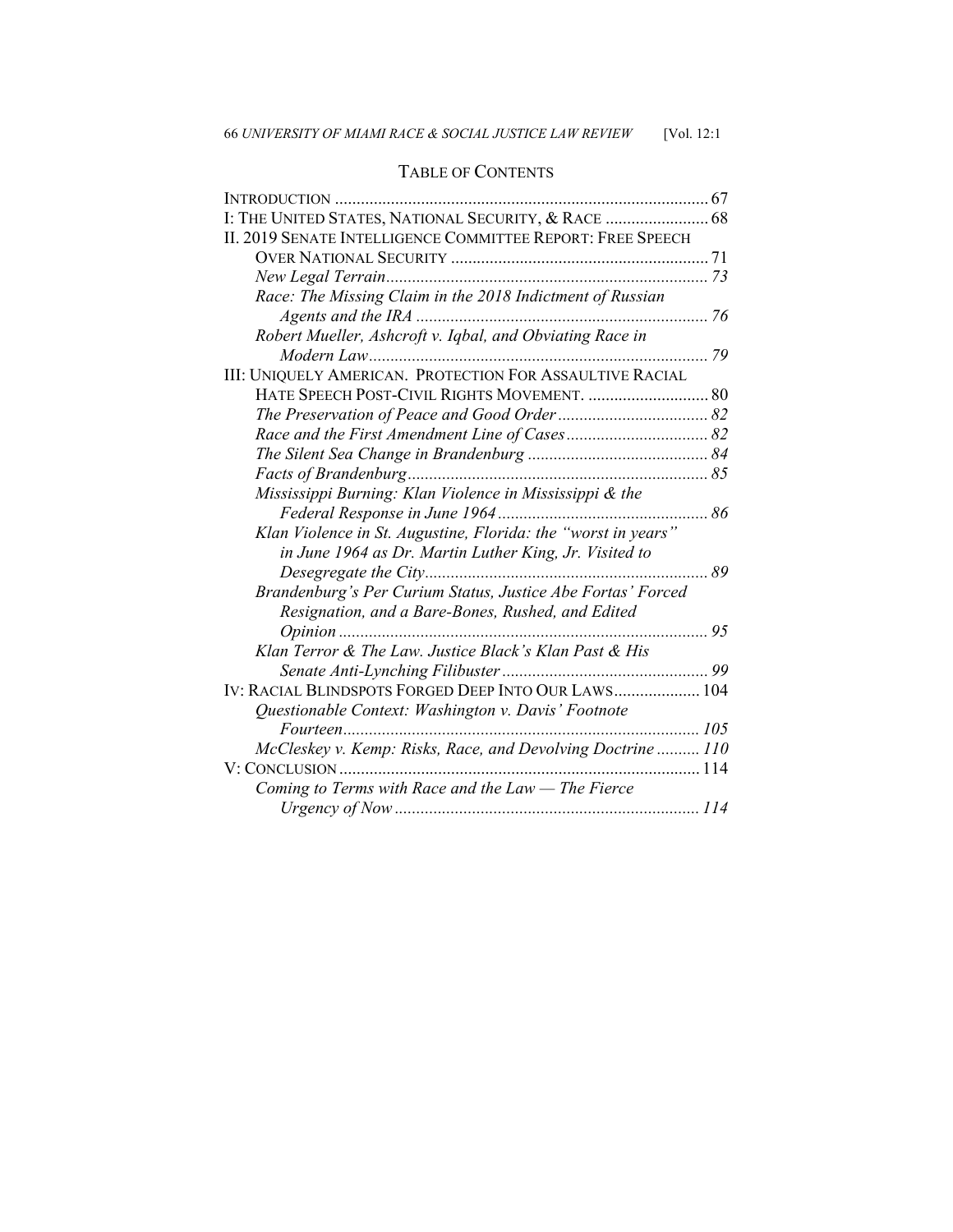#### **INTRODUCTION**

Part I of this paper identifies the premium national security held in the formation of the United States of America and reveals how racial imbalance was factored into the union to bolster national security and unity at our founding. Silence was often a strategy to limit critique, leaving us with deep divisions rampant today. Part II brings this threat to today, discussing key revelations by the Senate Intelligence Committee on the exploitation of the American legacy of racial division in the Russian Active Measures Campaign. The facts presented by the Senate contrast with the glaring void in the coordinating recommendations to mitigate the stoking of racial divisions through divisive, racially-based speech. This issue of race was also missing as an actionable legal matter in Robert Muller's indictment of the Russian defendants. This reveals our legal disability — racism even when at the forefront factually remains enfeebled legally. Further, that Bob Mueller was one of the two named defendants in *Ashcroft v. Iqbal*, a case that ostensibly made race an almost fatal, implausible matter legally, questions whether he was the best person to analyze and indict persons involved in attacking our democracy through our racial fault lines. Part III examines the validity of modern First Amendment protections as our Senate positioned that no recommendations to protect our democracy from the current "warfare" can collide with current First Amendment protections. This paper analyzes the unusual shift in early First Amendment doctrine which focused on Communist party participation within the United States to a stark shift post-Civil Rights movement in the landmark *Brandenburg* decision. The sanitizing of Clarence Brandenburg's unmistakably particularized speech as Klan violence peaked during the Freedom Summer of 1964, coupled with the analogizing *Brandenburg* to cases on Communist Party activity should have pointed to distinguishing legal features, not relevant, applicable case law. Further, the unusual circumstances in the ouster of Justice Abe Fortas as he rushed to author the opinion —submitting it the day before his official resignation— and the lack of any written opinions through the lower courts warrant reassessment of the *Brandenburg* test. Part IV claims that our disability to soundly analyze racial issues as a matter of law goes far beyond *Brandenburg*. An analysis of two landmark cases on race, *Washington v. Davis* and *McCleskey v. Kemp,* urge additional reckoning as those cases broadly support the narrative of race as a legally irrelevant matter through the use of shockingly obsolete, discriminatory, and callous inputs, and a refusal to accept sophisticated and reliable empirical data on race by the Court. Both issues are relevant to understand how, faced with so much expert testimony, details, and facts on race-baiting, the Senate glossed over the issues. In conclusion, Part V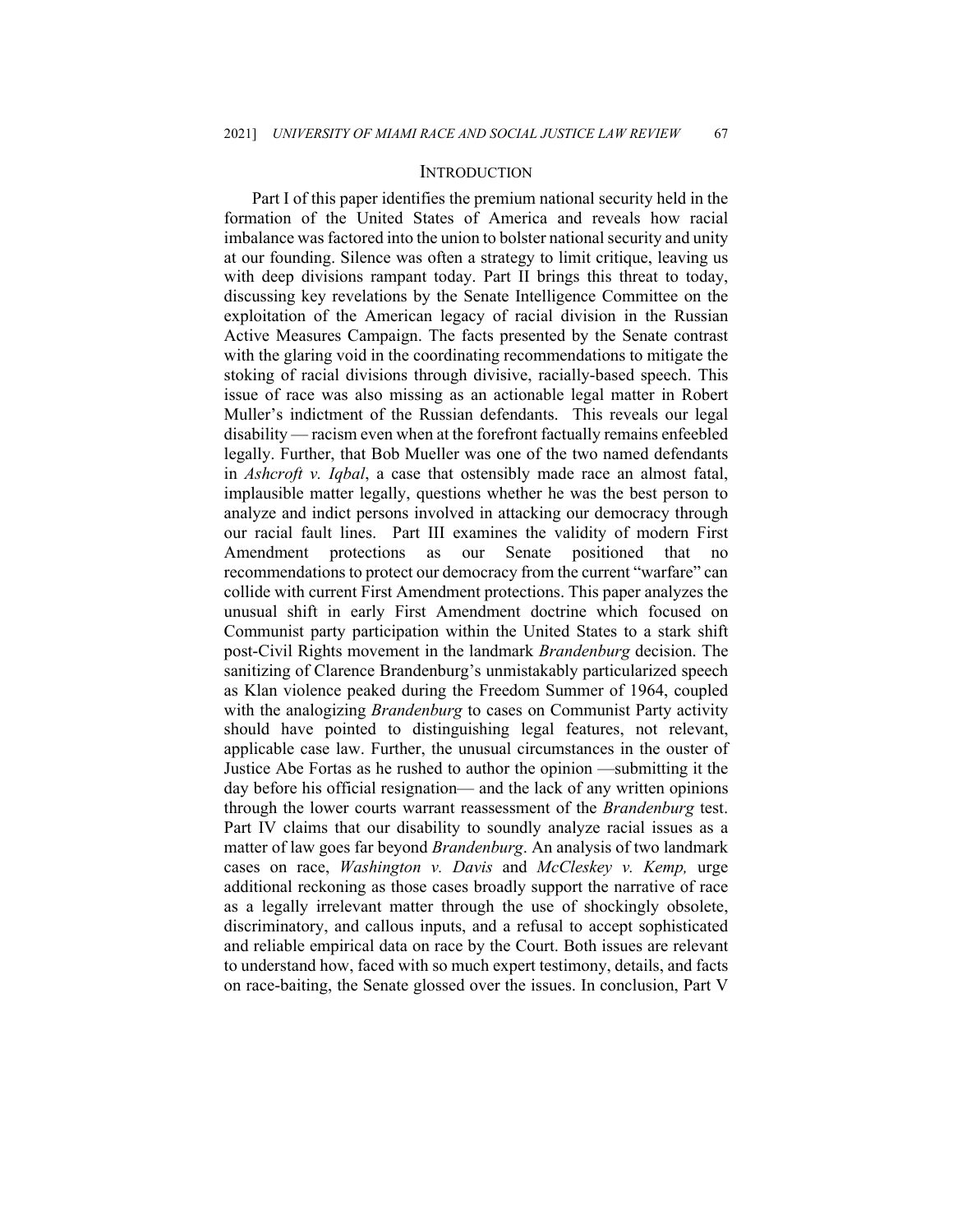addresses the relevance now, urging a reimagining of the proper place of race in our laws as a necessary response to the United States Senate's Select Committee on Intelligence investigation and report on Russia Active Measures in the 2016 Election.

#### I: THE UNITED STATES, NATIONAL SECURITY, & RACE

Our nation has always been complicated. After gaining independence in the 1770s, the United States was not initially well suited to defend itself from foreign influence, and skirmishes between individual states. These threats required action to unify the people and states to guarantee the fledgling nation's future.<sup>5</sup> National defense was therefore the lead argument in the Federalist Papers — less romantic notions of democracy heralded today, but more "arguments about defense . . . and geography at its borders."6 National defense as a unifier was not a new concept as England was openly envied for enjoying a unique "insular situation," a geostrategic benefit serving as a natural guard against foreign invasion.<sup>7</sup> This energy towards national security as the backbone of the Union was the central theme in George Washington's farewell address to the nation at the end of his second presidential term in 1796. Washington, perhaps more than any, was able to identify geographic concerns on foreign invasion, yet he chose to warn against discreet foreign influence.<sup>8</sup>

Washington warned against "the insidious wiles of foreign influence [requiring] a free people [] to be constantly awake ... [as] foreign influence is one of the most baneful foes of republican government."<sup>9</sup> He imparted that "every part of our country [has an] interest in union" specifically because of the "greater security from external danger [and] a less frequent interruption [of our] peace by foreign nations."10 Washington was fearful enough to counsel that even commerce managed with anything

<sup>5</sup> AKHIL REED AMAR, AMERICA'S CONSTITUTION A BIOGRAPHY, 46-47 (Random House 2005).

Id. at 46 (discussing that the Federalist Papers 1-6 and 8-9, chiefly focused on national security and the new United States were reprinted more than any of the other essays, speaking to unity to provide national defense as the core logic politically, and of the voting population for ratification of the new United States Constitution).

*Id.* at 47 (addressing an argument advanced by William Blackstone in his Commentaries on the Laws of England, incorporated into Federalist Papers No.'s 8, 41). 8 George Washington*, September 17, 1796, Farewell Address*, UNITED STATES SENATE

HISTORICAL OFFICE.<br><sup>9</sup> *Id.*<br><sup>10</sup> *Id.* (imparting)

Id. (imparting this specially as the advice of "an old and affectionate friend" counseling that this is central logic for a strong nation, and continually warning of the various methods that "mischiefs of foreign intrigue" could do to the security of the United States).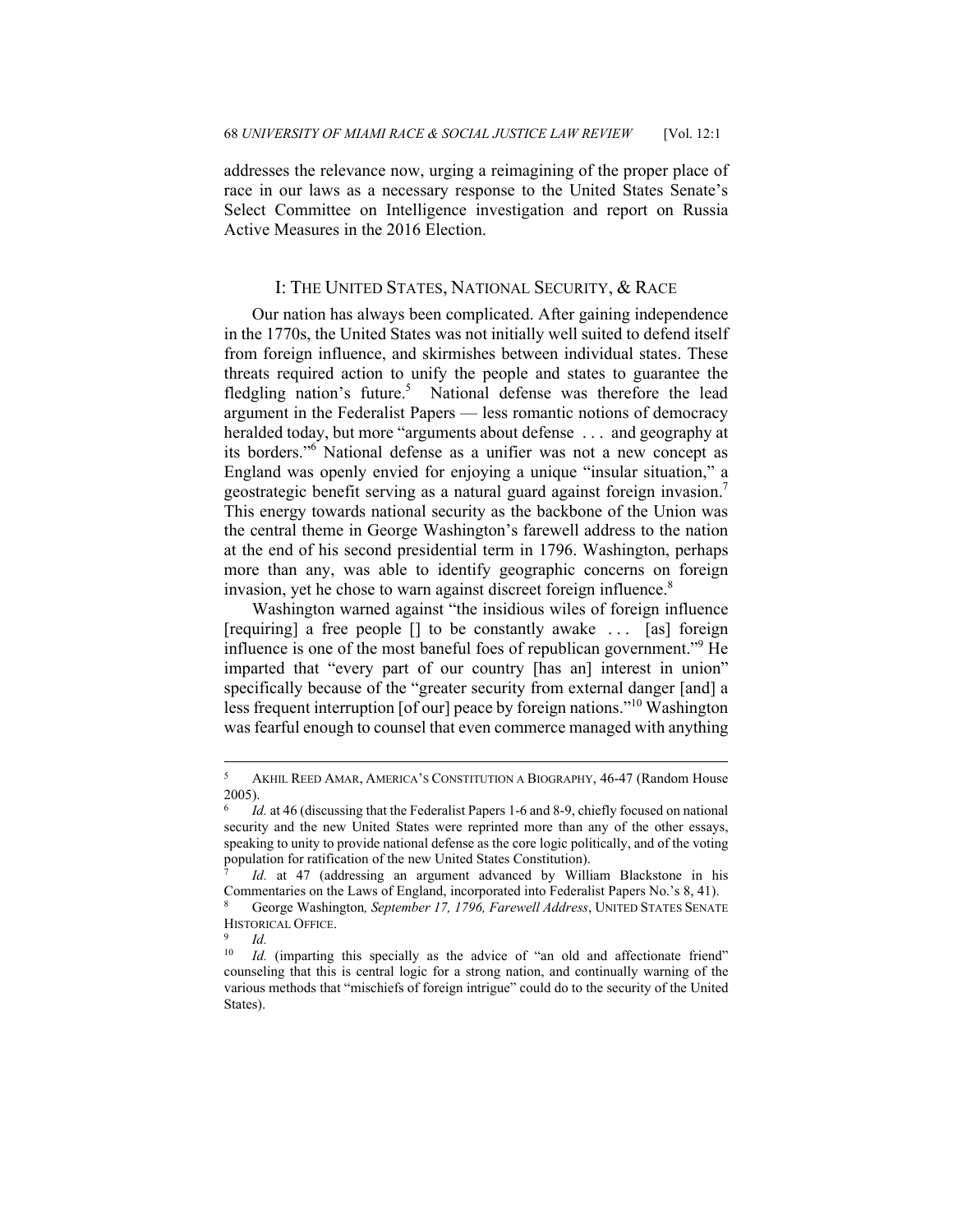less than an absolute "equal and impartial hand" could invite an appearance of favoritism that would be "[paid] with a portion of [our] independence."<sup>11</sup> The word "foreign" appears fifteen times in this speech, "secure" and "security" nine, which together, is significantly higher than the six references to the Constitution<sup>12</sup> thus supporting the claim that national security was the driver of our national project, and communicated to citizens at large.

Washington also addressed slavery, but as in the Constitution, without naming or defining it. Washington's reminded the nation that the "*North,*  in an unrestrained intercourse with the *South,* protected by the equal laws of a common government, finds in the production of the latter great additional resources . . . and precious materials of manufacturing industry . . . [as] the *South . . .* sees its agriculture grow and its commerce expand."13 The clear implication is that the slave-based industry of the South created a useful and critical economic bond with the North that the young Nation needed to thrive. The regions decided to bind themselves legally in this symbiotic relationship. This bond-benefit dichotomy received a parallel but more frank analysis by Thurgood Marshall, who wrote of the same "clear understanding" and reliance as "[t]he economic interests of the regions coalesced."14 Marshall commented that despite the "clear understanding of the role slavery would play in the new republic, use of the words 'slaves' and 'slavery' was carefully avoided."15 He gave color to George Washington's sanitized North-South mutual relationship discussion noting that "New Englanders engaged in the 'carrying trade' would profit from transporting slaves from Africa as well as goods produced in America by slave labor."16 The economic and national security advantages that racial inequities gave this country led to a particular narrative on race — silence on the harms while advocating the fruitfulness of national bonds.

 $\frac{11}{12}$  *Id.* 

<sup>1</sup>d. (referencing the Constitution six times).<br>13 *Id.* Beyond the North-South economic bond that relied upon slavery and laws permitting slavery Washington also spoke about trade between the East, which provided "indispensable outlets" for the production of the West created "an indissoluble community of interest as one nation." As territories to the West become more prevalent, the question of free states versus slave states would embroil the nation. *Id.*

<sup>14</sup> Thurgood Marshall, *Commentary: Reflections on the Bicentennial of the United States Constitution*, 26 VAL. U.L. REV. 21, 22 (1991) (stating in more open but wholly parallel terms, that "[t]he economic interests of the regions coalesced). And as the words foreign, secure, and security, pepper Washington's farewell address without mention to slaves or race. *See also* Amar, supra note 5, at 20 ("many of the Constitutions clauses specially accommodated or actually strengthened slavery, although the word itself appeared nowhere in the document").<br> $\frac{15}{15}$  Marshall sum

<sup>15</sup> Marshall, *supra* note 14. 16 *Id.*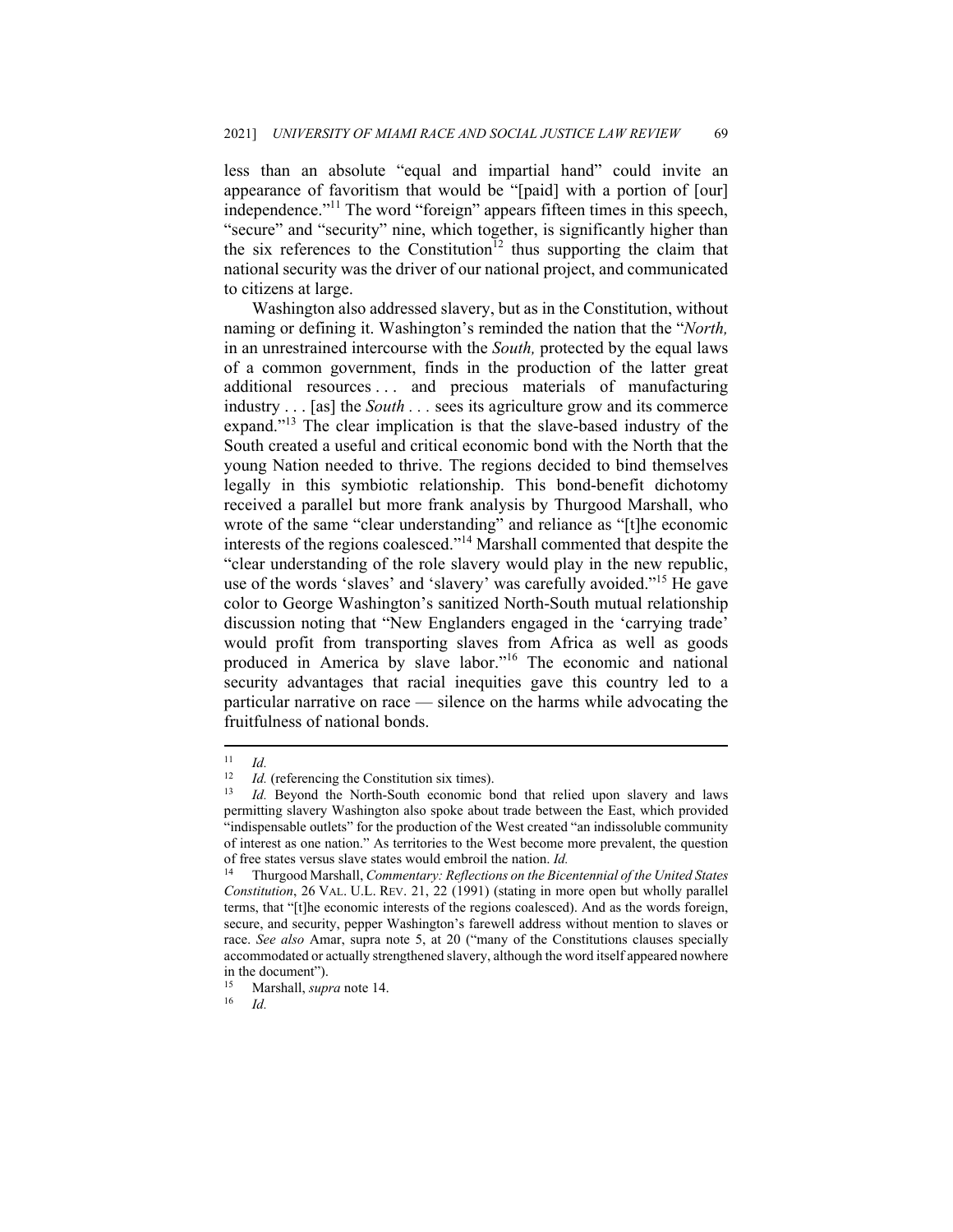Washington warned that ever-present "*geographical discriminations*" undergirding factions and party alliances are highly divisive and are "inseparable from our nature [with] root[s] in the strongest passions of the human mind."<sup>17</sup> That is poetic, but the rest of the world was not so blind to our passionate factions. Alexis de Tocqueville, a French aristocrat with a judicial post in Versailles, traveled America from 1831-1832 to study the then-new concept of a democratic government.<sup>18</sup> De Tocqueville identified that the diversity of people did not lend itself to an easy American union, particularly given the unique issue of race in America. Ventilating the blind spots in Washington's farewell address, de Tocqueville wrote:

*[w]hatever faith I may have in the perfectibility of man, until human nature is altered . . . a government [cannot] hold together forty different peoples, disseminated over a territory equal to one-half of Europe . . . avoid all rivalry, ambition, and struggles between them and direct their independent activity to the accomplishment of the same design.*"19

Even assuming *"no hostile interests*" and that all people could be "*equally interested in the maintenance of the Union,"* de Tocqueville wrote "I am still of the opinion that where there are 100,000,000 of men, and forty distinct nations [states and territories] the continuance of the Federal Government can only be a fortunate accident."<sup>20</sup> The United States entered the Civil War thirty years later.

Seeing the inevitable end of slavery, de Tocqueville argued that "[w]hatever efforts of the Americans of the south to maintain slavery, they will not always succeed; slavery ... which is now contrasted with democratic liberties and the information of our age, cannot survive" and yet "great calamities may be expected to ensue" upon any method used to alter the entrenched racial dynamics.<sup>21</sup> Agreeing with Thurgood Marshall and George Washington on coalesced interests, de Tocqueville went further. Slavery did not:

*render the interests of one part of the Union contrary to those of another part . . . it has modified the character and changed the habits of the natives of the South . . . .[the] men who inhabit the vast territory of the United States are almost all the issue of a common stock; but the effects of the climate, and more especially of slavery, have gradually introduced very striking differences*."<sup>22</sup>

<sup>17</sup> Washington, *supra* note 8.<br><sup>18</sup> DE TOCQUEVILLE, *supra* note 1, at 17.<br><sup>19</sup> Id. at 461. The title of this chapter, was, in part, "DANGERS OF THE UNION RESULTING FROM THE DIFFERENT CHARACTERS AND PASSIONS OF ITS CITIZENS." *Id. 10* 

 $\frac{20}{21}$  *Id.* 

<sup>21</sup> *Id.* at 441. 22 *Id.* at 457.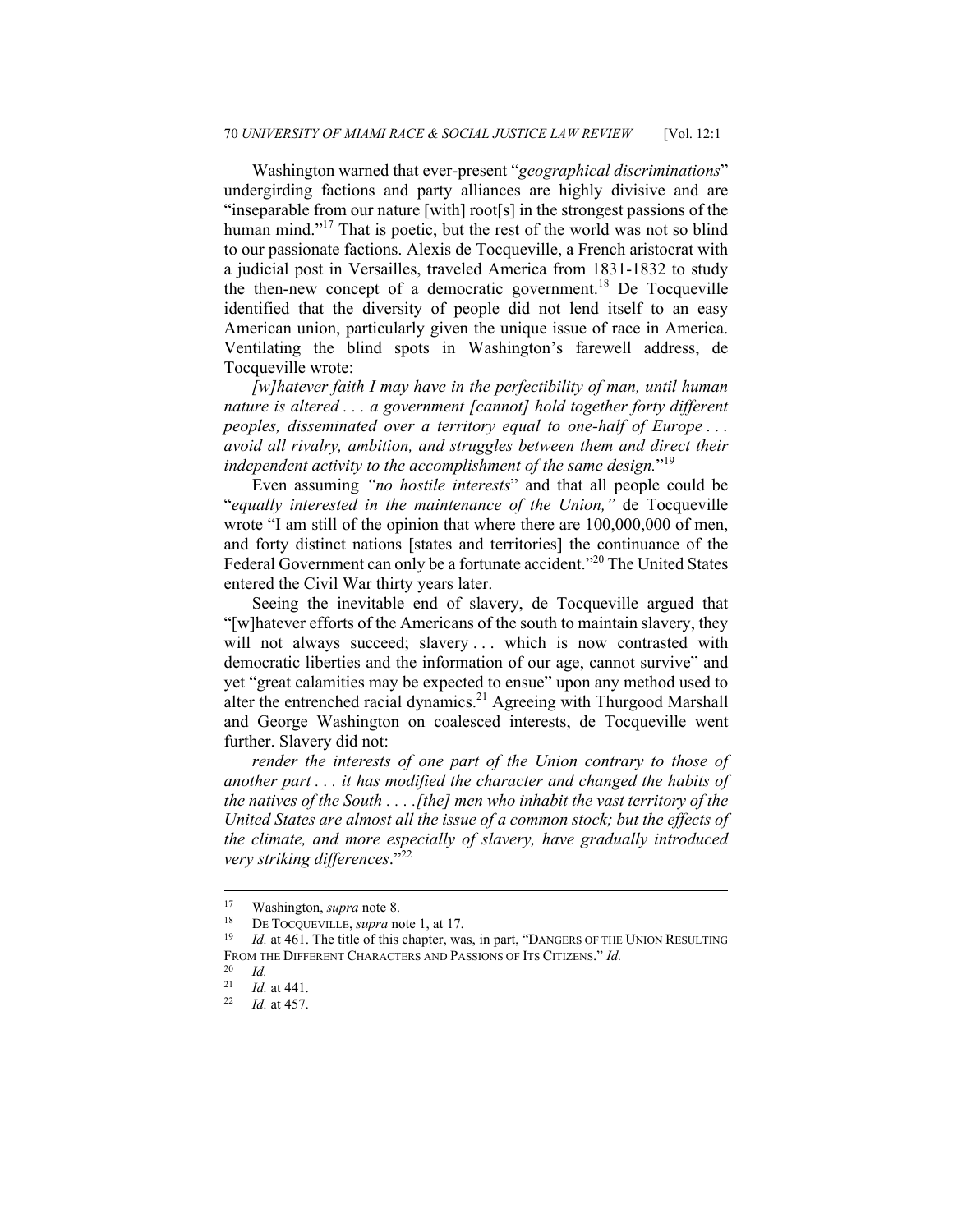Moreover, it was not only the effects of our racial problems on Black people, de Tocqueville discussed the effects on white Americans at length. It was not the mere, general "diversity of interests or of opinions" creating "[t]he dangers which threaten the American Union . . . but [] the various characters and passions of the Americans" created by participating and relying upon the slave trade and relying upon racial inequity to sustain the nation.<sup>23</sup> These observations are key in examinaning the scope and depth of our racial divisions as a threat to modern national security, particularly as they are written from the vantage point of a diligent outside observer, who was interested in understanding the fault lines at play.

## II. 2019 SENATE INTELLIGENCE COMMITTEE REPORT: FREE SPEECH OVER NATIONAL SECURITY

The threats de Tocqueville mentioned almost two hundred years ago was the foundation of the Russian Interference Campaign that dominated the political landscape at the change of administrations in 2017. On August 18, 2020, the U.S. Senate Select Committee on Intelligence released its fifth and final volume on its three-year bipartisan investigation into the claims of Russian interference with the 2016 election, and the "American political system" generally.<sup>24</sup> This paper focuses on Volume 2: Russia's Use of Social Media released on October 8, 2019<sup>25</sup> as it identifies the risks associated with First Amendment freedom of speech and our well-known racial divisions.

The Senate Intelligence Committee claimed that their findings revealed more than "active measures" but rather an "information warfare campaign [that] was broad in scope and entailed objectives beyond the

*Vulnerabilities*). 25 *See* Sen. Intel. Rep., *supra* note 2.

<sup>23</sup> *Id.* at 457-459. De Tocqueville would claim the following, which can relate to the intractable nature of racial divisions specifically at moments where advances in Civil Rights were emerging: "The citizen of the Southern States of the Union is invested with a sort of domestic dictatorship, from his earliest years; the first notion he acquires in life is that he is born to command, and the first habit which he contracts is that of being obeyed without resistance." *Id.* This speaks to the incredible violence discussed in Section III in *Brandenburg* during the Civil Rights "Freedom Summer" and the recalcitrance of race and its effects today.

<sup>24</sup> Press Release, Senate Intelligence Committee, Senate Intel Releases Volume 5 of Bipartisan Russia Report (August 18, 2020), (adding that "[t]he Committee's investigation totaled more than three years of investigative activity, more than 200 witness interviews, and more than a million pages of reviewed documents. All five volumes total more than 1300 pages") (*Volume I: Russian Efforts Against Election Infrastructure*; *Volume II: Russia's Use of Social Media*; *Volume III: U.S. Government Response to Russian Activities*; *Volume IV: Review of the Intelligence Community Assessment* (followed by *Additional declassifications of Volume IV*); and *Volume 5: Counterintelligence Threats and*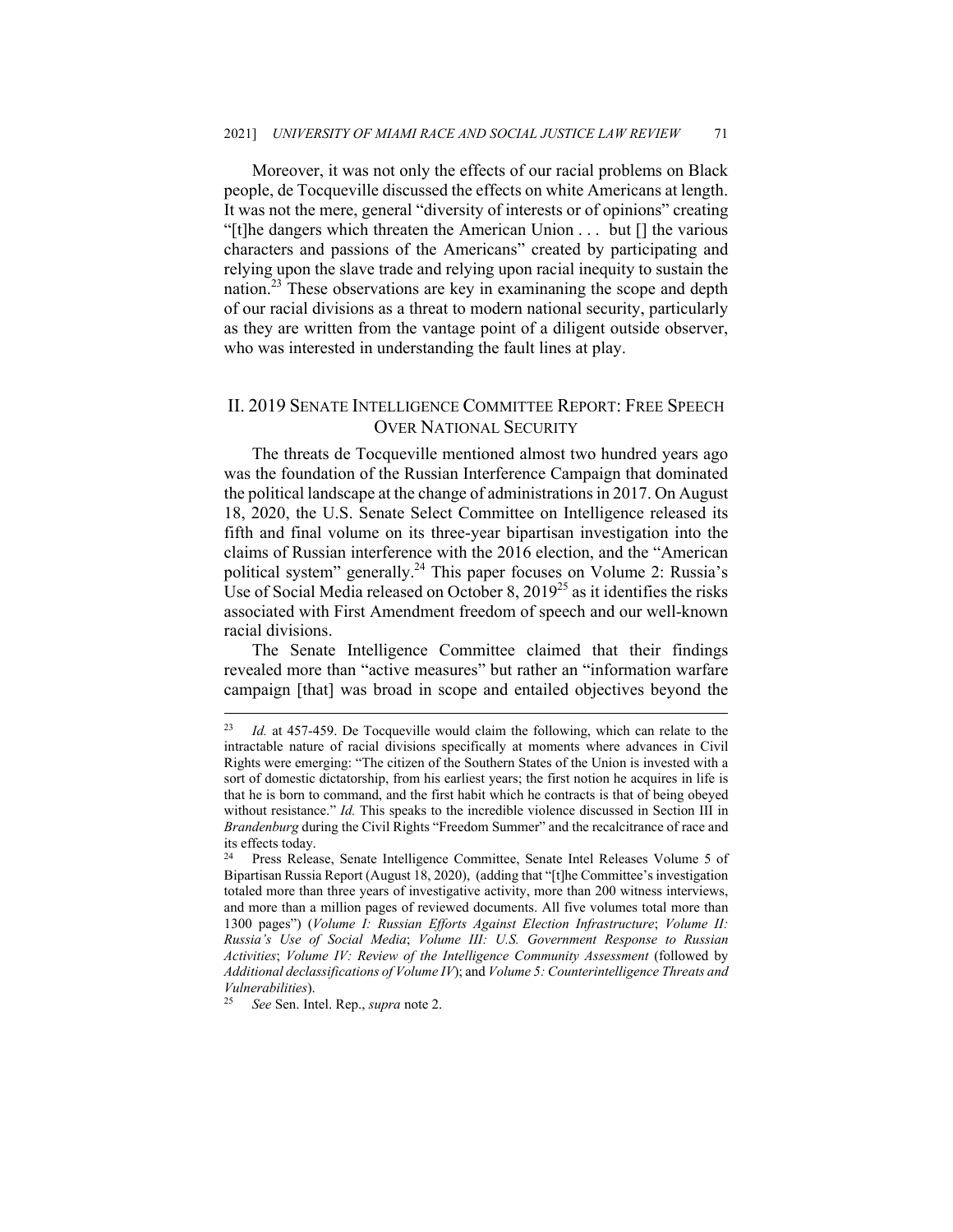result of the 2016 presidential election."26 The efforts did not constrain themselves merely to "harm Hillary Clinton's chances of success and supporting Donald Trump at the direction of the Kremlin" but that the Kremlin "'after election day . . . *stepped on the gas . . .* [and] became *more active . . .* confirming again that the assault on our democratic process is much bigger than the attack on a single election."<sup>27</sup> The Senate Intelligence Committee took pains to cite a broad, sophisticated, and ongoing "warfare campaign . . . vastly more complex and strategic . . . than was initially understood."28

While racial division was not the only target, it was dominant. The findings confirmed that the "preponderance of the operational focus, reflected repeatedly . . . was on socially divisive issues, such as race, immigration, and Second Amendment rights—in an attempt to pit Americans against one another and against their government."<sup>29</sup> The Intelligence Report was not shy to claim racial divisions were a controlling issue: "[b]y far, race and related issues were the preferred target of the information [] campaign" and "[the] overwhelming operational emphasis on race" combined with geographical targeting was central to the methodology.<sup>30</sup>

Striking as that may be, how to approach this "warfare" given our current laws is another matter. Divisions were not created by an adversary; they were exploited. Thomas Rid, then Professor of Securities Studies at Kings College, London, was one expert called to testify before the Senate, and advised that "[t]he tried and tested way of active measures is to use an adversary's existing weaknesses against himself, to drive wedges into preexisting cracks: the more polarized a society, the more vulnerable it is— America in 2016 was highly polarized."<sup>31</sup> Exploitation however needs breath. It is the "institutions and norms that define western liberal democracies . . . vibrant press freedoms, freedom of speech, and diverse

<sup>26</sup> *Id.* at 4. 27 *Id.* at 4, 8. 28 *Id.* at 5 (emphasis added). 29 *Id.* at 6. The Senate Select Committee did not link divisions stoked over immigration to race, but the commentary used on immigration at events that the Senate claimed Russia had a hand in organizing, were infused with racial invective, and should be considered as a focus on race in this Report. *Id.*

Id. at 5-6. Proportionality was confirmed as the mainstream social media companies shared their data as evidence for the Senate; Facebook revealed that over 66 percent of the advertising content "contained a term related to race and targeting [] principally aimed at African-Americans in key metropolitan areas"; also stating that Instagram and Twitter are "heavily focused on hot-button issues with racial undertones", and that "96 percent of the IRA's YouTube content was targeted at racial issues and police brutality." *Id.* at 38-39. 31 *Disinformation: A Primer in Russian Active Measures and Influence Campaigns:* 

*Hearing Before the S. Select Comm. on Intel.*, 115<sup>th</sup> Cong. 6 (2017) (statement of Thomas Rid, Professor Department of War Studies) [hereinafter Disinformation Hearing].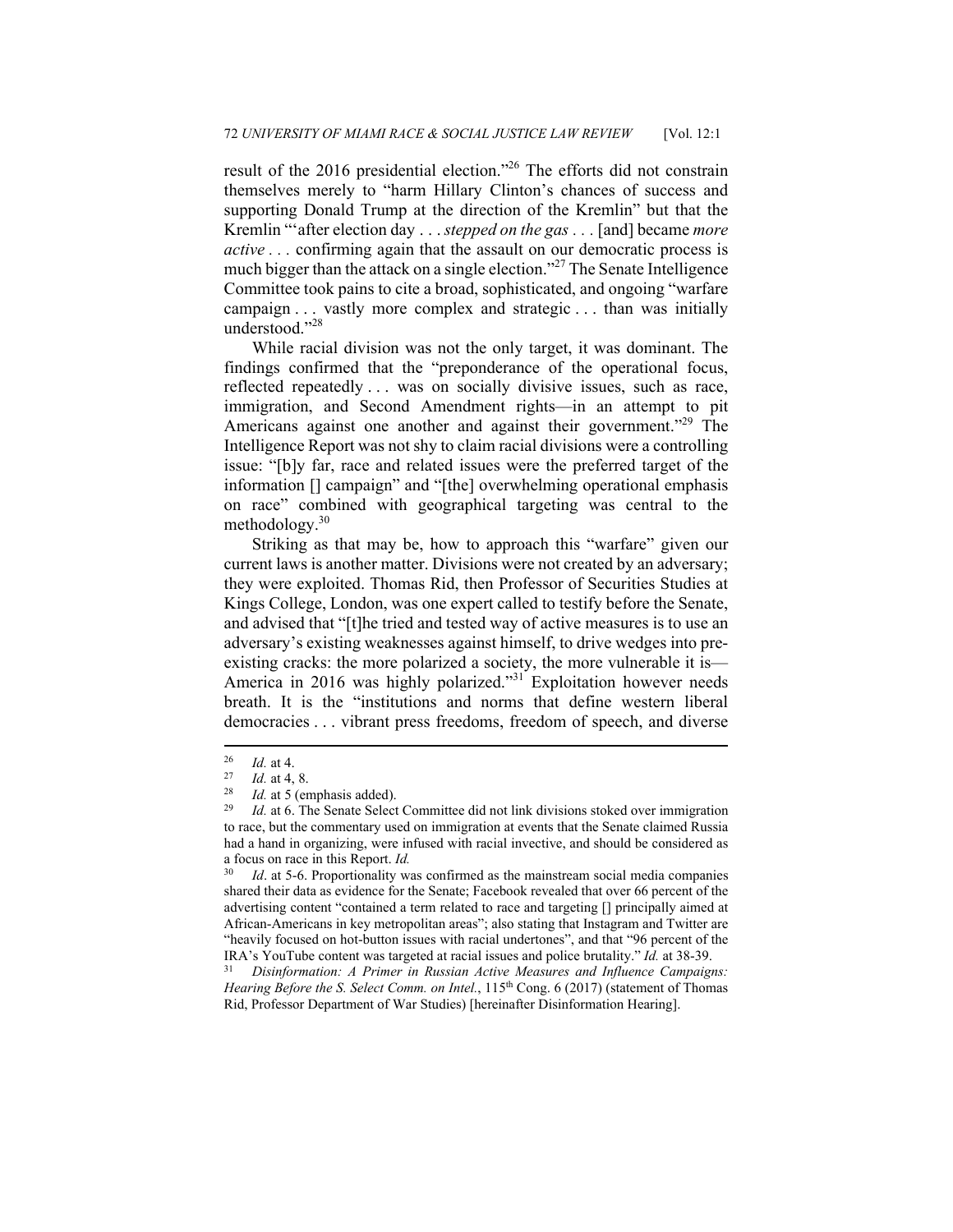societies" that are also conducive to exploitation. $32$  Rid, as many who testified, explained that the 2016 election was a fungible target. The Report confirmed that the focus would not end with the 2016 election, "[i]t's much more than that. It's interference in our society, in our culture, in our political conversation."33

## *New Legal Terrain*

While the Senate revealed the campaign intended to interfere "in our society, in our culture, in our political conversation,"<sup>34</sup> how to combat this is issue is an unknown, and unchartered legal terrain. There were no armed attacks, no "destruction of infrastructure," nor a cyber-attack so severe to fall under the use of force according to the United Nations.<sup>35</sup> Russian interference as claimed by the Senate Report therefore sits in a new legal space between traditional information collection, but falls well under traditional, physical attacks, thereby "push[ing] the boundaries of international law."<sup>36</sup>

Despite the severity and complexity of the active measures claims, and no international law to provide guidance, the Senate's recommendations were vague and rudderless in what could be addressed — race baiting speech. The concluding "Recommendations" section led with an overarching precatory command that any remedy "must be rooted in protecting democratic values, including freedom of speech" while "defending against foreign influence."<sup>37</sup> Remarkably, the Senate then stated that the Federal Government, civil society, and the private sector "each have an important role to play in deterring and defending against

<sup>32</sup> Sen. Intel. Rep., *supra* note 2, at 22; *see* Disinformation Hearing, *supra* note 41, at 6 ("Sometimes I am amazed how easy it is to play these games," said the KGB's grandmaster of "dezinformatsiya", General Ivan Agayants, during an inspection of the particularly aggressive active measures shop in Prague in 1965, "if they did not have press freedom, we would have to invent it for them").

Id. at 37-38. Locational targeting had an additional efficiency — our geographically based electoral system. Roughly one-third of locational targeting was directed at swing states. *Id.*

 $\frac{34}{35}$  *Id.* 

<sup>35</sup> Darin E. W. Johnson, *Russian Election Interference and Race-Baiting*, 9 COLUM. J. RACE & L. 191, 241 (2019)(citing the OFFICE OF GEN. COUNSEL, U.S. DEP'T OF DEF., DEPARTMENT OF DEFENSE LAW OF WAR MANUAL 997 (2015)).<br><sup>36</sup> *Id.*<br><sup>37</sup> Sep Intel Ben, sunga pote 2, et 78. It is noteworthy that the

<sup>37</sup> Sen. Intel. Rep., *supra* note 2, at 78. It is noteworthy that the Sen. Intel. Comm. Report commences its recommendations in this manner given the hearings of Thomas Rid, who shared a quote from a leading disinformation agent back in 1965 that "if they [Western nations] did not have press freedom, we would have to invent it for them" regarding feasibility of this method. The message seems to have had no effect. Disinformation Hearing, *supra* note 41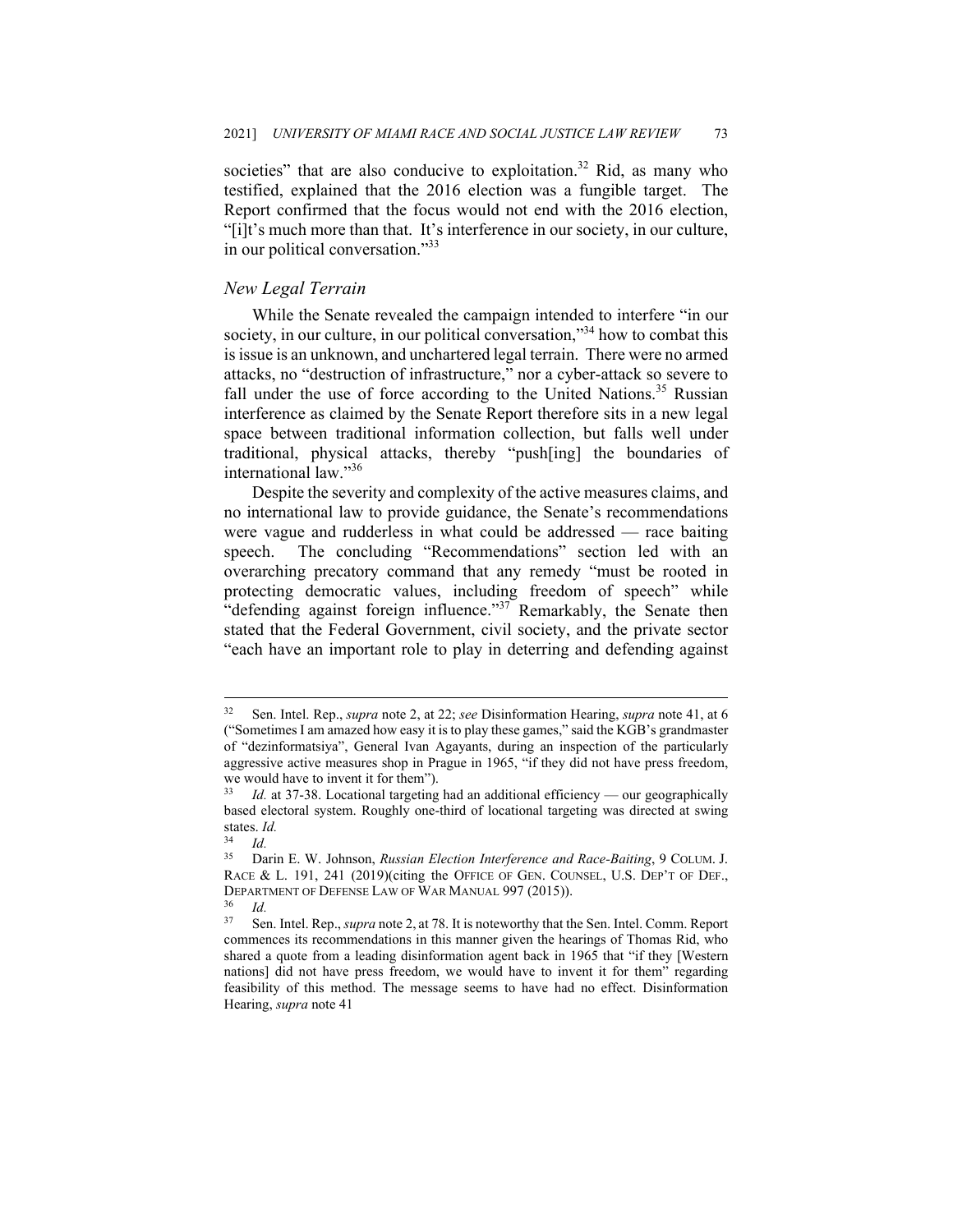foreign influence operations that target the United States."38 That the public at large and the private sector should spontaneously guard the nation against this sophisticated attack is illogical. The key conclusions of the Senate report were that our society is at risk because of these attacks, society has been duly affected, yet our society should spontaneously selfcorrect after being exposed to these intentionally hateful, divisive messages.

The recommendations were weak.<sup>39</sup> The Senate advised the social media industry to simply self-regulate and share information to defend against this sophisticated, broad, "warfare campaign" against the United States.<sup>40</sup> Sharing of "indicators" that were admittedly "ad-hoc" was offered as a good starting point based on trials among certain companies; basic notifications to users to warn that the content viewed may have a malicious nature were proffered.41 The Committee suggested that Congress should "consider ways to facilitate productive coordination" between the social media industry and the pertinent government agencies and departments" regarding foreign influence operations against Americans.<sup>42</sup> While the latter is more promising as Congress may pass laws, there was no timeline, no assigning this awesome task to an administrative agency, it was a simple suggestion.

The Executive Branch recommendations were particularly stunning: "The Committee recommends . . . [that] in the run up to the 2020 election, [the Executive Branch should] reinforce with the public the danger of attempted foreign influence in the 2020 election."43 This recommendation came a few months after then-President Donald Trump sat for a highly publicized interview with George Stephanopoulos in the Oval Office, claiming that if offered, he might accept "dirt" on a rival from a foreign government, stating: "It's not interference. They have information. I think I'd take it."44 The Stephanopoulos interview pressed upon the June 2016

<sup>38</sup> Sen. Intel. Rep., *supra* note 2, at 78. 39 *Id.* at 78-85 (beginning the recommendations with industry-related guidance, then Congressional measures, followed by recommendations to the Executive Branch, ending with "Other Measures" and other "additional views" submitted independently by Senator Wyden (D-OR)).

The Committee recommends that social media companies work to facilitate greater information sharing between the public and private sector, and among . . . themselves about malicious activity ... Formalized mechanisms ... to defend against foreign disinformation, as occurred with violent extremis content online, should be fostered." Sen. Intel. Rep., *supra* note 2, at 78.<br>
<sup>41</sup> *Id.* at 79.<br>
<sup>42</sup> *Id.* at 80.<br>
<sup>43</sup> *Id.* at 81.<br>
<sup>44</sup> Jessica Taylor, *Trump: If Offered Dirt By Foreign Government On 2020 Rival, 'I* 

*Think I'd Take It'*, NPR (June 12, 2019).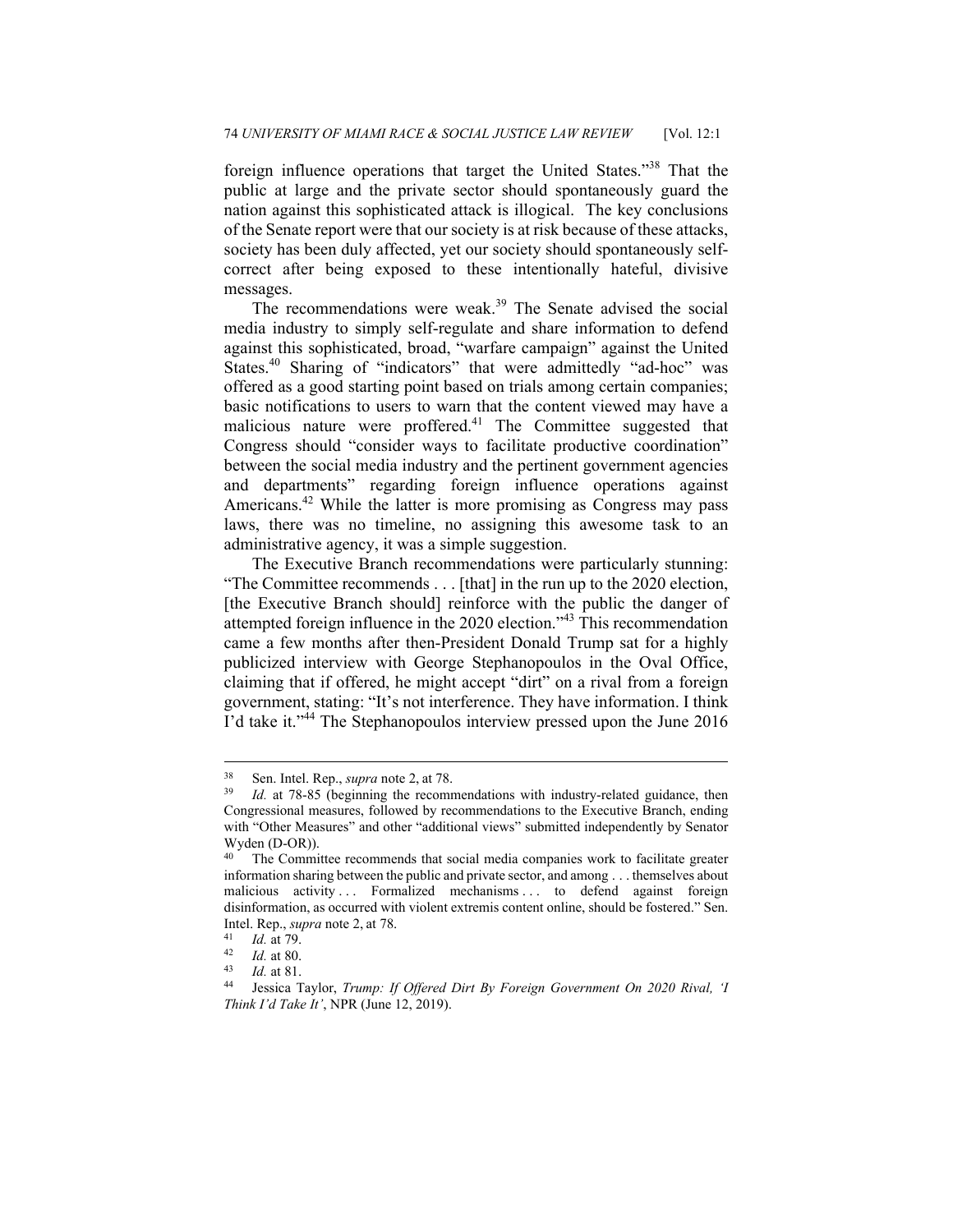meetings between Russians and the Trump team, one of the very reasons the Senate commenced this investigation.

Another ineffective recommendation was to "build media literacy from an early age [to] help build long-term resilience to foreign manipulation of our democracy."45 This recommendation both admits that this threat will remain for years to come, and that not only do we lack requisite defenses today, but that we may lack defenses intergenerationally. The final "Other Measures" recommended were not any more reassuring, suggesting that "public figures engaged in political discourse . . . be judicious in scrutinizing the information that they choose to share or promote online."46 Despite this report being developed by the Senate Intelligence Committee, the concluding recommendation seemed to reject duty of that intelligence role, encouraging that "all Americans . . . [take] responsibility . . . to not give greater reach to those who seek to do our country harm."<sup>47</sup>

The Senate appeared to have punted on our national security "warfare" vulnerability. Certainly, Americans cannot spontaneously, and without leadership or coordination, successfully combat a broad attack. The American Bar Association's International Law division 2018 Year in Review lead issue were that "[t]ensions between the United States and Russia" were high and included "frequent and tumultuous changes in 2018."48 Nestled between a recap of the Treasury Department's "Blocked Persons" list, including "oligarchs . . . senior Russian Government officials, and a state-owned Russian weapons trading company" and U.S. Government's "actions against Russia for its alleged involvement in the nerve-agent attack" in the United Kingdom is an update to the indictments of the Department of Justice for those involved in the Russian interference in the 2016 presidential election."49 The actors and the intent behind the threat were known to be significant, requiring more than American citizens to self-regulate.

The severity of this issue, combined with the challenging limits of international law, should force an analysis of our domestic legal structures and case law to develop a framework, determine solutions, and understand what could provide better long-term protections for our "democratic values, including the freedom of speech."<sup>50</sup>

<sup>45</sup> Sen. Intel. Rep., *supra* note 2, at 81.<br>46 *Id.* at 82.<br>48 Geoffrey M. Goodale, et al. *Nation* 

<sup>48</sup> Geoffrey M. Goodale , et al., *National Security Law*, 53 INT'l LAW 439, 439 (2019). 49 *Id.* at 440. 50 Sen. Intel. Rep., *supra* note 2, at 78.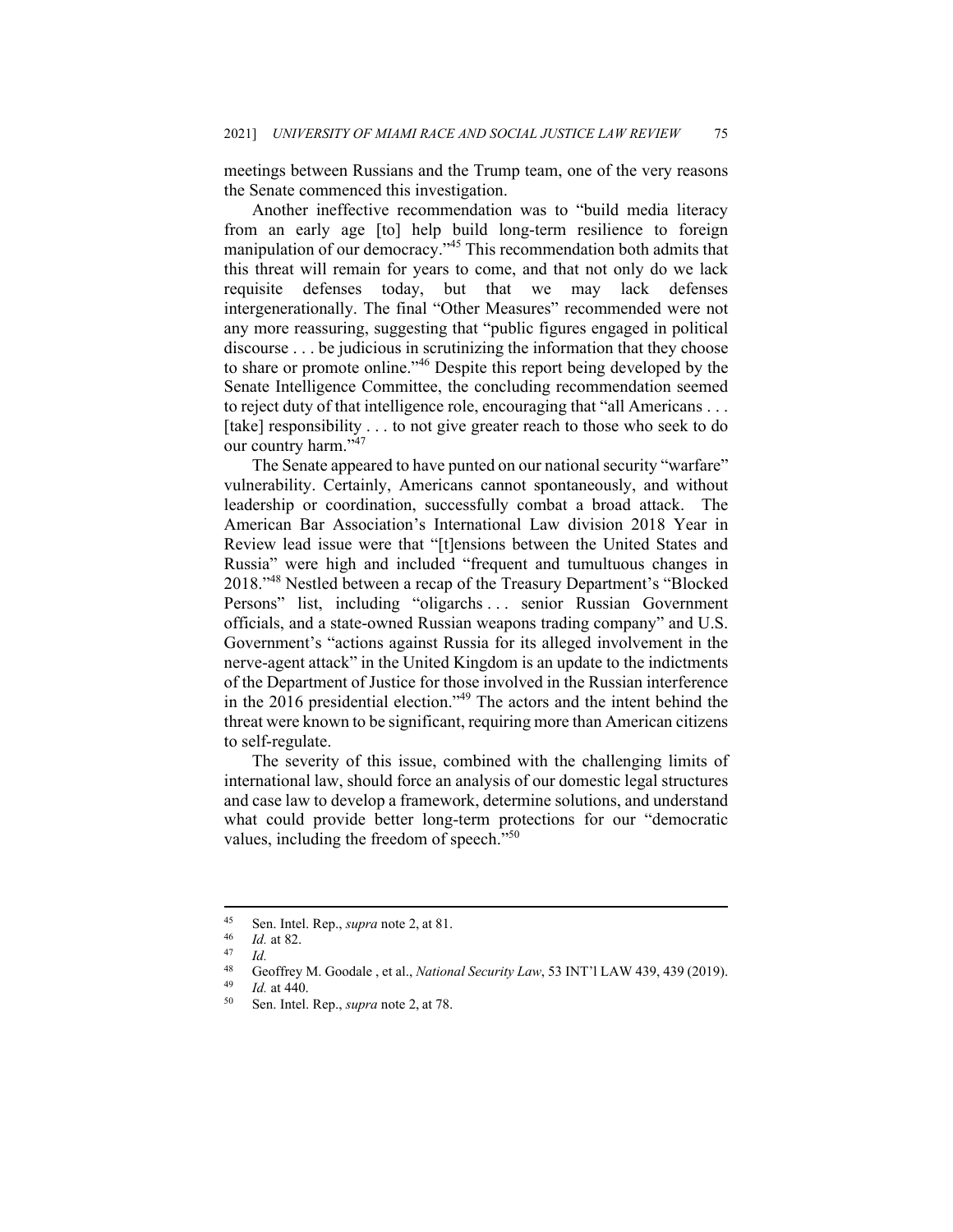# *Race: The Missing Claim in the 2018 Indictment of Russian Agents and the IRA*

Robert Mueller III, acting as the Special Counsel for the Department of Justice, submitted an indictment against the IRA (Internet Research Organization – the group claimed to be the machine behind social media meddling) and twelve other named defendants in 2018.<sup>51</sup> There were eight official counts:

Count 1 "conspiracy to defraud the United States", Count 2 and Counts 3-8 "aggravated identity theft".52 Charges including conspiracy "to defraud the United States by impairing, and defeating the lawful functions of the government," use of stolen  $ID^s s^{53}$ , a "strategic goal to sow discord in the U.S. political system, including the 2016 U.S. presidential election, obstruction via "fraud and deceit" by campaign expenditures without "proper regulatory disclosure" and lack of registration as foreign agents<sup>54</sup>, general organization of the group<sup>55</sup> and conspiracy to commit wire and bank fraud.<sup>56</sup>

Mueller's claims generally point to traditional issues of foreign influence, physical breaches, conspiracy to defraud, and identity theft. The "Object of the conspiracy" charge was mechanical — opening of bank accounts to support social media posts, and activities requiring financing.<sup>57</sup> But the content and purpose of that conspiracy — divisive racial speech — was touched on for context but had no legal effect. The indictment rested upon the illegality of the fraudulent bank account activity and identity theft as the method of attacking the United States on race — not on the inflaming of racial divisions itself.

<sup>51</sup> Indictment, United States v. Internet Research Agency, LLC, No. 1:18-cr-00032- DFL, 2018 WL 91477 (D.D.C. Feb 16, 2018) [hereinafter "Indictment"].<br>
<sup>52</sup> *Id.*<br>
<sup>53</sup> *Id.* at 16 (claiming that "Defendants and their co-conspirators also

Id. at 16 (claiming that "Defendants and their co-conspirators also used, possessed, and transferred, without lawful authority, the social security numbers and dates of birth of real U.S. persons . . . opened accounts at PayPal, a digital payment service provider; created false means of identification, including fake driver's licenses . . . [and] obtained, and attempted to obtain, false identification documents to use as proof of identity in connection with maintaining accounts and purchasing advertisements on social media sites.").

<sup>54</sup> *Id.* (stating that the charges included abuse by the named defendants of "FARA" the Foreign Registration Act which a kind of honor system for foreign agents of all stripes which "establishes a registration, reporting, and disclosure regime for agents of foreign principals (which includes foreign non-government individuals and entities) so that the U.S. government and the people of the United States are informed of the source of information and the identity of persons attempting to influence U.S. public opinion, policy, and law.").<br> $\frac{55}{1}$ 

 $\begin{array}{cc} 55 & Id. \\ 56 & Id. \end{array}$ 

<sup>56</sup> *Id.* at 30. 57 *Id.* at 31.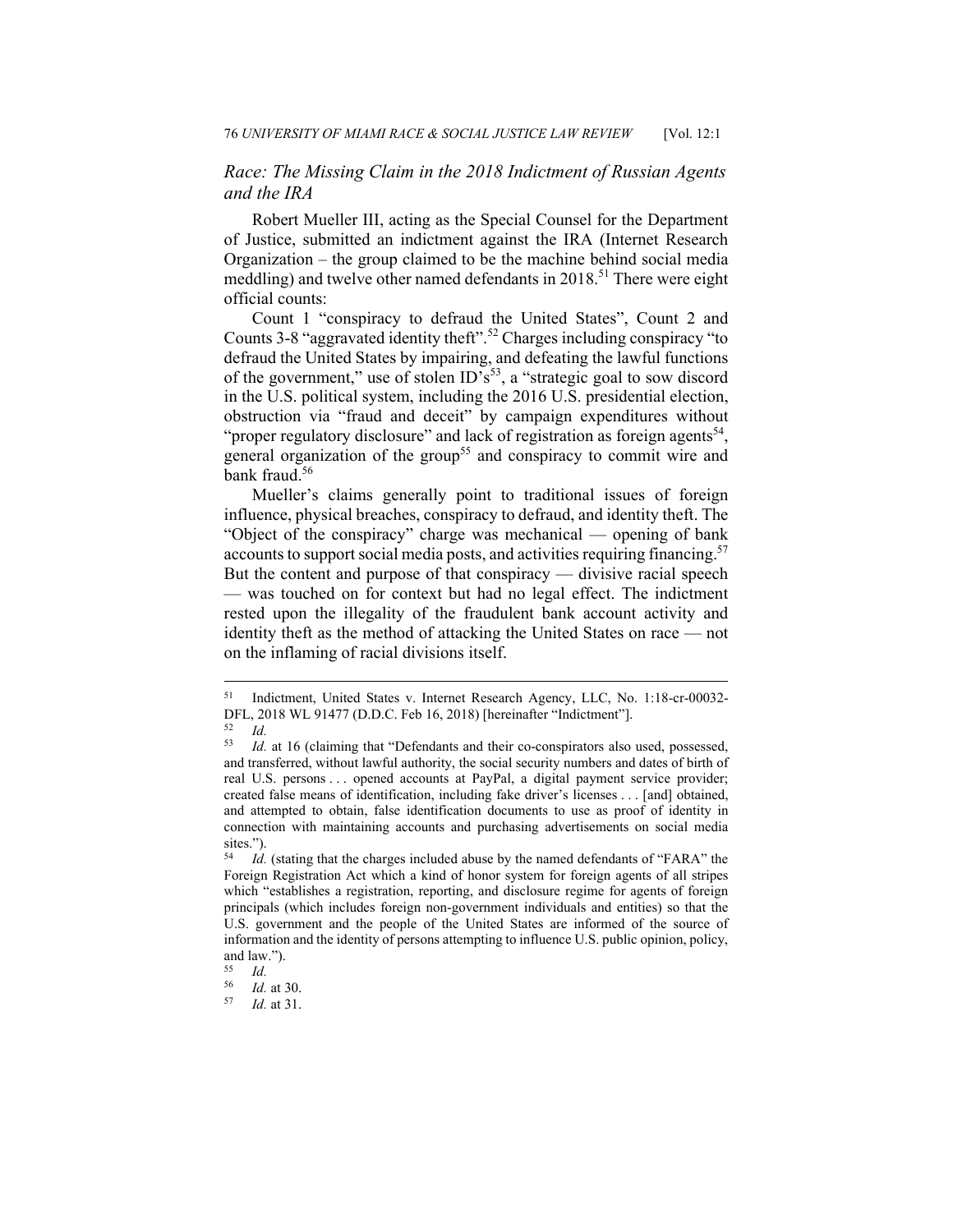The words "race" and "racial" are not present in the indictment. Yet, the implications exist and are striking. Black people and Muslim people are referenced 19 times in the inditement and targeted with specificity such as encouraging Black people to not vote<sup>58</sup> and using a two-pronged approach for Muslim Americans, hiring persons to hold polarizing signs at multiple rallies "depicting Clinton and a quote attributed to her stating 'I think Sharia Law will be a powerful new direction of freedom.'"59 Then online, promoting a second message of voter suppression aimed at Muslim-Americans: "American Muslims [are] boycotting elections today, most of the American Muslim voters refuse to vote for Hillary Clinton because she wants to continue the war on Muslims in the middle east and voted yes for invading Iraq."<sup>60</sup>

Conversely, white-Americans are not referenced directly in the Indictment (nor in the Senate Intelligence Report) but swept under the ambit of "geographic regions" with groups called "South United" and "Heart of Texas."<sup>61</sup> The geographic targeting claims focused on creating live rallies in Florida under a series of rallies called "Florida goes Trump"62 and in Pennsylvania in a series of rallies called "Miners for Trump."63 At these rallies, while economic sympathy specific to local concerns was expressed (ie. miners in Pennsylvania), race was a loud and unmistakable undercurrent in both the Pennsylvania<sup>64</sup> and Florida<sup>65</sup> series

(Sep. 27, 2016), https://www.c-span.org/video/?415934-1/donald-trump-campaignsmelbourne-florida (addressing Islam at 17:39 and 58:04, "Radical Islamic terrorism (sic) is spreading everywhere . . . We have a president who won't even issue the term. We have a former secretary of state who doesn't want to mention the term. They're allowing people to come into our country by the thousands and thousands and thousands and we don't even

<sup>58</sup> *Id.* Cites to political ads stating, "Hillary Clinton Doesn't Deserve the Black Vote," posts under the account "Woke Blacks" reading "[A] particular hype and hatred for Trump is misleading the people and forcing Blacks to vote Killary. We cannot resort to the lesser of two devils. Then we'd surely be better off without voting AT ALL," or attempting to point the Black vote to Jill Stein.  $Id$ . at 18, 20.

point *Id.* at 21, 25.<br><sup>60</sup> *Id.* at 18.<br><sup>61</sup> *Id.* at 14. 62 (one defendant having written "So we're gonna organize a flash mob across Florida to support Mr. Trump").

<sup>63</sup> *Id.* at 30. 64 *See* Donald Trump, Presidential Candidate, Campaign Speech in Manheim, Pennsylvania (Oct. 1, 2016), https://www.c-span.org/video/?416260-1/donald-trumpcampaigns-manheim-pennsylvania (addressing Mexico at 01:36, "We are going to start benfitting our country. Right now it is a one-way road to trouble. Our jobs leave us. Our money leaves us. With Mexico, we get the drugs. They get the cash. That simple. [Cheers]. And we will build the wall.") (addressing Islam at 45:42, "We are going to keep radical Islamic terrorists out of our Country. Hillary wants to let them come [here] again, we cannot do that . . . We are going to end illegal immigration [applause]"). 65 *See* Donald Trump, Presidential Candidate, Campaign Rally in Melbourne, Florida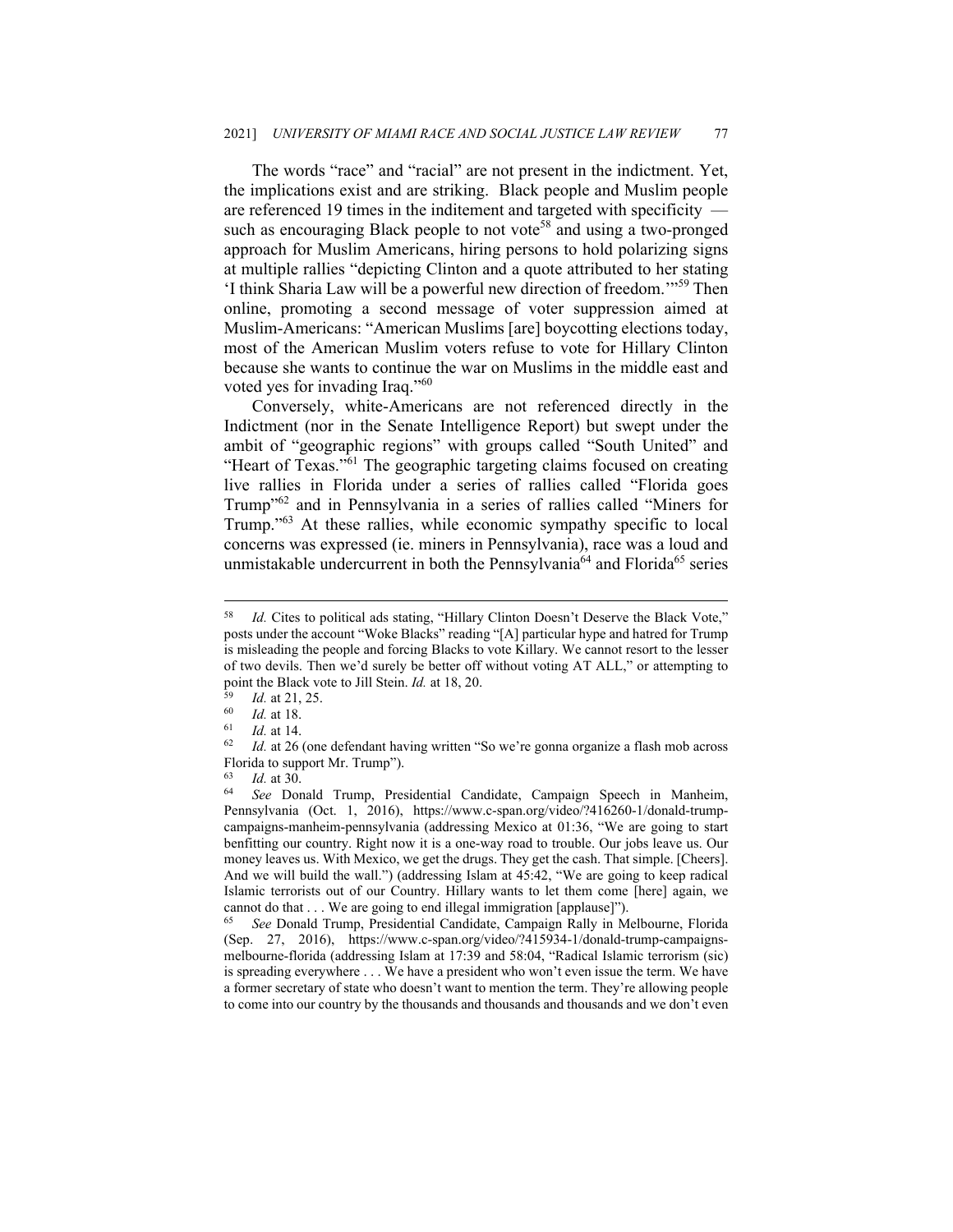of rallies. While disparaging and enflamed speech about racial or religious minorities may be distasteful and dangerous, it is unfortunately not illegal. Mueller could only indict defendants for illegal funds that supported these attacks.

Conversely, Mueller's indictment cites to a panoply of laws such as 18 U.S.C. § 371, Conspiracy to Defraud the United States, which according to the Department of Justice is broad and not only "reaches financial or property loss through use of a scheme or artifice . . . but [] is designed and intended to protect the integrity of the United States and its agencies, programs and policies" with substantial case law upholding the protections for the government.<sup>66</sup> Mueller issued charges of aggravated identify theft, codified under 18 U.S.C. § 1028A(c) for indictment purposes.<sup>67</sup> Remedies available to the government for a broad range of fraudulent securities claims were also included as part of the indictment.<sup>68</sup> Additionally, the Indictment referenced various administrative agencies whose rules were violated as per the indictment. For example, the FEC (Federal Election Commission) rules on foreign contributions to election communications, FARA (Foreign Registration Act) managed by the DOJ (Department of Justice) requiring foreign agents to register and advise the United States government of activities, and finally the U.S. Department of State as to requirements of truthful statements to obtain a visa.<sup>69</sup>

The awesome weight and protection of these Federal laws and agencies is in stark contrast to the absence of protections against racially divisive speech. Indeed, it was not that the defendants prodded at our racial fault lines that was a legal issue, it was only how they did it. That the Special Counsel could only indict on technicalities like bank fraud and identity theft, rather than indict directly on the attack on our racial divisions as a proxy attack our society at large, requires an examination of

know who the hell they are [crowd boos]" . . . *"*We're going to keep radical Islamic terrorists the hell out of our country, OK? [crowd jeers]") (addressing Mexico at 24:24, "It's a one-way highway right into Mexico, with our jobs and our money. I always say we get the drugs they get the money") (addressing immigration at 57:54, "We're going to end illegal and very dangerous immigration [large applause]"); *see also* Donald Trump, Presidential Candidate, Campaign Rally in Tampa, Florida (Nov. 5, 2016), (addressing immigration at 38:51, "Very quickly. We will stop illegal immigration, deport every last criminal alien, and dismantle every criminal gang and cartel threatening our great citizens [crowd roars]").

 $\frac{66}{67}$  18 U.S.C. § 371

<sup>67</sup> Indictment, *supra* note 51, at 34-35.<br><sup>68</sup> *Id.* at 35-36 (noting 18 U.S.C. § 981(a)(1)(C) and 28 U.S.C. § 2461(c) provide that upon conviction, the defendants "shall forfeit to the United States any property, real or personal . . . derived from proceeds traceable to the offense(s) of the conviction." And if any of that traceable property has been lost, damaged, placed beyond jurisdiction, etc., the United States intended to "seek forfeiture of any other property of said defendant."). <sup>69</sup> *Id.* at 11-12.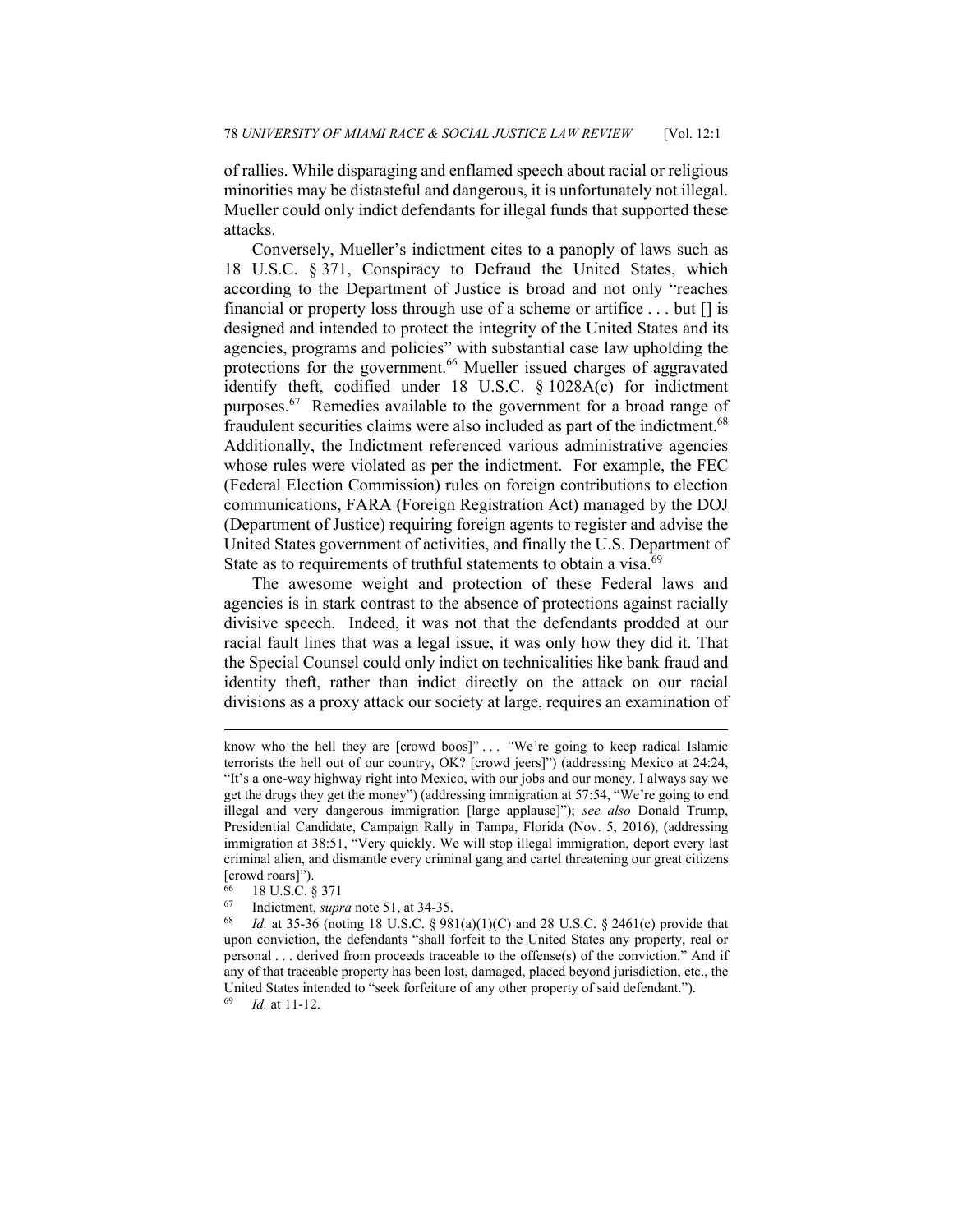the laws that created this disability that we will address in sections III and IV.

# *Robert Mueller, Ashcroft v. Iqbal, and Obviating Race in Modern Law*

It is interesting to note that Robert Mueller himself has had a role in obviating race as a legal matter. Mueller, as former head of the F.B.I., was one of two named defendants in *Ashcroft v. Iqbal*, a case brought by a former Pakistani immigrant-detainee for the malicious, harsh, and discriminatory detainment he endured after  $9/11.^{70}$  Iqbal's complaint alleged that Mueller was "'instrumental' in adopting and executing . . . 'a policy [of abusive confinement] solely on account of [] religion, race, and/or national origin."<sup>71</sup> Iqbal's claims were not rejected by the Court "on the ground that they [were] unrealistic or nonsensical" nor had an "extravagantly fanciful nature, [which would] disentitle them to the presumption of the truth."72 In writing for the majority, Justice Kennedy asserted that there was an "obvious alternative explanation"<sup>73</sup> to claims of racial animus — sometimes these incidents are an understood incident of your race.. Kennedy wrote the "September 11 attacks were perpetrated by 19 Arab Muslim hijackers [led and composed of] Arab Muslim[s]. . . . [thus] [i]t should come as no surprise that a legitimate policy . . . would produce a disparate, incidental impact."74 Kennedy's explanation is silent on the abuse alleged during confinement, a core issue in the complaint, and instead held that one's race cannot be used to state a legal claim, but certain harms may fall upon a group or persons within a group, and the disparate harm is a valid explanation that could defeat a claim.

*Iqbal* is filled with context. Shirin Sinnar of Stanford Law School, challenged the Court's "narrative that rendered Iqbal . . . nearly invisible, [and] minimized the harm" he endured.<sup>75</sup> Sinnar intended to "bring to life" the individual beyond the bare facts that the Justices found legally relevant." Parts III and IV of this paper accept that argument and add the Court does more than merely reduce questions of race, it *imposes* it's own context.

Sinnar also identifies that the *Iqbal* Court conflated racial definitions critical to their holding, specifically that "[m]ost Muslims are not Arab, and most Arab-Americans are not Muslim" yet the terms were almost

 $^{70}$  556 U.S. 662, 669 (2009).<br>  $^{71}$  *Let* 680, 681

<sup>71</sup> *Id.* at 680-681. 72 *Id.* at 681. 73 *Id.* at 682. 74 *Id.*

<sup>75</sup> Shirin Sinnar, *The Lost Story of Iqbal*, 105 Geo. L.J. 379, 384 (2017).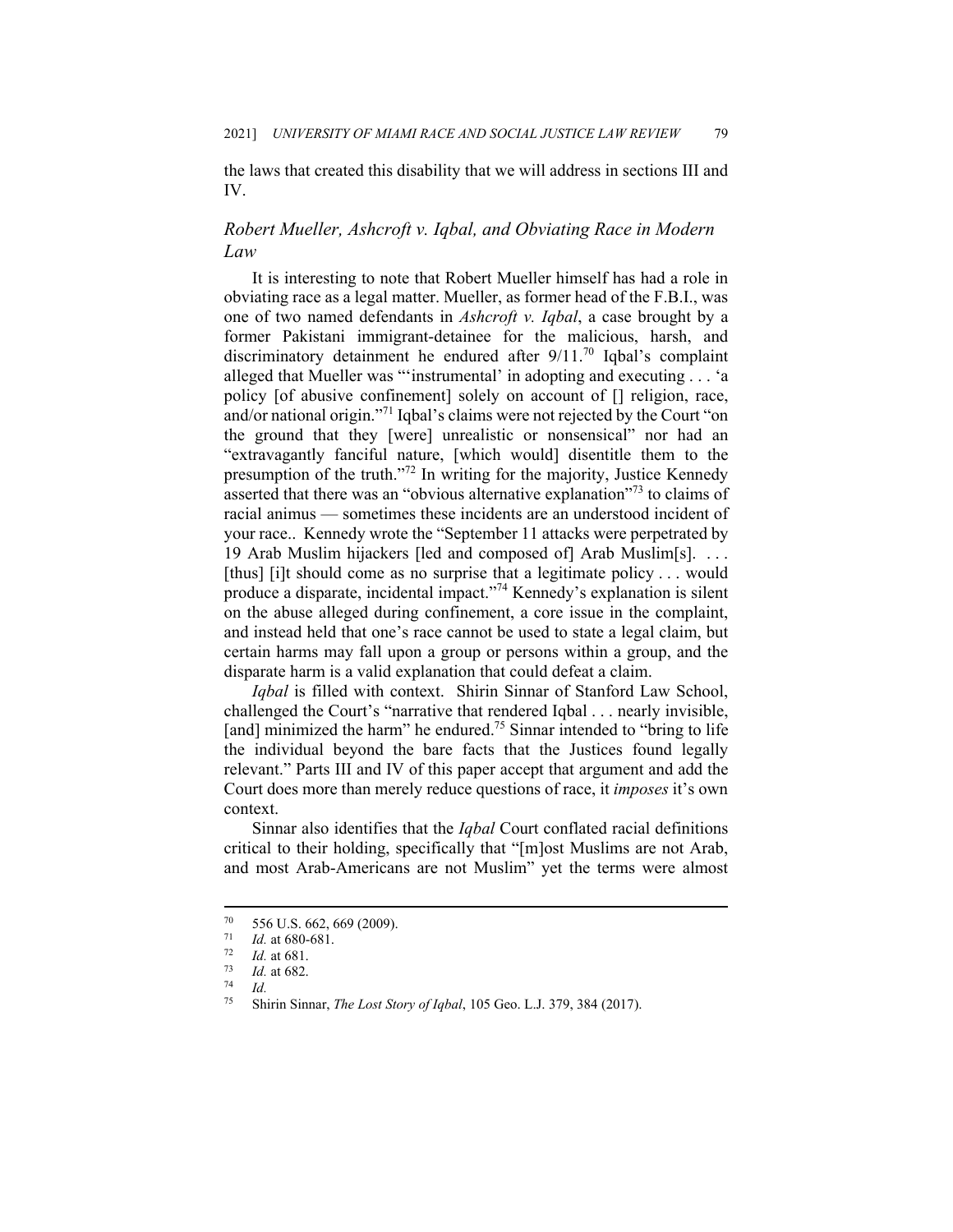interchangeable in the *Iqbal* opinion.<sup>76</sup> This error undermines the Court's logic and questions whether the Court is able to make sound judgements when race is involved, and the level of commitment the Justices have to understanding the basics of race, generally.

Mueller himself represents this problem — Mueller was a beneficiary in *Iqbal*, this landmark Supreme Court case which further neutralized race as a legal matter. Was he then the best person to analyze the evidence unveiled by the Senate on Russian Interference where racial matters were at the forefront? Should there have been a special entity assigned to him and his team to instill an appreciate the issues that race necessarily involves? We may not know the answers, but given these facts, the inquiry seems valid.

# III: UNIQUELY AMERICAN. PROTECTION FOR ASSAULTIVE RACIAL HATE SPEECH POST-CIVIL RIGHTS MOVEMENT.

The fact that our Senate prioritized modern conceptions of First Amendment rights over national security interests might have been unthinkable to George Washington, considering his farewell address.<sup>77</sup> Two early British doctrinaires who were influential in conceptions of free speech were John Milton and Blackstone. Neither defended speech that could undermine national unity. Quite the opposite. Milton's *Areopagitica*, a speech addressed to the Parliament of England in 1644, contains "several passages . . . ritualistically quoted to the exclusion of all else [and] carry implications of majestic breadth" to support an absolutist free speech sentiment.78 However, reading the document in full, his work was narrow and advocated for severe punishment for damaging speech; for example, he argued against the abuse of free speech and press in shocking terms "*if they be found mischievous and libellous, the fire and the executioner will be the timeliest and the most effectuall remedy, that mans prevention can use*."<sup>79</sup> Hardly an absolutist approach to speech.

Blackstone, the influential British jurist was not an advocate for modern, absolutist free speech either. Rather, Blackstone seems to invoke a balancing test fit for American courts today:

<sup>76</sup> *Id.* at 414. 77 *See* Washington, *supra* note 8. 78 Leonard W. Levy, *Freedom of Speech in Seventeenth-Century Thought*, 57 THE ANTIOCH REVIEW 165, 171 (1999).<br><sup>79</sup> Areopagitica: A Speech of Mr. John Milton For the Liberty of Unlicensed Printing,

*To the Parlament of England*, THE JOHN MILTON READING ROOM, (noting the distinction in Milton's arguments between licensing and censorship, speech alone could be punishable).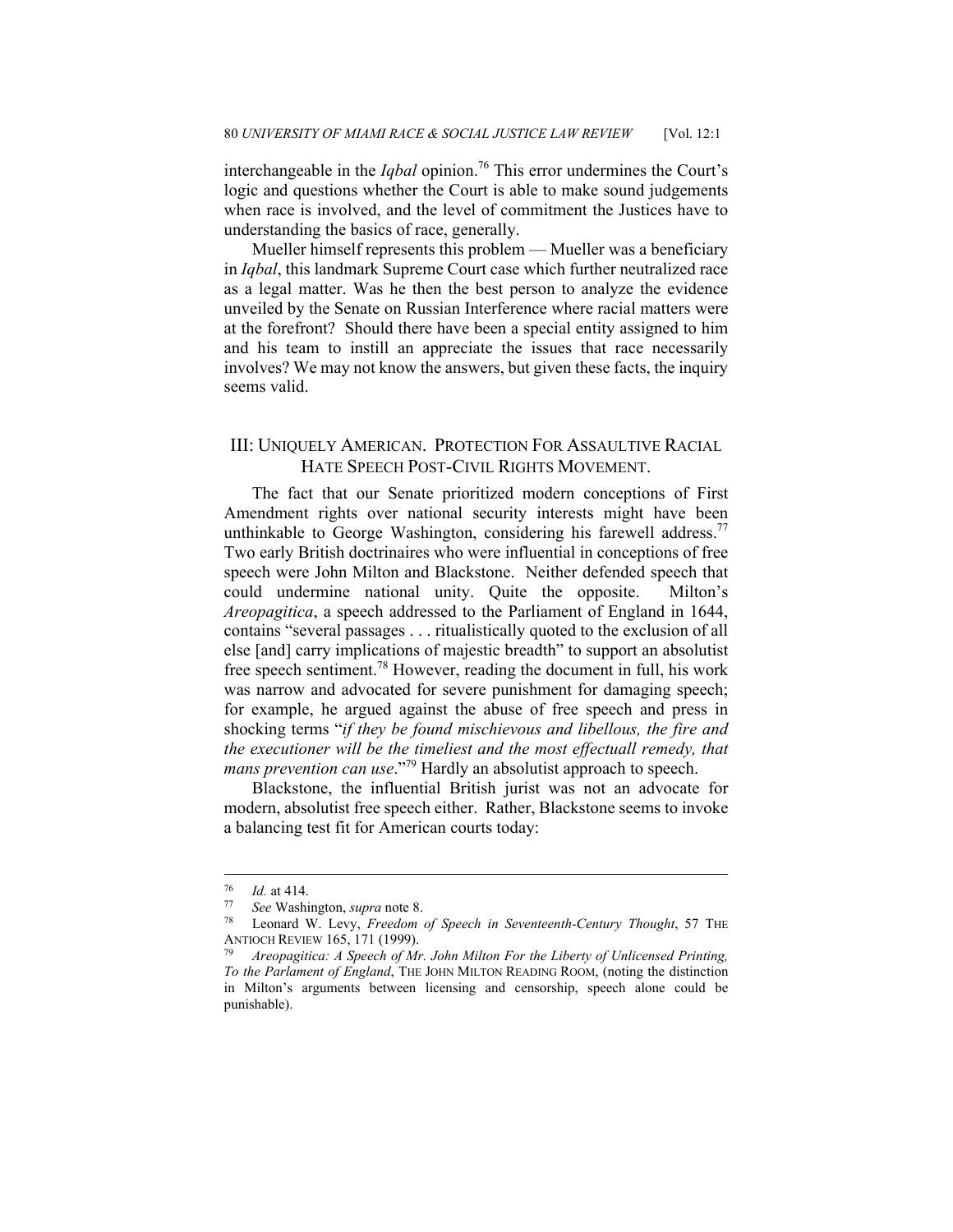"The liberty of the press is indeed essential to the nature of a free state . . . Every freeman has an undoubted right to lay what sentiments he pleases before the public . . . .but if he publishes what is improper, mischievous, or illegal, he must take the consequences of his own temerity."<sup>80</sup>

As George Washington promoted the "indissoluble community of interest as one nation*"*81 encouraging the economic bond between North and South under the aegis of silence on slavery, Blackstone explicitly argued that societal cohesion was not to be attacked by speech or the press, and indeed could be criminal:

> [T]o punish as the law does at present any dangerous or offensive writings, which, when published, shall on a fair and impartial trial be adjudged of a pernicious tendency, is necessary for the preservation of peace and good order, of government and religion, the only solid foundations of civil liberty. Neither is any restraint hereby laid upon freedom of thought or inquiry; liberty of private sentiment is still left; the disseminating, or making public, of bad sentiments, destructive to the ends of society, is the crime which society corrects. 82

Nor does our first iteration of the First Amendment, found in the Articles of Confederation later transplanted into Article I, § 6 Cl. 1 of the United States Constitution, provide for broad protections for speech to the public. Before the Bill of Rights, protections for speech was very limited. Our Constitution only provided that:

> Senators and Representatives shall . . . .be privileged from Arrest during their Attendance at the Sessions of their respective Houses, and in going to and returning from the same; and for any Speech or Debate in either House, they shall not be questioned in any other Place.<sup>83</sup>

<sup>80</sup> WILLIAM BLACKSTONE, COMMENTARIES ON THE LAWS OF ENGLAND, VOLUME 4: A FACSIMILE OF THE FIRST EDITION OF 1765-1769.<br>
<sup>81</sup> See infra p. 5.<br>
<sup>82</sup> BLACKSTONE, *supra* note 80.<br>
<sup>83</sup> U.S. CONST. art. I, § 6, cl. 1; *see* ARTICLES OF CONFEDERATION of 1781, art. V, para.

<sup>5 (</sup>providing "Freedom of speech and debate in Congress shall not be impeached or questioned in any court or place out of Congress, and the members of Congress shall be protected in their persons from arrests or imprisonments, during the time of their going to and from, and attendance on Congress, except for treason, felony, or breach of the peace").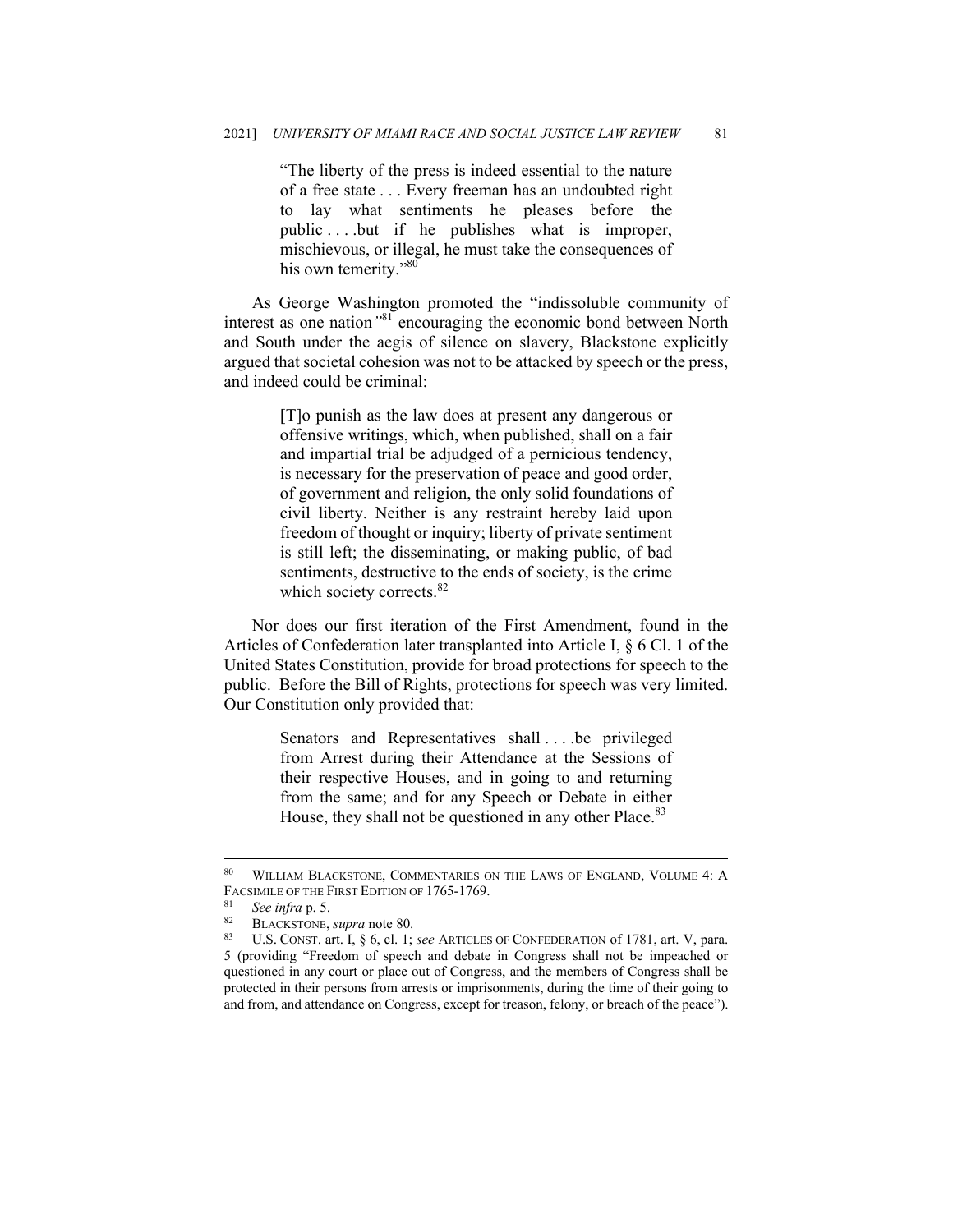#### *The Preservation of Peace and Good Order*

This historical theme in free speech —governance, freedom of thought, within bounds that preserve good order— was carried into  $20<sup>th</sup>$ Century American jurisprudence and provide a stark contrast to the recommendations of the Senate advocating that free speech principles must lead considerations even while combatting national security risks. Indeed, in *Schenck v. United States*, Justice Oliver Wendell Holmes' argued that the conspiracy charges for printing and distributing leaflets against military participation in World War I were legitimate; the defendants had no First Amendment protection that could overcome the Espionage Act, nor the needs of the government and national security in those circumstances.<sup>84</sup> While the main legal test derived from Schenck is "*whether the words used are used in such circumstances and are of such a nature as to create a clear and present danger that they will bring about the substantive evils that Congress has the right to prevent*" using the short-hand "*clear and present danger test*" removes all context from the analysis.<sup>85</sup> Beyond prioritizing national security as a legal matter, Holmes argued for a contextual review of speech as "*the character of every act*  depends upon the circumstances in which it is done."<sup>86</sup> The intent of the speaker was also simplified — the mere distribution of the leaflet in *Schenck* was sufficient to find intent; the defendants offered no dispute in the record. $87$  Engaging in the act was sufficient to prove intent.

Over time, the "clear and present danger" test lost ground, and the Justices would vie for doctrinal dominance. Less powerful parties, i.e. the political dissidents, would be exposed to asymmetrical harms.<sup>88</sup> But the role of context would end with *Brandenburg's* acontextual, ahistorical approach.

#### *Race and the First Amendment Line of Cases*

While most First Amendment cases argued the rights of political speech and affiliation supportive of communism or socialism, one case gives insight into the Court's approach on race as a topic.

*Terminiello v. City of Chicago* was not a case adjudicating over a group of political activists speaking against the United States

 $\frac{84}{85}$  249 U.S. 47 (1919).

<sup>85</sup> *Id.* at 52. 86 *Id.*

Id. at 51 ("Of course the document would not have been sent unless it had been intended to have some effect, and we do not see what effect it could be expected to have upon persons subject to the draft except to influence them to obstruct the carrying of it out. The defendants do not deny that the jury might find against them on this point"). 88 *See id.* at 52.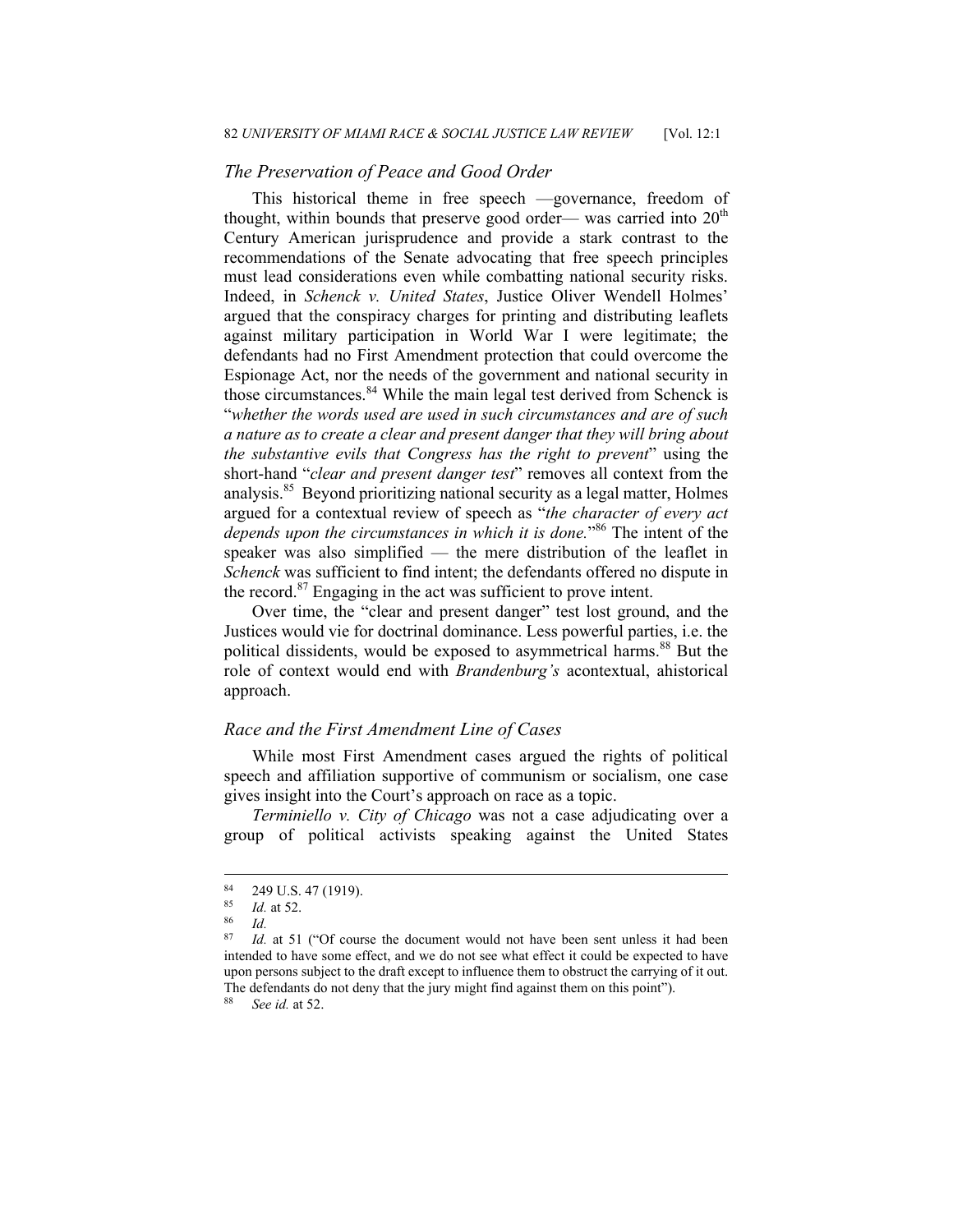government.89 Rather, Terminiello was found guilty in lower courts of disturbing the peace when he "vigorously, if not viciously, criticized various political and racial groups whose activities he denounced as inimical to the nation's welfare."<sup>90</sup> The litigation leading to the Supreme Court focused on the constitutionally protected status of his "derisive, fighting words."91 Yet the Court "[would] not reach that question" and instead focused on a small procedural question — the manner in which a charge was passed to the jury for review in the court below.<sup>92</sup> Justice Douglas, writing for the majority, admitted that this was a question that "the parties did not dispute . . . [but made its] adjudication no less ripe for our review."<sup>93</sup>

Douglas gently put distance between the power of Congress to protect the nation and citizens, stating that "freedom of speech, though not absolute . . . [is] protected against censorship or punishment, unless shown likely to produce a clear and present danger of a serious substantive evil that rises far above public inconvenience, annoyance, or unrest."<sup>94</sup> Douglas, writing that "the right to speak freely and promote diversity of ideas . . . is [] one of the chief distinctions that sets us apart from totalitarian regimes"<sup>95</sup> upheld the "clear and present danger" test, but warned that "[t]here was no room under our Constitution for a more restrictive view [f]or the alternate would lead to standardization of ideas."<sup>96</sup>

The majority avoided confronting assaultive racial and religious speech, prompting vigorous dissents by fellow Justices Vinson, Frankfurter, and Jackson. Jackson attacked Douglas by claiming the Court now "fixe[d] its eyes on a conception of freedom of speech so rigid as to tolerate no concession to society's need for public order."<sup>97</sup> Jackson argued that the contextual, fuller "clear and present" danger test was valid, and that the impermissible nature of Terminiello's hateful speech, laced with racist invective proved "beyond dispute" that Chicago was "justified in punishing Terminiello<sup>"98</sup> — an argument aligned with both Milton and Blackstone. Ending his dissent ominously, Jackson wrote "if the Court

<sup>&</sup>lt;sup>89</sup> Terminiello v. City of Chicago, 337 U.S. 1, 3 (1949).

<sup>90</sup> *Id.* at 1. 91 *Id.*

 $\frac{92}{93}$  *Id.* 

<sup>93</sup> *Id.* at 6. 94 *Id.* at 4. 95 *Id.* at 1. 96 *Id.* at 3. 97 *Id.* at 14. 98 *Id.* at 26.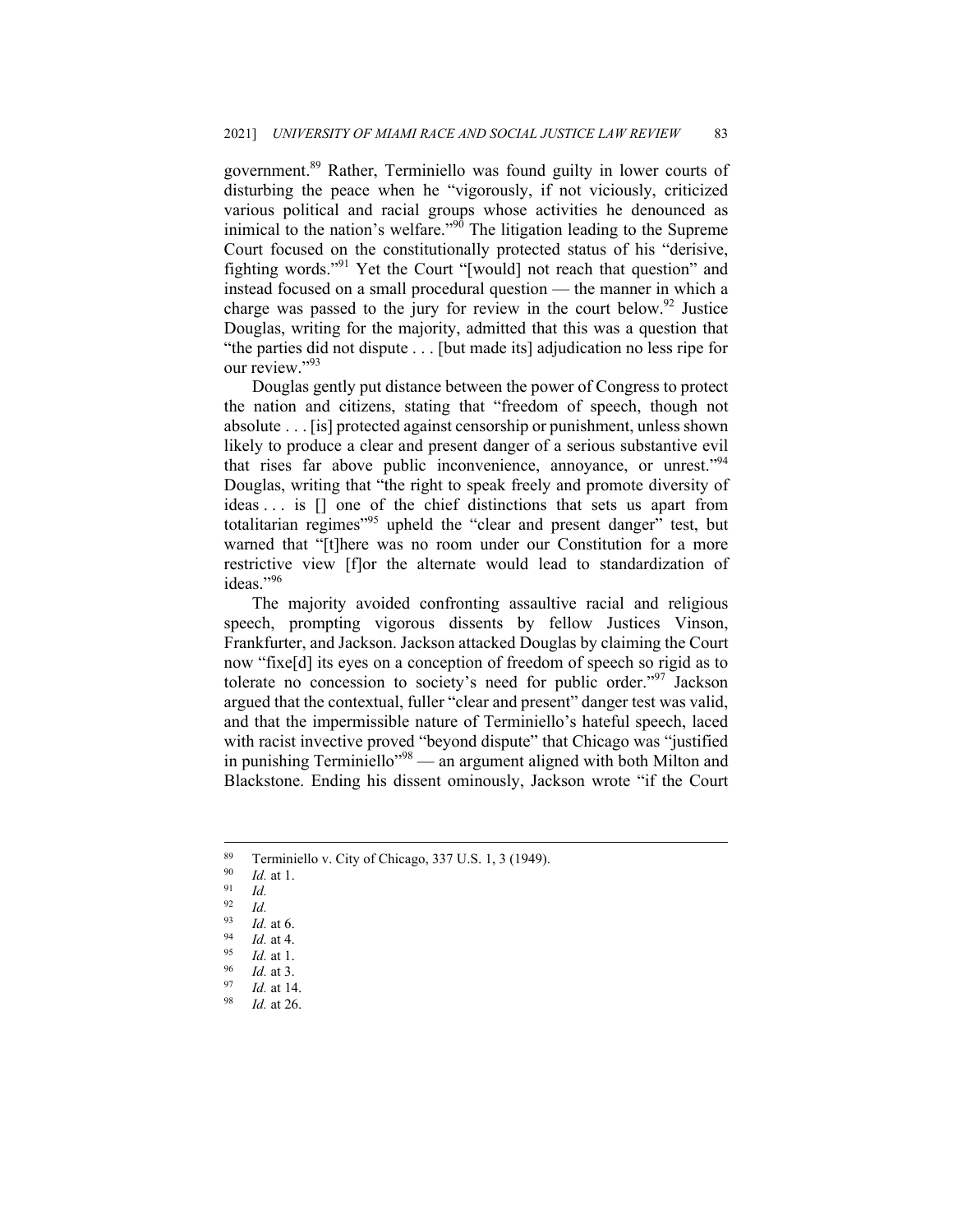does not temper its doctrinaire logic with a little practical wisdom, it will convert the constitutional Bill of Rights into a suicide pact."<sup>99</sup>

#### *The Silent Sea Change in Brandenburg*

*Brandenburg* as our leading case on First Amendment rights today should be reviewed using the facts of the case, including context of that era. This section is critical of *Brandenburg* as the Senate's determination that we were subject to information warfare from an international adversary through the weaponization our First Amendment rights reveals a weakness: we are constrained by the same First Amendment rights that we are being attacked through, yet the solutions that we may consider are also constrained by those same First Amendment rights. This is a stunning position to be in, warranting an analysis of the leading case law that binds us in this paradox. This section begins with the facts of the *Brandenburg*, which must be rebuilt as there was never a written opinion by one judge — the state courts below offered no opinions, and the Supreme Court decision was per curium. The section starts with a chronology of when Clarence Brandenburg spoke, and the coordinating Klan violence that was inescapable national news at the time — the summer of 1964 when the Civil Rights Act was passed. Next is a look at the federal response the Klan murders in Mississippi that Brandenburg referenced in his speech, as well as the documented violence in St. Augustine, Florida at the same time.

Clarence Brandenburg was advocating for more Klan violence in these two specific places that were national news at the time due to severe violence and murders belies the notion that harm was not imminent. Next, a look at the structure of the *Brandenburg* per curium opinion, the rushed nature of the opinion, and an analysis of the dearth of appropriate case law analogized to by the Court in reaching its conclusion (all case law used in the analysis relates to Socialist or Communist party members speech and associations against relevant statutes — not a sound comparison for Klansmen advocating more violence at the peak of Klan violence). Finally, a look at the reality of the politics and the players of the era. A heavyweight on the Court, Justice Hugo Black, had a noted Klan past and fiercely fought against anti-lynching bills as a United States Senator. Considering the threats to our nation today, an honest analysis of *Brandenburg* is warranted.

Id. at 37. The other dissenters on the Court were equally concerned and offended by the majority's undermining of the "clear and present danger" test by allowing this otherwise impermissible hate speech to be granted constitutional cover when the majority by focused on "one sentence . . . that was no part of the case until this Court's independent research ferreted it out [of the record]." *Id.* at 7.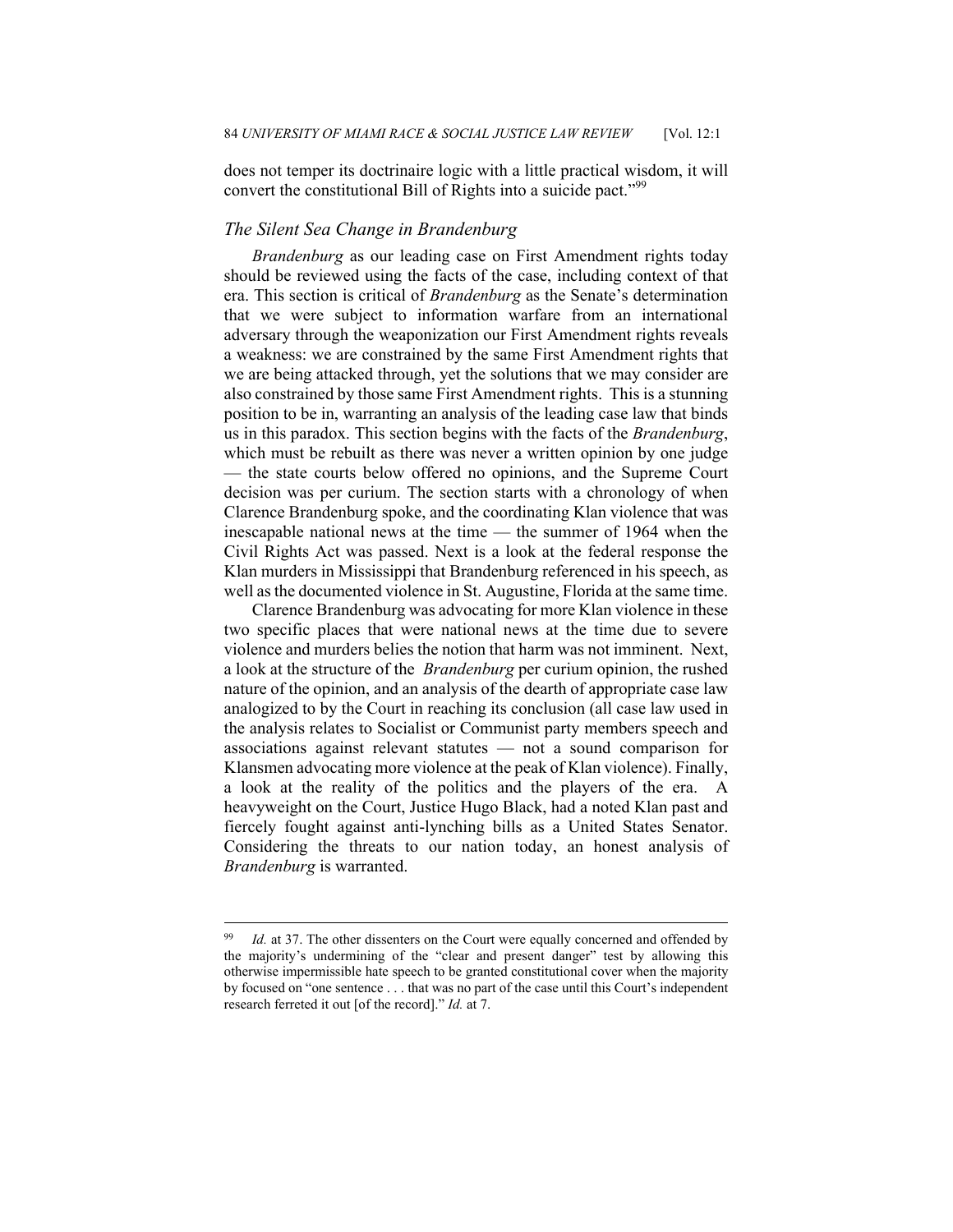#### *Facts of Brandenburg*

Twenty years after *Terminiello*, *Brandenburg* was born out of America's head-on fight against racism and oppression during passing of the Civil Rights Act of 1964. The speech in question was a particularized and nationally broadcast threat by the Ku Klux Klan, during the height of the violence during the Freedom Rides of June 1964. The violent Klan speech was considered "mere advocacy" during a time of great violence. $100$ The opinion offered a sanitized version of the facts, and ignored the actual, relentless violence this nation wrestled with during the Civil Rights Movement. Without any context, the speech the Court narrowly focused on is as follows:

> We're not a revengent organization, but if our President, our Congress, our Supreme Court, continues to suppress the white, Caucasian race, it's possible that there might have to be some revengeance taken . . . . We are marching on Congress July the Fourth, four hundred thousand strong ... From there ... one group to march on St. Augustine, Florida, the other group to march into Mississippi. Thank you.<sup>101</sup>

Identifying Mississippi generally, and St. Augustine, Florida is unusual. Why this one state, and why this one city, out of the thousands of small cities in the United States?

While the opinion was released in 1969, Clarence's Brandenburg's speech was given on June  $28$ , 1964.<sup>102</sup> June 1964 was a pivotal and volatile month that gripped the nation: On June 19, 1964, the Senate passed H.R. 7152, the Civil Rights Act of 1964, after 60 straight days of debate in the Senate, with Senate chambers "filled beyond capacity" and "hundreds more gathered" "outside of the Capitol building along with news cameras.<sup>103</sup> By June 24, 1964, the F.B.I and the National Guard were deployed to Mississippi to locate three murdered civil rights workers in a case that gripped the nation, and remains notable for its violence a halfcentury later.<sup>104</sup> On June 24, 1964, law enforcement in St. Augustine,

<sup>&</sup>lt;sup>100</sup> Brandenburg v. Ohio, 395 U.S. 444 (1969).<br>
<sup>101</sup> *Id.* at 446.<br>
<sup>102</sup> Brief for Appellant at 4, Brandenburg v. Ohio, No. 492 (1964).<br>
<sup>103</sup> *Civil Rights Act of 1964*, UNITED STATES SENATE.<br>
<sup>104</sup> *See infra pp.* 23 *Case Closes*, SMITHSONIAN MAGAZINE, (noting that in 2016, Mississippi Attorney General Jim Hood finally closed the case as officials concluded no new convictions were likely despite the decades of work. At trial in 1967, the all-white jury and judge acquitted twelve of the defendants, and the seven others received jail time ranging between tree and nine years. Only 41 years later was "Edgar Ray Killen, the Klan leader who orchestrated the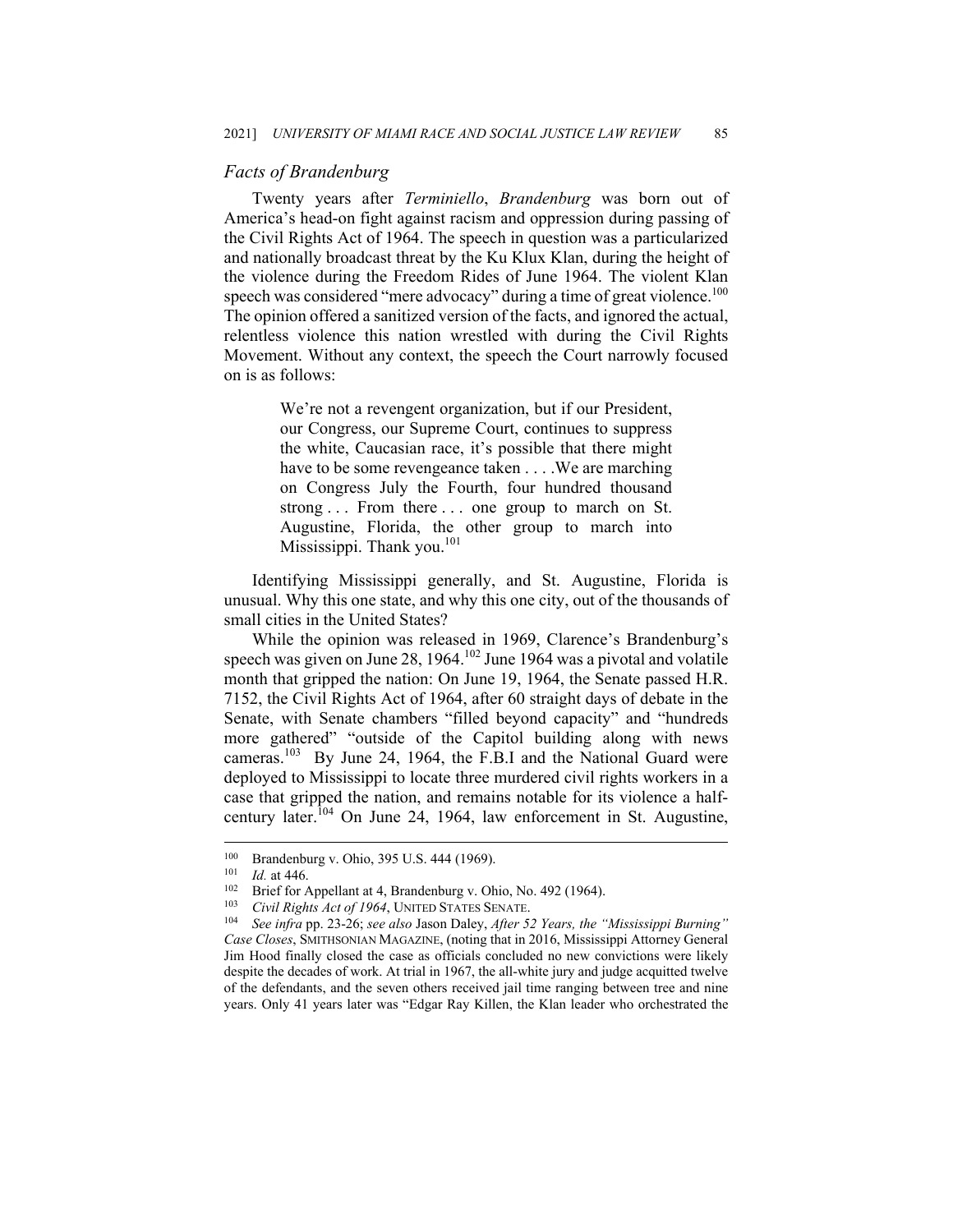Florida advised that they no longer could control the violence there as hundreds of segregationists were attacking non-violent protestors led by Dr. Martin Luther King, Jr. who was based in St. Augustine for the month of June.<sup>105</sup> On July 2, 1964, President Johnson signed the Civil Rights Act of 1964 in a televised event.<sup>106</sup> To distinguish Brandenburg's speech as not inciteful and not likely to create imminent lawless action is questionable.

# *Mississippi Burning: Klan Violence in Mississippi & the Federal Response in June 1964*

June 1964 was the "Freedom Summer," "a massive three-month initiative to register southern Black people to vote in a direct response to the Klan'scampaign of fear and terror." $107$  This initiative enraged the local Mississippi Klan who targeted one social worker, Michael Schwerner, in particular for revenge — young, Jewish, and from New York, Schwerner had been particularly active and successful in boycotts and voter registration.<sup>108</sup> On June 16, 1964 aiming to find Schwerner, the KKK according to the FBI— "descended on a local church meeting looking for him" but not finding their target, the Klan simply "torched the church and beat the churchgoers" instead.<sup>109</sup> Returning on June  $21<sup>st</sup>$ , the Klan "firebombed the church, reducing it to charred rubble."<sup>110</sup>

Later that evening, Schwerner, along with two other field workers involved in helping register Black voters —James Chaney and Andrew Goodman— were arrested for speeding, and for burning the church.<sup>111</sup> It was of course a rouse. That evening, the three voting registration workers were released, but in a "preordained plan, KKK members followed" out

111 *Id.* at 31.

attack, found guilty of three counts of manslaughter. This national tragedy, represented the violence at large on people of color and those who tried to aid them. President Barack Obama in 2014 "posthumously awarded Chaney, Goodman and Schwerner the Medal of Freedom, the highest civilian honor in the United States.").

<sup>105</sup> Equal Justice Initiative, *White Community Members Protest Integration of St. Augustine Beaches; Engage in Violence Over Several Days*, https://calendar.eji.org/racialinjustice/jun/24.

<sup>106</sup> Library of Congress, *The Civil Rights Act of 1964: A Long Struggle for Freedom, Television Coverage of President's Johnson's Remarks upon Signing the Civil Rights Act of 1964*. 107 *Mississippi Burning*, FBI FAMOUS CASES & CRIMINALS. 108 *Chaney, Goodman, & Schwerner*, CORECONGRESS OF RACIAL EQUALITY, Schwerner

was a CORE field worker and came to Mississippi with his wife. He organized boycotts of stores who sold to Blacks but would not hire Blacks with success, received hate mail and threats, including "police harassment." *Id.*

<sup>&</sup>lt;sup>109</sup> See Mississippi Burning, supra note 107.<br><sup>110</sup> Ku Klux Klan, A History of Racism and Violence, Staff of the Klanwatch Project of the Southern Poverty Law Center (6th Ed.), at 30.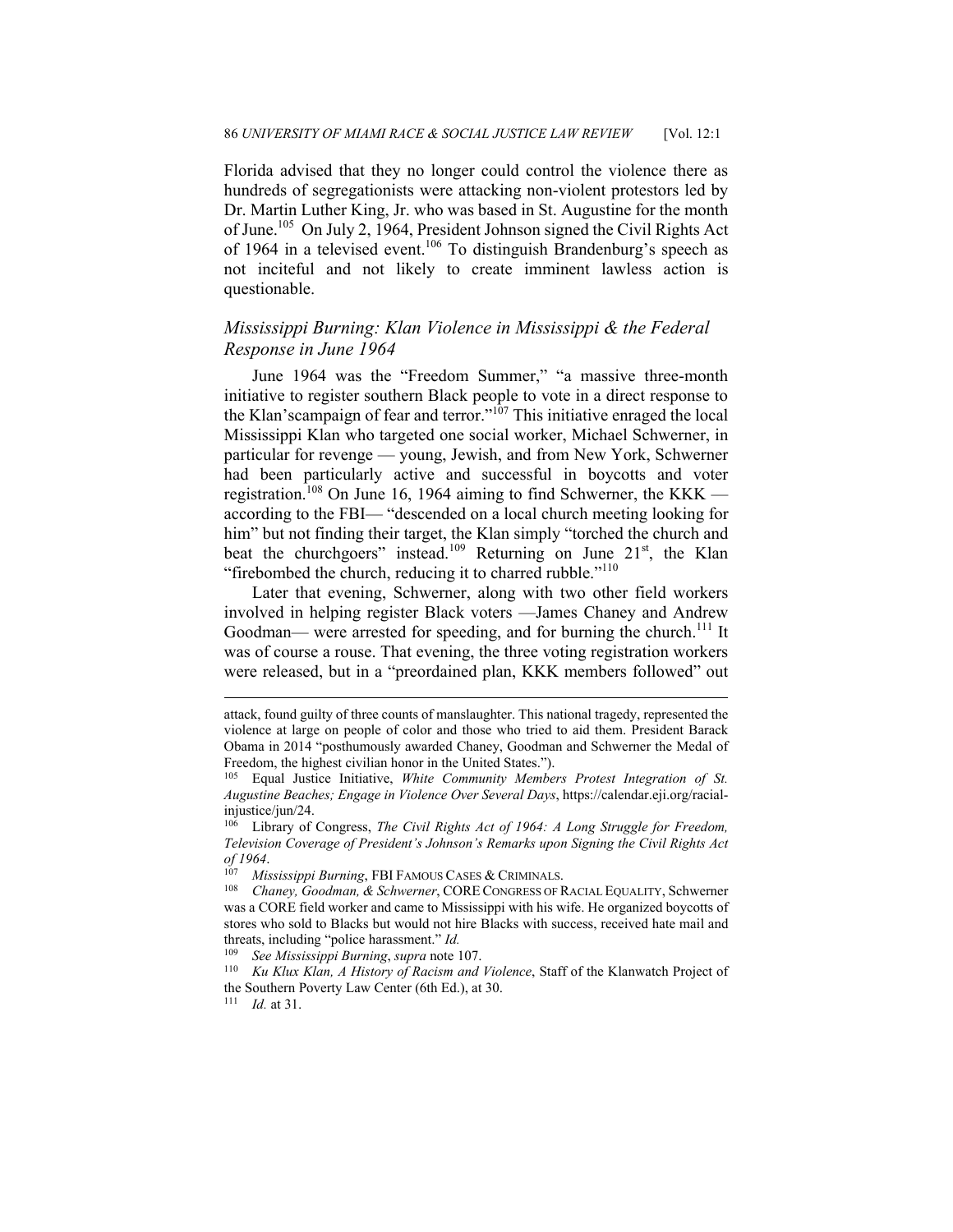of the courthouse in "two carloads" — the Klansmen shot the three civil rights workers point blank shortly thereafter, and buried the three young men.<sup>112</sup> On June 22, 1964, the Department of Justice was notified of their "disappearance" and then-Attorney General Robert Kennedy got the FBI involved; June  $23<sup>rd</sup>$  the FBI found the charred car, and on June  $24<sup>th</sup>$ , 1964, the FBI and the National Guard "launched a massive search" for the Civil Rights activists' bodies.113 President Lyndon Johnson had the FBI open a new office in Jackson, Mississippi to constrain the Klan.<sup>114</sup> It is after all of these events, that on June 28, 1964, Clarence Brandenburg threatened to march the Klan to Mississippi before the victims' bodies were even found.

'Mississippi Burning' was major national and news. On June 27, 1964 alone, The New York Times devoted several articles to the mens' disappearance, including the following lengthy front-page headline: "*DULLES REQUESTS MORE F.B.I. AGENTS FOR MISSISSIPPI; Urges President to Expand Force in State to Control 'Terroristic Activities'; GRAVE DANGER IS CITED; U.S. Officials Arrest 3 White Men on Charge of Threat to Civil Rights Workers.*"115 Allen W. Dulles was the former Director of Central Intelligence and served as President Johnson's special representative for this case; Dulles recommended that any organization aiding voter registration and other Civil Rights projects in Mississippi should alert their teams "that '*very, very grave danger*' awaited them in that state."116 Additionally, President Johnson sent 200 Naval officers to Mississippi to help find the bodies, along with Naval helicopters.<sup>117</sup> Many in Mississippi were upset. Mississippi House Representative denounced federal involvement, claiming President Johnson had "'surrendered' to the demands of 'every left-wing agitator' in the country."<sup>118</sup>

KKK violence against the Freedom Riders was universally understood as imminent and likely. The *New York Times* wrote that this "explosive situation —[was] the first of what may be many in the summer ahead" and

<sup>112</sup> *See Mississippi Burning*, *supra* note 107. 113 *Id.*

<sup>&</sup>lt;sup>114</sup> *Id.* (stating that the mens' remains would not be found until August 4, 1964).<br><sup>115</sup> Marjorie Hunter, *DULLES REQUESTS MORE F.B.I. AGENTS FOR MISSISSIPPI;* 

*Urges President to Expand Force in State to Control 'Terroristic Activities'; 'GRAVE DANGER' IS CITED; U.S. Officials Arrest 3 White Men on Charge of Threat to Civil Rights Workers."* NY. TIMES, June 26, 1964.<br><sup>116</sup> *Id.* Tom Wicker. *PRESIDENT SENDS* 200

<sup>117</sup> Tom Wicker, *PRESIDENT SENDS 200 SAILORS TO AID IN MISSISSIPPI HUNT*, NY TIMES, June 25, 1964 (emphasis added). 118 *Id.*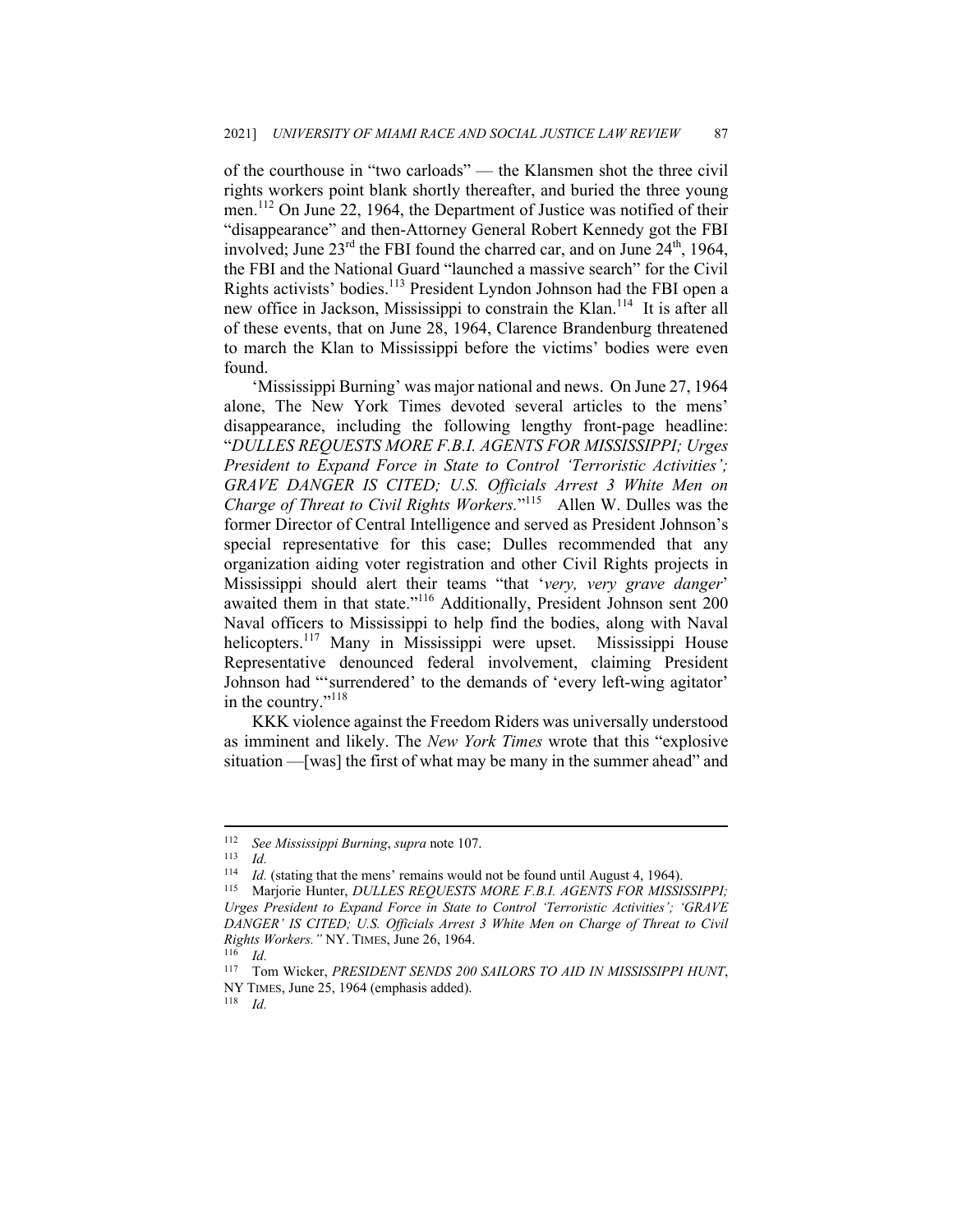understandably a high priority for the Justice Department, and the President personally.<sup>119</sup>

J. Edgar Hoover gave the following instructions to the high-ranking officers selected to work in the new Mississippi office "'You will do whatever it takes to defeat the Klan, and you will do whatever it takes to bring law and order back to Mississippi."<sup>120</sup> The violence was so severe and so pervasive that F.B.I. agents themselves were recipients of threats, being forced to "look underneath [our] cars to make sure we did not have any dynamite strapped underneath."<sup>121</sup>

Klan violence in Mississippi as a response to the federal push towards Civil Rights was not new, again pointing to the predictability and entrenchment of violence there. Medgar Evers, Mississippi's first NAACP field secretary, was shot in front of his home a few hours after President Kennedy addressed the nation on television and radio about Civil Rights.<sup>122</sup> Evers died soon after.<sup>123</sup> The assassin, Byron de la Beckwith was tried twice in 1964 in Mississippi courts; both trials ending in jury deadlock.124 The trails were a sham. Beckwith rose to the level of "folk hero" in Mississippi and the sitting Mississippi Governor, Ross Barnett, attended the trial as a "well-wisher" in support of the assassin.<sup>125</sup>

It is remarkable that the Supreme Court held language by a Klan member who in a national broadcast promised that the Klan would seek "revengeance" within days of Klan murders as "mere abstract teaching", protecting it via footnote as "peaceable assembly."126 It simply defies

 $\frac{119}{120}$  *Id.* 

KKK Series, FBI FAMOUS CASES & CRIMINALS, https://www.fbi.gov/history/famouscases/kkk-series.

 $121$  *Id.* Retired agents participated in an oral history of certain work of the F.B.I., here, those agents assigned to infiltrate the Klan. It is unmistakable in the mandates of the Federal government, accounts of the severity of their work, and the pride in feeling that their sacrifices and dedication allowed the F.B.I. to "[break] the back of the Klan in Mississippi." This questions why the First Amendment was read by the Supreme Court to allow continued advocacy of violence, in the height of a particularly violent moment in history. *Id.*

John F. Kennedy, Report to the American People on Civil Rights (June 11, 1963)/ (advising the nation that the National Guard of Alabama was deployed to protect two Black students, and to advance Kennedy's and thus the Federal Government's stance on the urgent need for Civil Rights).<br> $\frac{123}{123}$  Modern Evers, EPLCAST

<sup>123</sup> Medgar Evers, FBI CASES & CRIMINALS.<br><sup>124</sup> Ron Harrist, *URGENT White Supremacist Byron De La Beckwith Convicted Of Medgar Evers' Murder*, ASSOCIATED PRESS (Feb. 5, 1994). After the two failed and biased trails in 1964, Evers' widow attempted again to pursue the case. In 1991, on the third trial, new witnesses and evidence of de la Beckwith's guilt, finally receiving a life sentence for the murder in 1994 — thirty years after Evers' assassination. *Id.*

 $\frac{125}{126}$  *Id.* 126 Brandenburg v. Ohio, 395 U.S. 444, 449, n. 4 (1969) (citing to De Jonge v. Oregon, 229 U.S. 353, 364 (1937)) ("Statutes affecting the right of assembly . . . must observe the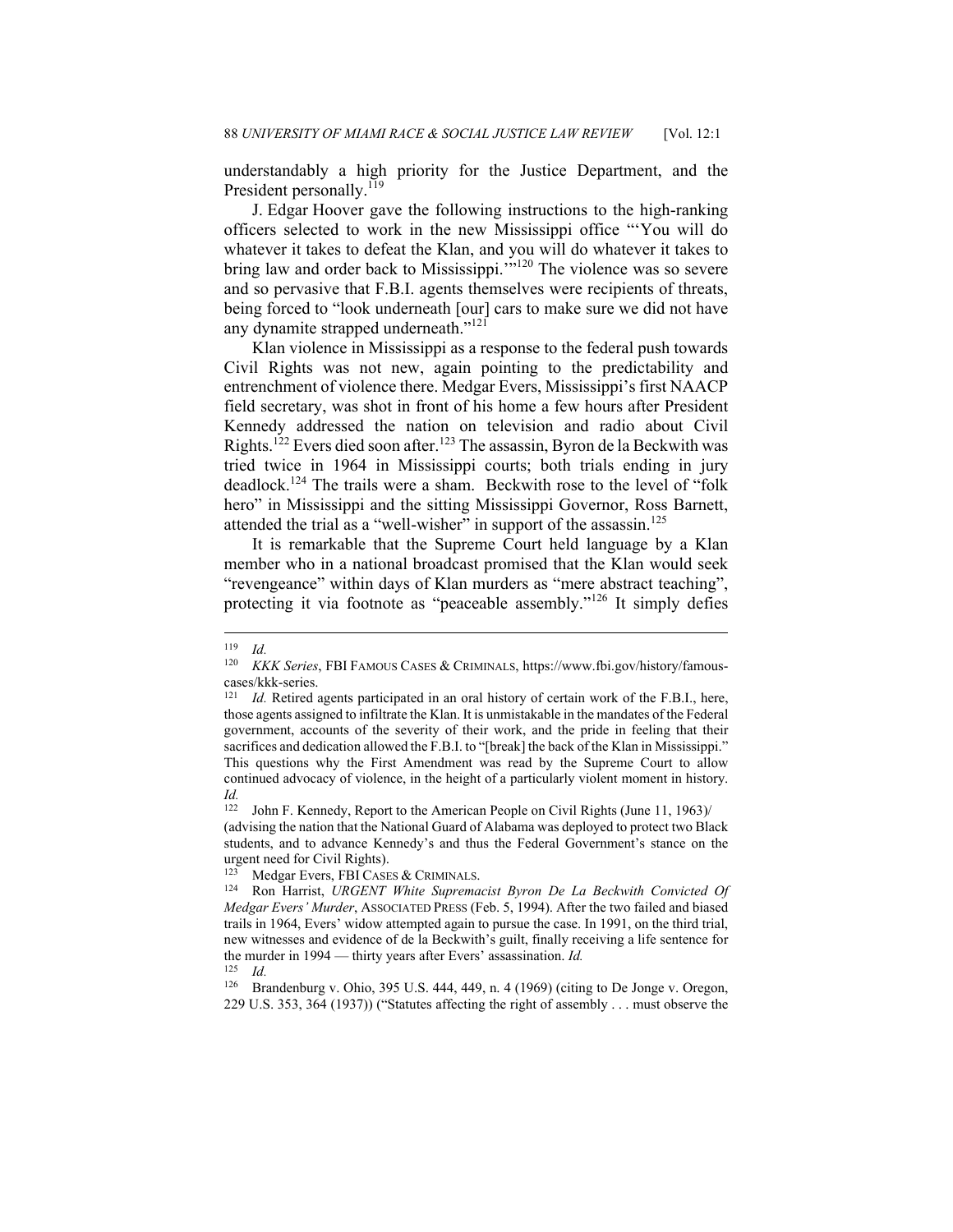reason to refer to these several weeks in American history, in these particularized locations, while our federal government was actively engaged in tampering extreme violence as "times of peace" and questions the decision-making process in *Brandenburg*.

# *Klan Violence in St. Augustine, Florida: the "worst in years" in June 1964 as Dr. Martin Luther King, Jr. Visited to Desegregate the City*

On the same frontpage cover of the N.Y. Times on June 26, 1964 addressing violence in Mississippi, was another article directly relevant to *Brandenburg*: "*St. Augustine Aides Say They Cannot Keep Peace*" with an image of the Florida Governor, Farris Bryant, touring the Old Slave Market in St. Augustine "where racial disturbances occurred."<sup>127</sup> St. Augustine law enforcement advised a Federal judge in Jacksonville, Florida "that they were unable to stop white mobs from assaulting civil rights demonstrators."128 This admission in court followed "a night of terror in which white mobs routed the police [and assaults] including women and children."<sup>129</sup> More victims received emergency hospital care in the "worst outbreak of racial violence since [civil rights demonstrations had begun]" a year prior.<sup>130</sup> The Times implicating the local Sheriff as having close affiliations with Klan leaders in St. Augustine, through "social organization[s] . . . regarded here as nearly synonymous with the Klan."131 The "racial situation in St. Augustine was "'very dangerous and explosive'" leading the Florida Governor to send in 80 additional State Troops.132

The N.Y. Times frontpage article focused on the 200 or so people who attacked the civil rights marchers. Also on June 25, 1964, about 100 Black people were attacked for attempting to enter the waters of a beach.<sup>133</sup> The violence on St. Augustine was relentless. In another N.Y. Times headline, "*Dr. King Describes St. Augustine As Most Lawless City He's Seen*" reporting on multiple death threats against Dr. King's life and gunshots into the car of a man driving home with his young son from a meeting

established distinctions between mere advocacy and incitement to imminent lawless action, . . . 'The right of *peaceable* assembly [like free speech] . . . is equally fundamental").

<sup>127</sup> Homer Bigart, *St. Augustine Aides Say They Cannot Keep Peace*, N.Y. TIMES, June  $26,1964.$ 

<sup>128</sup> *Id.*

 $\frac{129}{130}$  *Id.* 

 $\frac{130}{131}$  *Id.* 

<sup>131</sup> *Id.*

 $\frac{132}{133}$  *Id. Id.*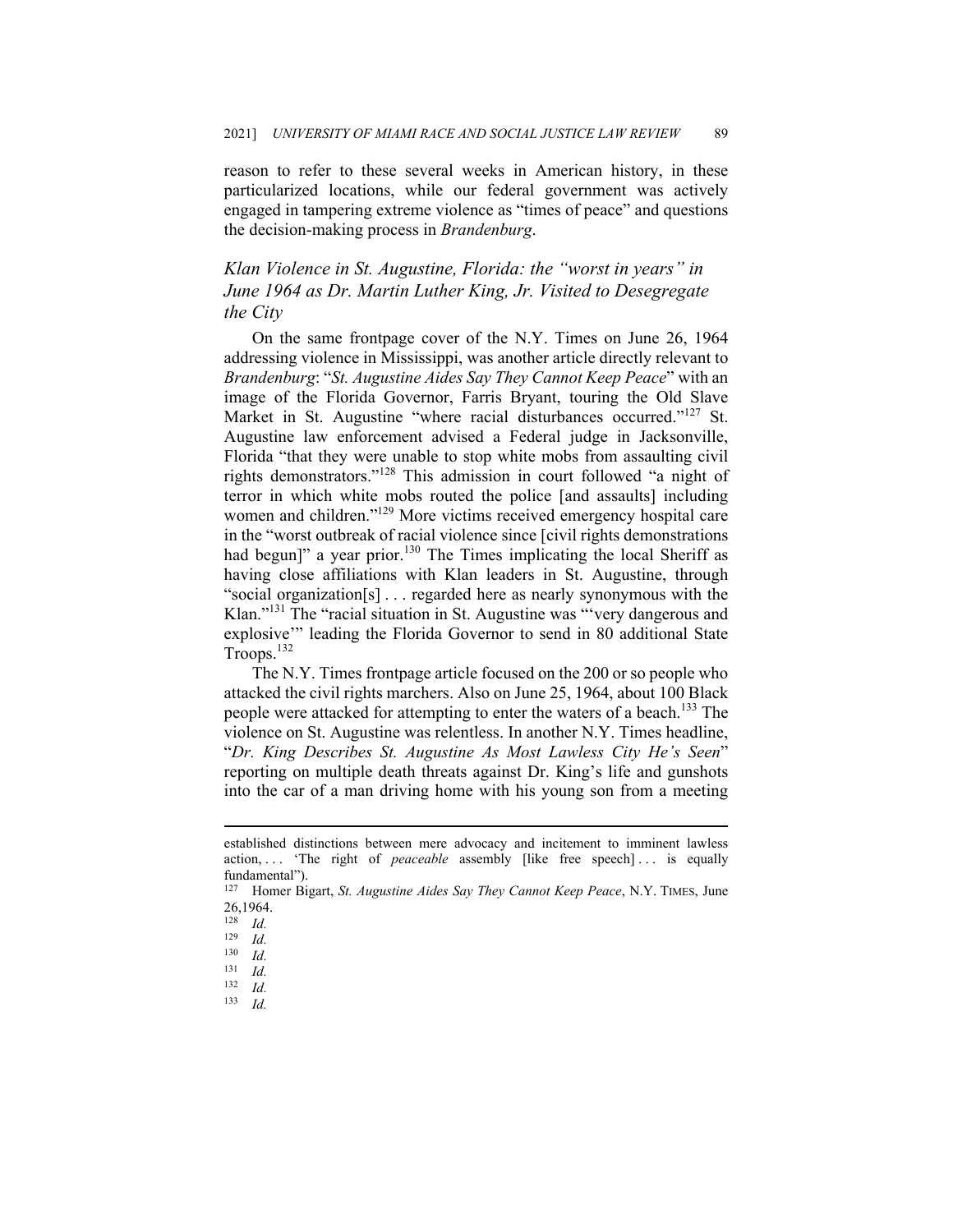where Dr. King addressed a crowd of Black people on civil rights activities.134 Dr. King held news conferences and advised that the White House gave him assurances that Federal and state authorities would [protect] his demonstrators.<sup>135</sup> Federal protection was needed as the "County Sheriff . . . had recruited special deputies to handle racial trouble from the ranks of the Ku Klux Klan."136 Indeed, six days later, the Times continued their reporting on Klan violence in St. Augustine claiming that by night, St. Augustine "is the scene of an outpouring of racial hatred and violence."137 With weapons found along the path of demonstrators including "sulfuric [sic] acid, chains, and clubs."<sup>138</sup>

These known events in Mississippi and St. Augustine call into question the formation of the *Brandenburg* test, that a State is not allowed to limit or punish "advocacy of the use of force or of law *except* where such advocacy is directed to inciting or producing imminent lawless action *and* is likely to incite or produce such action."<sup>139</sup> Certainly, the specificity of calling the Klan to these two focal points of ongoing Klan violence qualifies as incitement and the intent to produce "imminent lawless action."140 Further, the *Brandenburg* test does not require success or completion of an act. Imminent means "impending" "hanging over one's head" and "close at hand."<sup>141</sup> The test is therefore a bit odd temporally to Mississippi and St. Augustine — violence was perpetual, it had occurred, was occurring, and certainly threatened to continue to occur. As troops were sent to both locations, encouraging more Klansmen to march in defiance absolutely threatens more violence. If the test fails because one does not *believe* in the imminence of the violence or the likeliness of violence at that time, that lack of belief is not credible.

Mississippi and St. Augustine were the frontlines for entrenched Klan violence. Further, in both locations, the Klan was entrenched in law enforcement, making the "revengeance" that Brandenburg advocated more likely: violence in those locations was sanctioned and given cover.<sup>142</sup> The erasure of the violence of the summer of 1964 also questions the validity of the concurrences in Brandenburg Court. Justice Douglas,

<sup>134</sup> Homer Bigart, *supra* note 127. 135 *Id.*

 $\frac{136}{137}$  *Id.* 

<sup>137</sup> John Herbers, *Martin Luther King and 17 Others Jailed Trying to Integrate St. Augustine Restaurant*, N.Y. TIMES, 138 *Id.*

<sup>139</sup> Brandenburg v. Ohio, 395 U.S. 444, 447 (1969). 140 *See id.*

<sup>141</sup> *Imminent, Oxford English Dictionary*. 142 *See Mississippi Burning*, *supra* note 107 (noting that both the Deputy and Sheriff were indicted and arrested in the murders); *see also* Homer Bigart, *supra* note 127 (noting that the sheriff was involved with an organization synonymous with the Klan).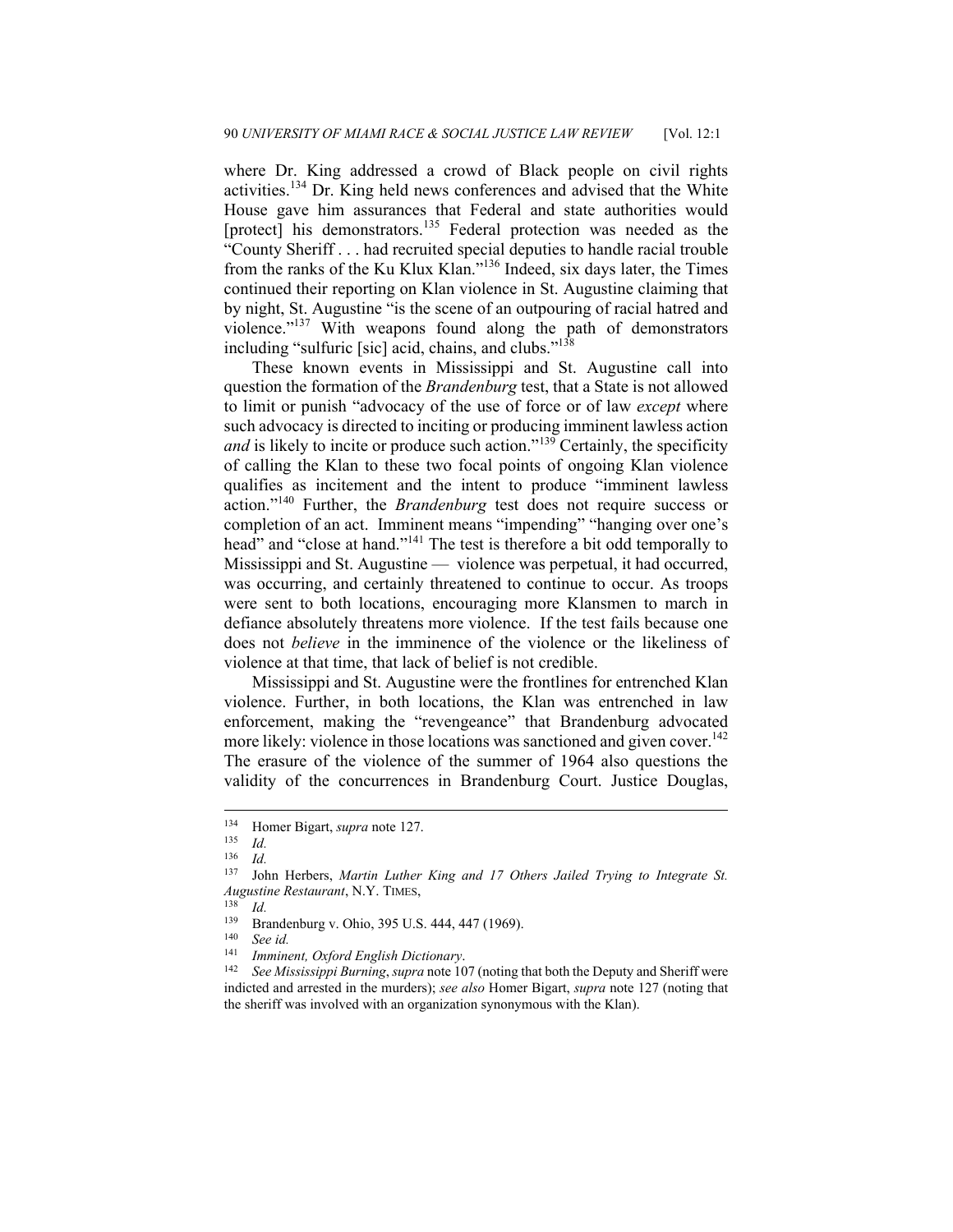concurring, argued that "the 'clear and present' danger test [might be] congenial to the First amendment in time of a declared war . . . [but] not reconcilable with the First Amendment in days of peace."<sup>143</sup> Claiming that this moment in American history —abductions, murder, bombings, arson, beatings, etc.— were "days of peace" casts doubt on the logic of that concurrence. Further, the rest of the nation knew of the violence, and was getting play-by-play news on the violence. That Douglas made such a claim casts a shadow on his words.

On June 25, 1964, Walter Cronkite dedicated one full hour of national news coverage to the Mississippi Burning case.<sup>144</sup> For comparison, Cronkite only dedicated fourteen minutes to the Watergate scandal in 1972.145 Cronkite opened his one-hour special to the nation, "*The Search in Mississippi*" stating that the three men were "the focus of a whole country's concern" with footage of a Black civil rights leader warning the civil rights workers from the North that "people should expect to get beaten . . . you might even get killed" when trying to warn them of the dangers of this work.<sup>146</sup> These statements were within the first minute of the broadcast.

The white Mississippians interviewed commented that that "the real crux of our problem . . . under the Civil Rights Bill is an attempt to revolutionize society by force."<sup>147</sup> This fear was expressed by Clarence Brandenburg in his speech "Give us our state rights."<sup>148</sup> The fact that the Civil Rights Bill was brought to the Senate Floor by subverting the normal procedure that would have required Mississippi Senator's involvement,<sup>149</sup> may have added to the local conception that Congress' authority was not valid. Further, while many Americans of all backgrounds were moved by the "substantive evils" prevalent in the violence and oppression of Black people, the intense maneuvering to get the Bill passed and the lack of support by almost one-third of the Senate may have sustained a narrative that there were no "substantive evils," and that Congress did not have the proper authority to pass the Civil Rights bill.

<sup>143</sup> *Brandenburg*, 395 U.S. at 452 (Douglas, J., concurring). 144 *From the Archives: "The Search in Mississippi" featuring Walter Cronkite*, CBS NEWSHOUR (July 17, 2014), (broadcasting originally on June 25, 1964). 145 Douglas Martin, *Waler Cronkite, 92, Dies; Trusted Voice of TV News*, N.Y.TIMES

 $(\text{July } 17, 2009),\ldots$ 

<sup>&</sup>lt;sup>146</sup> CBS NEWSHOUR, *supra* note 144, at :10 and 14:06.<br><sup>147</sup> Id. at 47:46.<br><sup>148</sup> Brandenburg, 395 U.S. at 457, n. 1.<br><sup>149</sup> See id, see also Landmark Legislation: The Civil Rights Act of 1964 Senate Chamber *Desk*, United States Senate. (stating that Senator Mansfield placed the Civil Right Bill on the Senate calendar directly, rather than "refer it to the Judiciary Committee, chaired by civil rights opponent James Eastland of Mississippi" as Eastland would subvert civil rights legislation.)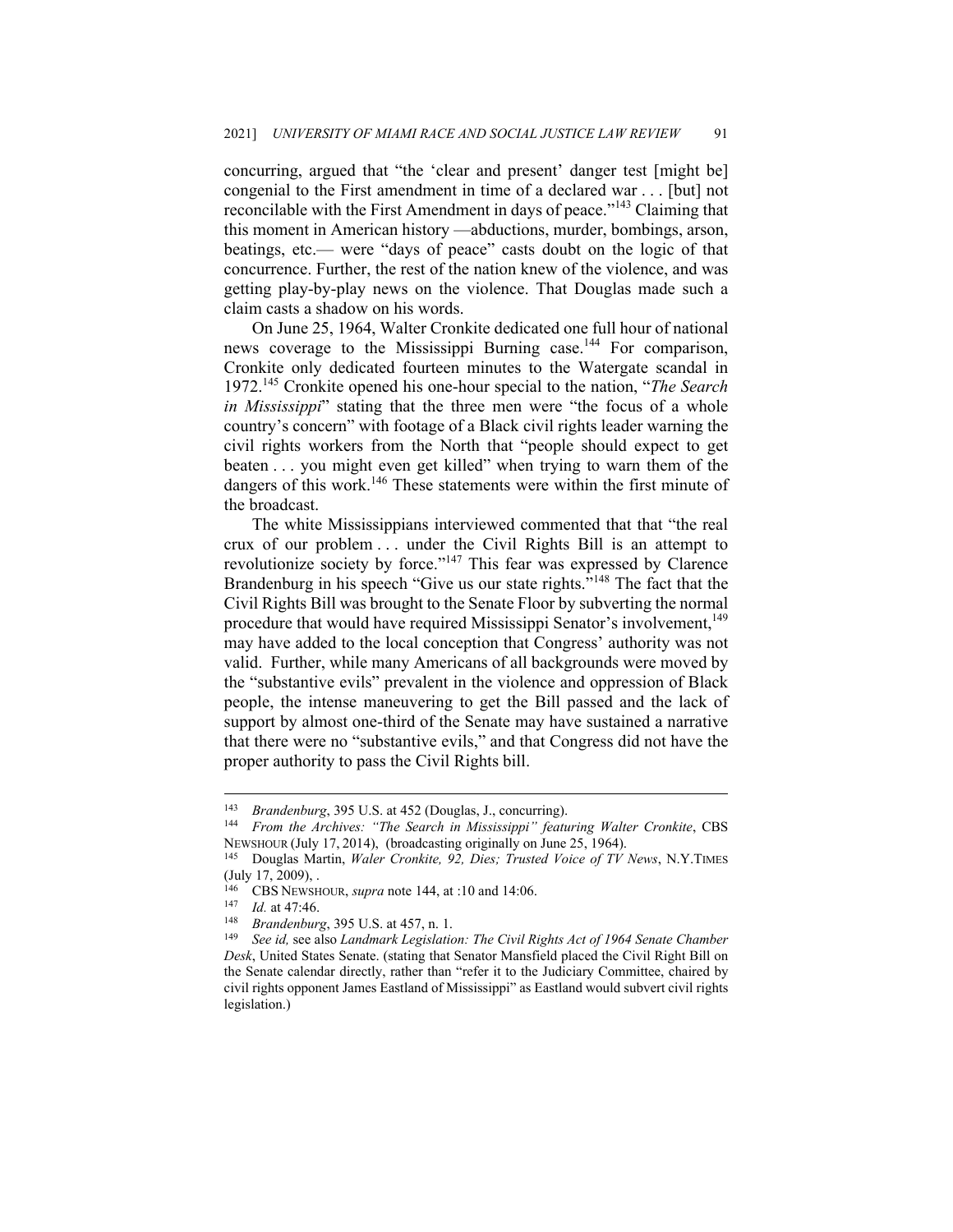# *Improper Analogies in Brandenburg: Socialism and Racial Violence as Incoherent Analogies*

*Brandenburg* is unique as much of the prior twentieth-century First Amendment case law used for analogies involved bias against socialists and fear of overthrow of the United States government, espionage, and involvement with various Communist Parties. While *Terminiello* included racially motivated hate speech, that opinion never addressed the content of the speech, rather focused upon one hidden procedural issue below.150 *Brandenburg* citied to no case that addressed hate speech or racial violence.151 Instead, the thrust of *Brandenburg's* legal reasoning was based on eight cases, generally dealing with socialist groups and speech, striking down statutes on overbreadth and vagueness, that "failed to draw distinctions" between the "mere abstract teaching and moral necessity [for] force and violence" in speech versus "actually preparing a group for violent action and steeling it to such action."152 The Court was seeking to demark the kind of speech that "the Constitution has immunized from governmental control."153

Of those eight cases, three highlight the general lack of applicability of the group. In *Aptheker v. Secretary of State*, the Court in 1964 found that legislation under the Subversive Activities Control Act was

<sup>&</sup>lt;sup>150</sup> See Terminiello v. City of Chicago, 337 U.S. 1 (1949).<br><sup>151</sup> See Brandenburg, 395 U.S.<br><sup>152</sup> Id. (citing Yates v. United States, 354 U.S. 298 (1957) (on advocacy of governmental overthrow by members of the Communist party in California by joining the party, recruiting, and writing and publishing "The Daily Worker"; De Jonge v. Oregon, 299 U.S. 353 (1937) (defendants arrested during a speech on July 24, 1934, open to the public, given by the Communist Party, protesting conditions of the country jail, and actions of the police as to a workers' strike); Stromberg v. California, 283 U.S. 359 (1931) (overturning a CA statute that made any display of a red flag (banner, badge, or device) an "invitation or stimulus to anarchistic action . . . of a seditious character guilty of a felony."); United States v. Robel, 389 U.S. 258 (1967) (when Congress' exercise of one of its enumerated powers clashes with those individual liberties protected by the Bill of Rights, it is our 'delicate and difficult task' to determine whether the resulting restriction on freedom can be tolerated; holding unconstitutional  $\S$  5(a)(1)(D) of the Subversive Activities Control Act of 1950, 64 Stat. holding that "it shall be unlawful for any member of the [Communist] organization 'to engage in any employment in any defense facility.'; *Keyishian v. Board of Regents*, 385 U.S. 589 (1967) (finding state plans to terminate or prevent appointment of "subversive" employees unconstitutional by members of faculty for a university); Elfbrandt v. Russell, 384 U.S. 11 (1966) (finding it a violation of the First Amendment to force a loyalty oath on an Arizona school teacher); Aptheker v. Secretary of State, 378 U.S. 500 (1964) (finding the clause of the Subversive Activities Control Act making it a felony for a member of a Communist organization "to apply for, use or attempt to use a passport" as "unconstitutional on its face"); Baggett v. Bullitt, 377 U.S. 360 (1964) (holding that the Washington statutes requiring teachers and state employees, as condition of employment, to take loyalty oaths are unconstitutionally vague)). 153 *Brandenburg*, 395 U.S. at 448.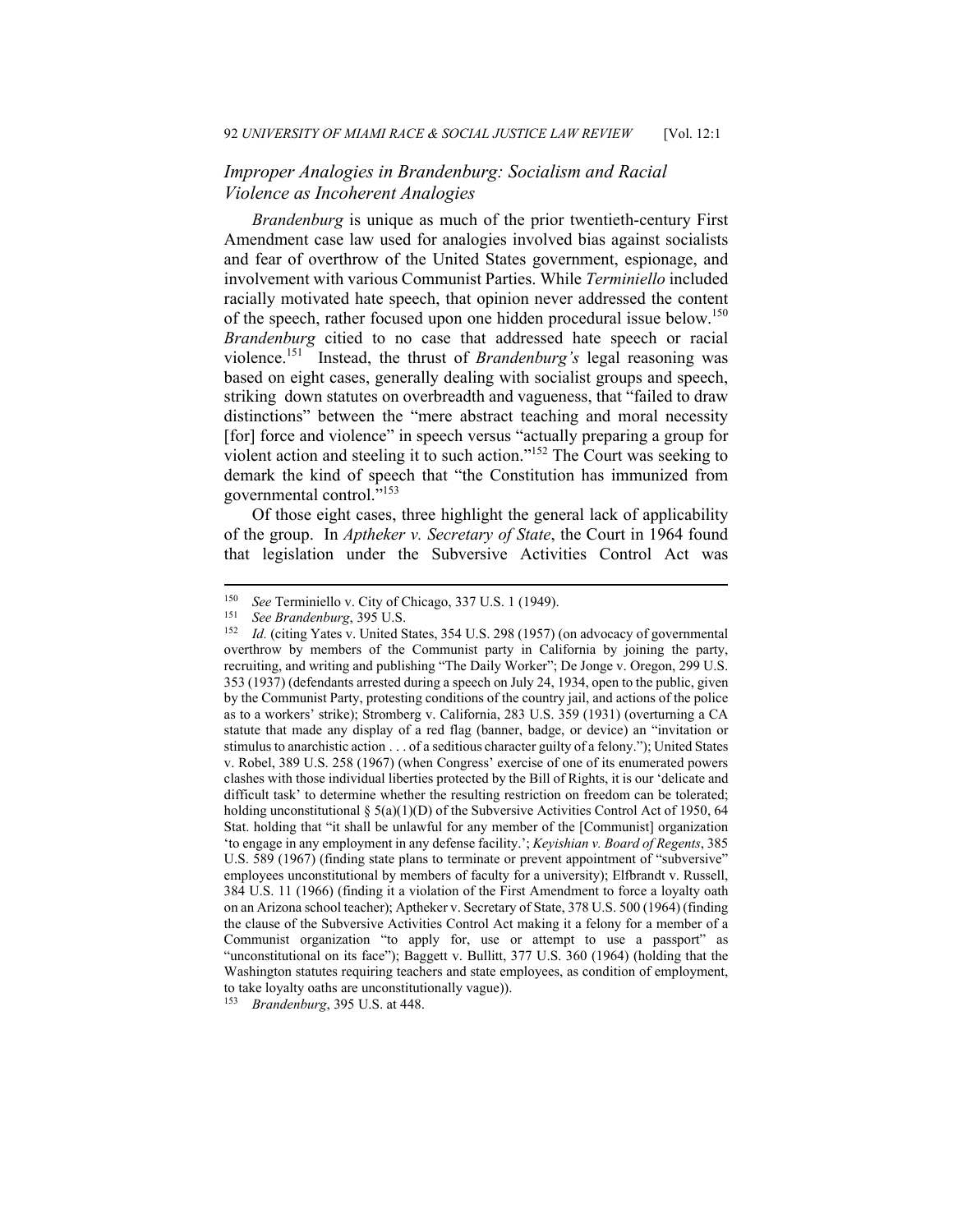"unconstitutional on its face" and could not impose a felony charge for members of the Communist party who "apply for, use or attempt to use a passport."154 The *Aptheker* Court held that this statute "too broadly and indiscriminately restricts the right to travel and thereby abridges the liberty guaranteed by the *Fifth* Amendment."155 The Court chose to extend the argument to the First amendment guarantee of freedom of association as "the right to travel cannot be dismissed by asserting that the right to travel could be fully exercised if the individual would first yield up his membership in a given association."<sup>156</sup> *Brandenburg* contained no Fifth Amendment legal claim. Further, arguing that a state cannot punish Brandenburg's violent speech to "bury" a victimized racial minority group while filming themselves for broadcast, bearing arms, burning a cross, and promising that "we intend to do our part" after national outrage of that exact violence is not properly analogized against a question of whether a state can prevent members of a Communist group from obtaining and using passports.

In *Baggett v. Bullitt*, the Court held that state statutes requiring "loyalty oaths" as a condition of employment for teachers and state employees were unconstitutional.<sup>157</sup> Concerns on the "vagueness" the teachers could suffer included hypotheticals that criticism of "the design or color scheme of the state flag or unfavorable comparison [] with that of a sister State or foreign country could be deemed disrespectful and therefore violative of the oath."<sup>158</sup> The vagueness and overbreadth in *Baggett* would force the oath-taker to "'steer far wider of the unlawful zone than if the boundaries of the forbidden areas were clearly marked."<sup>159</sup> The appellants concern was that they could not understand at what point speech would be proscribed by the oath, nor "define the range of activities" that would convert a permissible act into an impermissible act.160 Here also, there is vast legal space between the concerns in *Brandenburg* and *Baggett*. The Court in *Baggett* analyzed hypotheticals on what meaning could be proscribed to preferences on the color scheme of flags to demonstrate overbreadth; the statute in question in *Brandenburg* punished speech that advocated "crime, violence, or

<sup>&</sup>lt;sup>154</sup> *Aptheker*, 378 U.S. at 500.<br>
<sup>155</sup> *Id.* at 504.<br>
<sup>156</sup> *Id.* at 507.<br>
<sup>157</sup> 377 U.S. 360 (1964).<br>
<sup>158</sup> *Id.* at 371.<br>
<sup>159</sup> *Id.* at 372.<br>
<sup>160</sup> *Id.* at 378 (noting also that the state of Washington statute in q interpreted by the state courts. The Supreme Court argued that abstention, returning this case to Washington to decide, would only give rise to "extensive adjudications, under the impact of a variety of factual situations, would bring the oath within the bounds of permissible constitutional certainty").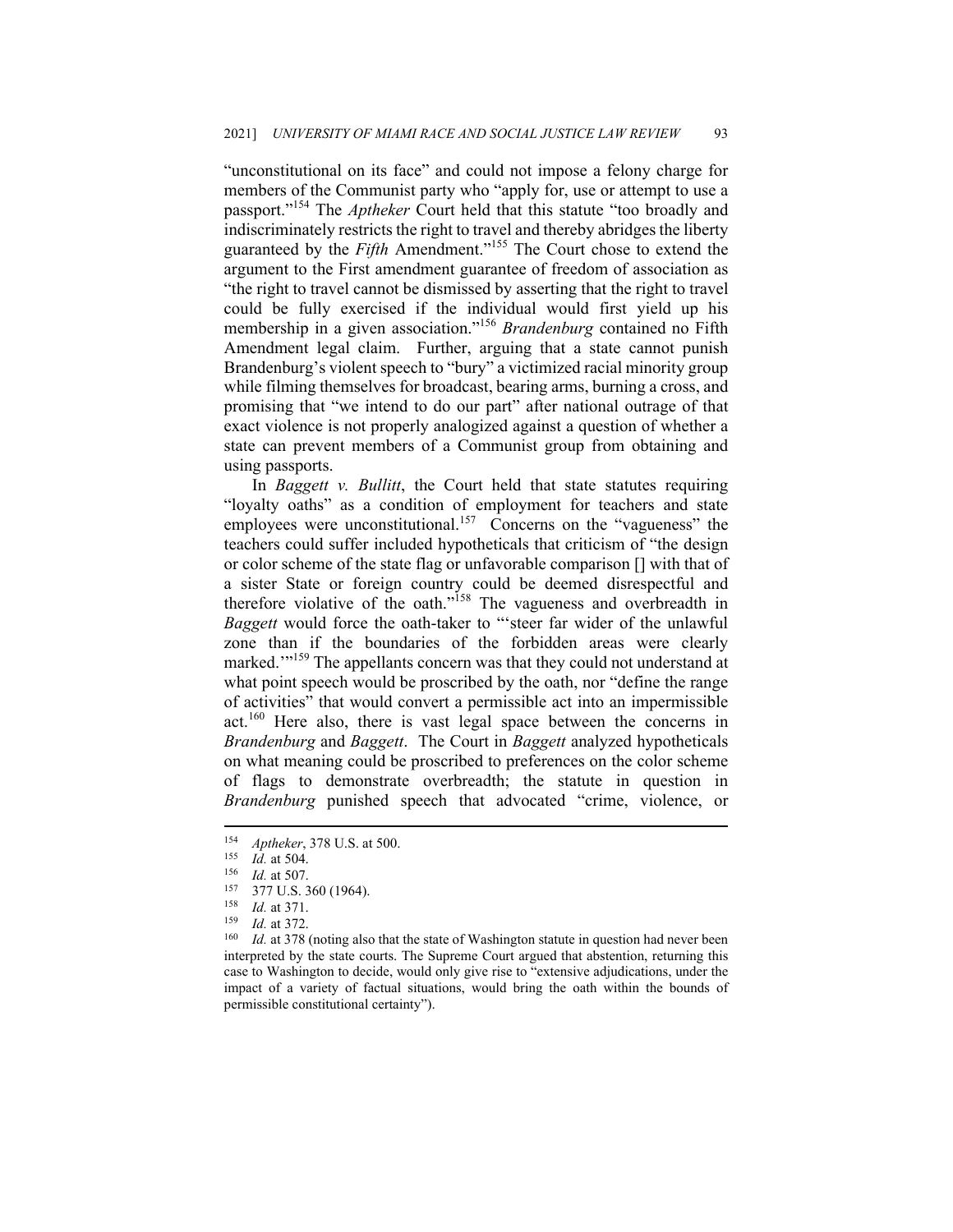unlawful methods of terrorism."161 Those dangers had and were continuing to occur in the specific places referenced by the speaker, such that it became the personal focus of the President of the United States to reign in that violence. *Brandenburg* could not rely on claims of vagueness or uncertainty as to what type of speech was permissible as the Court did in *Baggett* —cross burning and naming groups to assault as they were being assaulted are specific and obvious. The Court went beyond the required inciting or producing imminent lawless action that is likely to incite or produce such action, to also require "preparing a group for violent action and steeling it to such action." $162$ 

Here, the Court anchored the *Brandenburg* reasoning to *Noto v. United States*. 163 *Noto* is yet another case dealing with restraints on Communist Party affiliations via statutory restrictions, and again, with no discernible connection to the risks of racially assaultive speech.<sup>164</sup> *Noto* was an inappropriate analogy and was overgeneralized and misapplied in *Brandenburg*. In *Noto,* the Court constrained their holding to Communist party activity, as "the mere abstract teaching of *Communist* theory, including the teaching of the moral propriety or even moral necessity for a resort to force and violence, is not the same as preparing a group for violent action and steeling it to such action."165 *Brandenburg* altered the *Noto* holding by simple ellipses without any explanation or substance, holding that "'the mere abstract teaching  $***$  \* of the moral propriety ... '" collapsing the teaching of Communist theory with advocating and encouraging Klan violence, creating a generality not logically related to *Noto*. 166

Further, even if *Noto* was apposite, the *Brandenburg* Court then should have employed the use of context and reasonable levels of evidence as offered in the *Noto* holding — *Noto* was rich in substantive analysis that *Brandenburg* refused to engage in:

There must be some substantial direct or circumstantial evidence of a call to violence now or in the future which is both sufficiently strong and

<sup>161</sup> *See id.*, *see also* Brandenburg v. Ohio, 395 U.S. 444, 445 (1969) (the full citing in the case to the Ohio Criminal Syndicalism Statute was "for advocat(ing) . . . the duty, necessity, or propriety of crime, sabotage, violence, or unlawful methods of terrorism as a means of accomplishing industrial or political reform' and for 'voluntarily assembl(ing) with any society, group, or assemblage of persons formed to teach or advocate the doctrines of criminal syndicalism.").

<sup>162</sup> Brandenburg, 395 U.S. at 448.<br>
163 Noto v. U.S. 367 U.S. 290 (1961).<br>
164 *Id.* 165 *Id.* at 297-298. Additionally, Noto references this not as a new holding, but as a rule through stare decisis "'We held in Yates, and we reiterate now . . . ," a stark difference to the bold altering of prior caselaw in *Brandenburg*. 166 *Brandenburg*, 395 U.S. at 448.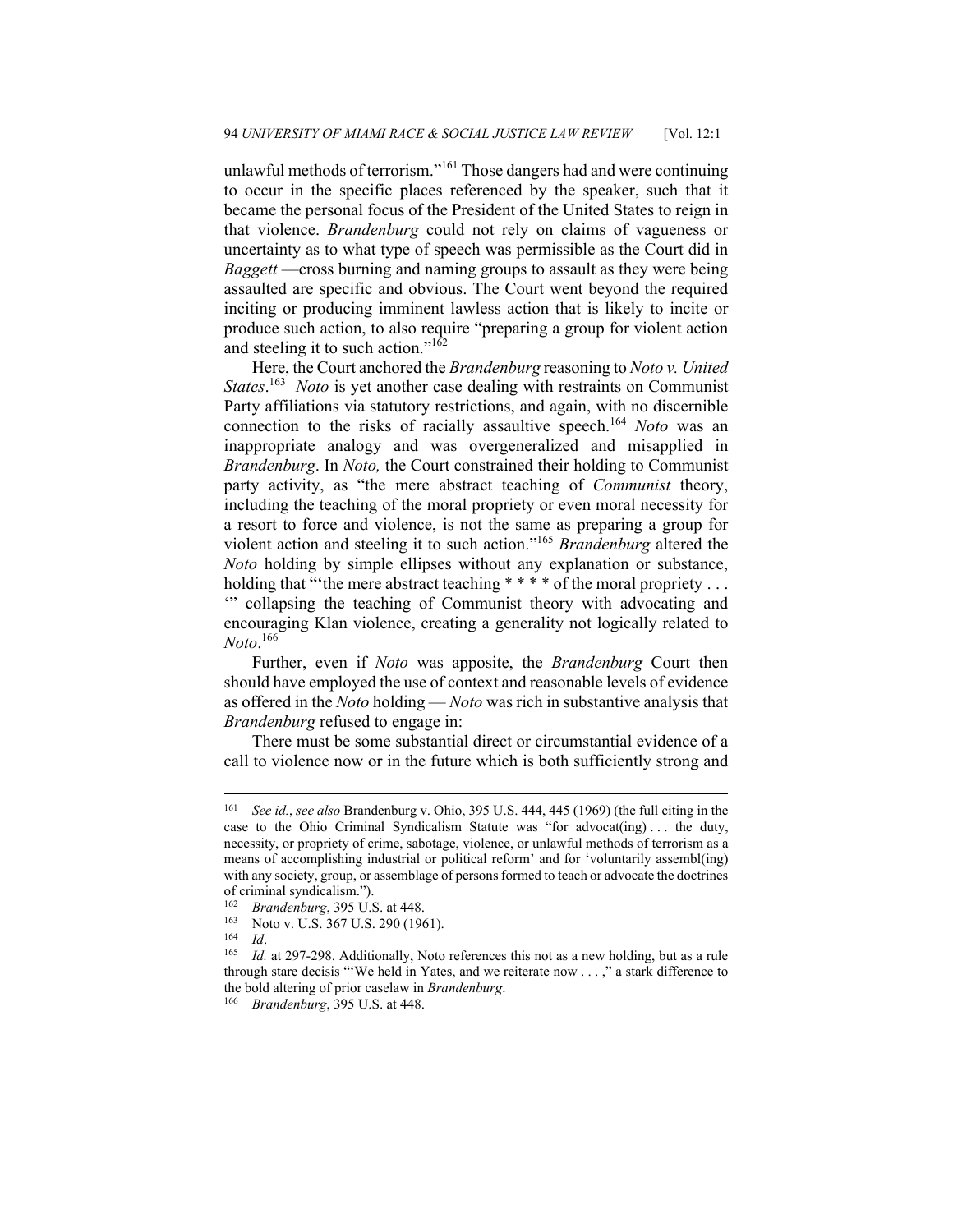sufficiently pervasive to lend color to the otherwise ambiguous theoretical material regarding Communist Party teaching, and to justify the inference that such a call to violence may fairly be imputed to the Party as a whole<sup>167</sup>

*Brandenburg* refused to properly acknowledge the real violence that gripped the nation in June 1964 in Mississippi and St. Augustine, Florida in contravention to *Noto*. Instead, the Court surgically pulled from recent doctrinal evolutions on the First Amendment that had never been used for the specific power paradigm at issue — the stronger group advocating for additional racial violence against a weaker group. The power paradigm in *Brandenburg* conflicted with the prior case law it cited, In *Noto*, *Baggett*, and *Aptheker*, the Court protected the weaker party (socialist and communist party affiliates, and teachers and state employees wishing to avoid a loyalty oath) against the more powerful party, the government. *Noto*, *Baggett*, and *Aptheker* do not relate to the underlying facts in *Brandenbur*g with well known, well documented violence that left many terrorized, injured, or dead.

# *Brandenburg's Per Curium Status, Justice Abe Fortas' Forced Resignation, and a Bare-Bones, Rushed, and Edited Opinion*

*Brandenburg* is not only questionable in its logic that "days of peace" can include the Klan murders of Mississippi Burning, or President Johnson's personal oversight of the FBI and Armed Forces involvement to quell violence. *Brandenburg* is a per curium opinion, sterilely written, which is in sharp contrast to lengthy, impassioned, and intellectual arguments in both prior First Amendment opinions and dissents. Since *Schenck* in 1918, Justices had vied for doctrinal supremacy in this space.<sup>168</sup> The silence in *Brandenburg* cannot be missed.

The early procedural path of *Brandenburg* is unique in that no written opinion accompanied the case to the Supreme Court.<sup>169</sup> The lack of statements, testimony, and analysis of fact are unusual, and would logically lead to the desire for a "robust and open" analysis in the opinion, particularly given the path of First Amendment cases in the Court during the prior fifty years. The Supreme Court did not fill that void.

<sup>167</sup> *Noto*, 367 U.S. at 298. 168 *See* Schenck v. United States, 249 U.S. 47 (1919). The opinions and dissents in First Amendment cases are notable in part for the intellectual arguments advanced, and the ability to see the judges align doctrinally and attempt to advance their conception of the First Amendment protections is beyond the scope of this paper, but a few of the cases on the path to *Brandenburg* discussed demonstrate this point. 169 *Brandenburg*, 395 U.S. at 445; *see also* Brief for Appellant at 1, Brandenburg v. Ohio,

No. 492 (1964) ("There are no written opinions, either reported or unreported, in this case. The Judge assigned to write the opinion for the Ohio Court of Appeals died before completing it, and the Ohio Supreme Court issued no opinion.").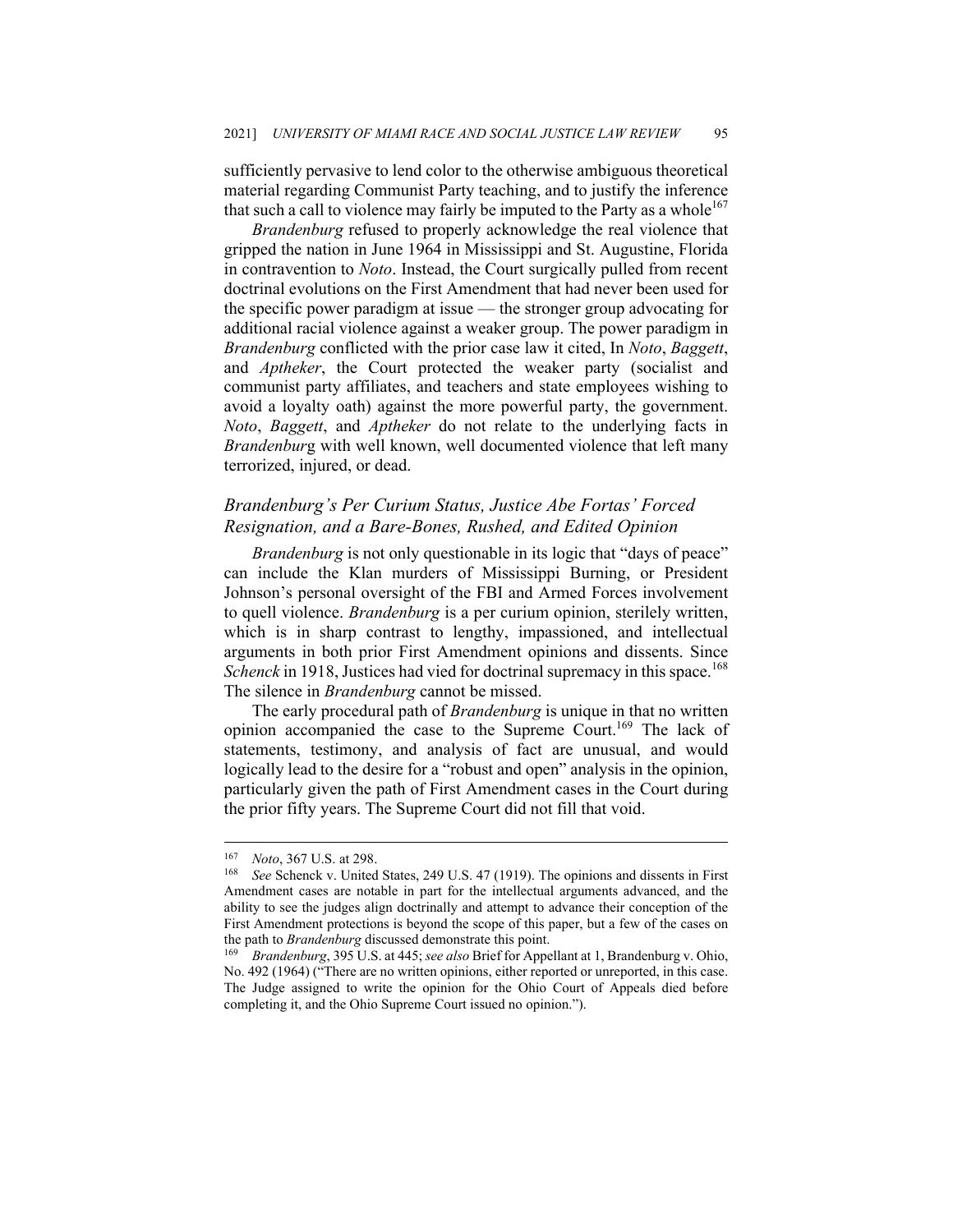Martha A. Field, currently a Langdell Professor of Law at Harvard Law School, clerked for Justice Abe Fortas in the 1968-69 Supreme Court term and worked directly with him on writing the *Brandenburg* opinion.<sup>170</sup> Her account is pivotal to understanding the abnormal and harried gestation of this landmark case despite the tectonic shift into the expansive First Amendment protections *Brandenburg* gave rise to. Field's account is that Justice Fortas knew while writing *Brandenburg* that the opinion would be released as a per curium decision as he expected to submit his resignation before release.171 *Brandenburg* was written "on a rushed schedule."172 The "opinion went to the conference on a Friday, [then was quickly] assigned to Justice Fortas.<sup>173</sup> *Brandenburg* was written just in time for submission — Fortas resigned the day after the Court voted to adopt his opinion.<sup>174</sup> All Field knew was "that Justice Fortas needed to have the opinion right away."175

We may never know what damage the adverse conditions *Brandenburg* was written in caused. But a germ of doubt appears in Field's writing about the end result:

I've often thought since *Brandenburg* that we should have focused more . . . on both the type and the gravity of the danger. The danger, if there was any in *Brandenburg*, was grave: an assault on American values, an appeal to white supremacy and anti-Semitism."<sup>176</sup>

While Field sees the "grave danger" in *Brandenburg*, she does not go as far as offering *Brandenburg's* speech was connected to violence; she does acknowledge that *Brandenburg* is "wholly unlike" prior landmark First Amendment cases given the unique dangers presented.<sup>177</sup> Field notes that "[u]ntil Brandenburg, "the clear and present cases focused on either overthrow of the government or interference with a U.S. war" situations not equal to documented Klan violence against a discrete minority group.<sup>178</sup> Nor does it address the immediate shift in the power-paradigm

<sup>170</sup> Martha A. Field, *Brandenburg v. Ohio Its Relationship to Masses Publishing Co. v. Patten*, 50 Ariz. St. L.J. 791 (2018). Field wrote that she had declined speaking about this topic for fifty years out of deference to Court etiquette imposed by then Chief Justice Earl Warren. Her decision to speak in 2018 was aided by the change in direction on speaking about Court decisions.

<sup>171</sup> *Id.* at 800. 172 *Id.* at 791. 173 *Id.*

Id. at 801. Further accounts claim that Fortas missed the editing process altogether given this unfortunate, rushed pace.<br><sup>175</sup> *Id.*<br><sup>176</sup> *Id.* at 798

<sup>176</sup> *Id.* at 798. 177 *Id.*

*Id.* (citing to Brandenburg v. Ohio, 395 U.S. 444, 450–53 (1969) (Douglas, J., concurring) (summarizing the prominent cases involving the clear and present danger test)).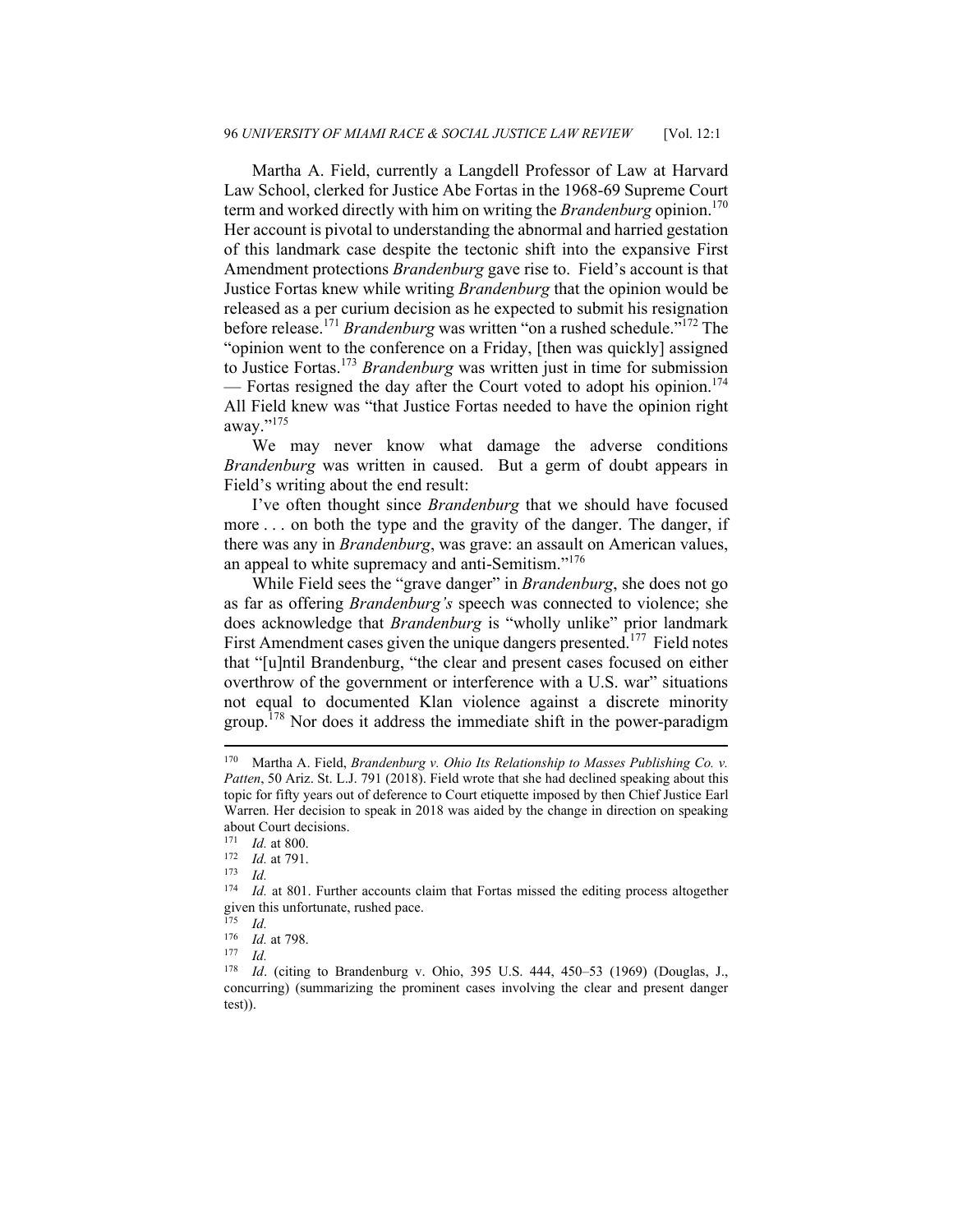between parties in First Amendment cases. In the Espionage-Communist line of First Amendment cases, it was the powerful government who sought protection against defendants often seen as weak.<sup>179</sup> Justice Douglas dissenting in *Dennis* hinted at the value he placed on the powerparadigm by arguing that a parties' "abhorrent" speech was not enough to nudge that speech into constitutionally unprotected territory, rather it was an analysis of the power of the persons, and the extent of their reach into societal power dynamics that did.<sup>180</sup>

Field also casts doubt on the legal result in *Brandenburg.* According to Field, "Fortas viewed *Brandenburg* as a resuscitation and clarification of the clear and present danger test."<sup>181</sup> In the opinion, "Fortas wanted to say that a clear substantial imminent danger is what is required" to lose First Amendment protections.<sup>182</sup> Further support exists that Fortas merely intended to place *Brandenburg* as "just one in a long line of cases seeking to apply the clear and present danger test", and in no way intended *Brandenburg* to be a landmark decision that broke with precedent.<sup>183</sup>

Changes were made to the opinion upon Fortas' departure, before release to the public; Justice Brennan's edits removed positive reference to the clear and present danger test, and inserted language constraining the Government from allowing substantive review of speech.<sup>184</sup> It was Brennan who added that the advocacy in question must be "'likely to incite' imminent lawless action."185 This seemingly small change altered the course of our laws. Fortas' version of the clear and present danger test required an inquiry into whether "the social conditions existed for lawless action, while Brennan's formulation asked if the advocacy itself would

<sup>179</sup> *See* Abrams et al. v. United States, 250 U.S. 616, 629 (1919) (advocating that the party with less power should not be punished, commenting that the defendants were "poor and puny anonymities" from whom not enough could be "squeezed from" to make a material difference"); *see also* Dennis v. United States, 341 U.S. 494, (1951) (J. Douglas, dissenting) (claiming that defendants in the Communist party were "miserable merchants of unwanted ideas; their wares remain unsold. The fact that their ideas are abhorrent does not make them powerful . . . political impotence . . . does not . . . dispose of the problem. Their numbers; their position in industry and government; the extent to which they have infiltrated the police . . . and other critical places all bear on the likelihood that their advocacy will endanger the Republic").

<sup>&</sup>lt;sup>180</sup> *Dennis*, 341 U.S. at 589 ("[t]heir numbers; their positions in industry and government; the extent to which they have infiltrated the police, the armed forces . . . all bear on the likelihood that their advocacy . . . will endanger the Republic").<br>
<sup>181</sup> Field, *supra* note 171, at 792.<br>
<sup>182</sup> Id.<br>
<sup>183</sup> Susan M. Gilles, *Brandaphyra* y. *State of Objo*: An A.

Susan M. Gilles, *Brandenburg v. State of Ohio: An Accidental, Too Easy, and Incomplete Landmark Case*, 38 CAP. U. L. REV. 517, 526 (2010).<br><sup>184</sup> *Id.*<br>185 *Id* 

<sup>185</sup> *Id.*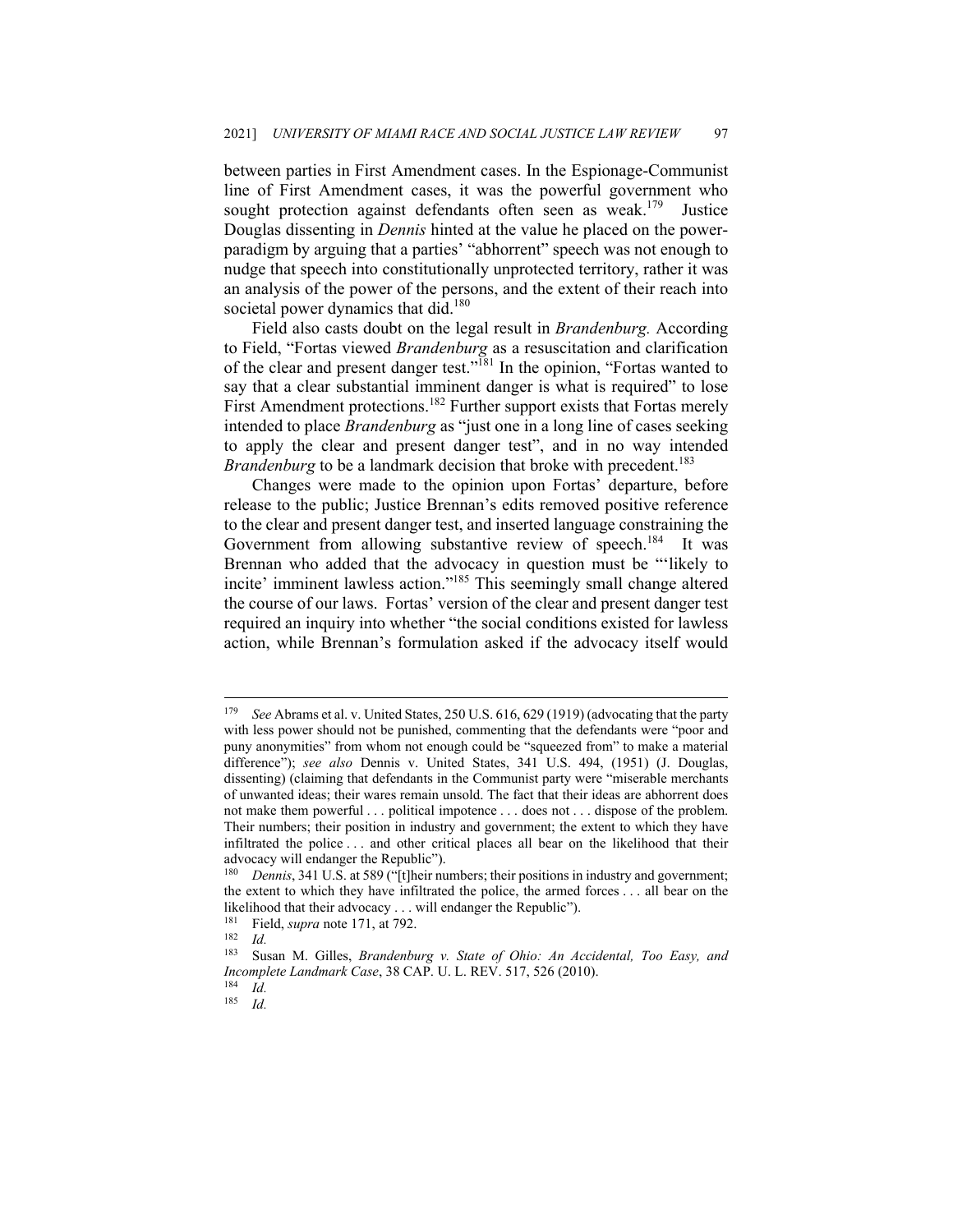produce" the lawless action regardless of the social conditions.<sup>186</sup> Wholly different tests. Under Fortas' clear and present danger test, context and a substantive review were part of the submitted *Brandenburg* test. Under the edited per curium opinion, the test became narrow, stripped the role of context, and forced a review of utterances divorced from context.

Martha Field studied and confirmed the difference in the two opinions, and supports the argument that Fortas submitted his opinion with the "clear and present danger" test, but that language was edited out by Brennan.<sup>187</sup> Further, Field reminds us that Justice Black's concurrence spoke out strongly against the clear and present danger test, that it "should have no place in the interpretation of the First Amendment."188 Justice Douglas claimed that the clear and present danger test was "not reconcilable with the First Amendment in days of peace."189 In light of the power *Brandenburg* has today, and the effect seen in the Senate Intelligence Report on Russian Active Measures, the harried, per curium backdrop, and the either perversion or erasure of context certainly questions the roots of that decision. Moreover, the actual context in *Brandenburg* is simple and does not require deep reflection. Days of peace are not days the President sends in troops and dispatches the F.B.I. to quell violence and murder, nor when law enforcement in St. Augustine advised their federal courts and state Governor that they could not control the outsized violence in their state fomented by the Klan. *Brandenburg* is problematic for these many substantial reasons.

Lastly, the sea change *Brandenburg* brought to free speech is worthy of review for no other reason than the sharp change in law. *Brandenburg* pointedly "undermined the logic of several other early cases."<sup>190</sup> Leading legal scholars today posit that "[w]e might even wonder about the correctness of . . . *Brandenburg* to the extent that th[is] landmark cases broke with prior case law."<sup>191</sup> This stark change in First Amendment

<sup>186</sup> *Id.* at 527. This explains also the awkward and redundant language in the holding "advocacy directed to inciting or producing imminent lawless action and is likely to incite or produce such action."

<sup>&</sup>lt;sup>187</sup> Field, *supra* note 171, at 801.<br><sup>188</sup> *Id.* (commenting that as the late edits to *Brandenburg* are silent on the clear and present test, the insistence that Justice Black put on negating it's importance points to the fact that the original opinion was indeed base on the clear and present danger test) ; *see also* Brandenburg v. Ohio, 395 U.S. 444, 450 (1969).<br><sup>189</sup> Brandenburg, 395 U.S. at 449-50.<br><sup>190</sup> Akhil Reed Amar, *How America's Constitution Affirmed Freedom of Speech Even* 

*before the First Amendment*, 38 CAP. U. L. REV. 503, 505 (2010). 191 *Id*. at 505. Akhil Reed Amar found the renegade nature of *Brandenburg,* and "other

constitutional modalities" outside of case law and doctrine are "strong additional support for a robust constitutional right of political expression." This then requires the reader to accept *Brandenburg's* threats as political expression, and a manner of self-governance. Amar used *Brandenburg* while showing the path to today's "rock-solid" "free expression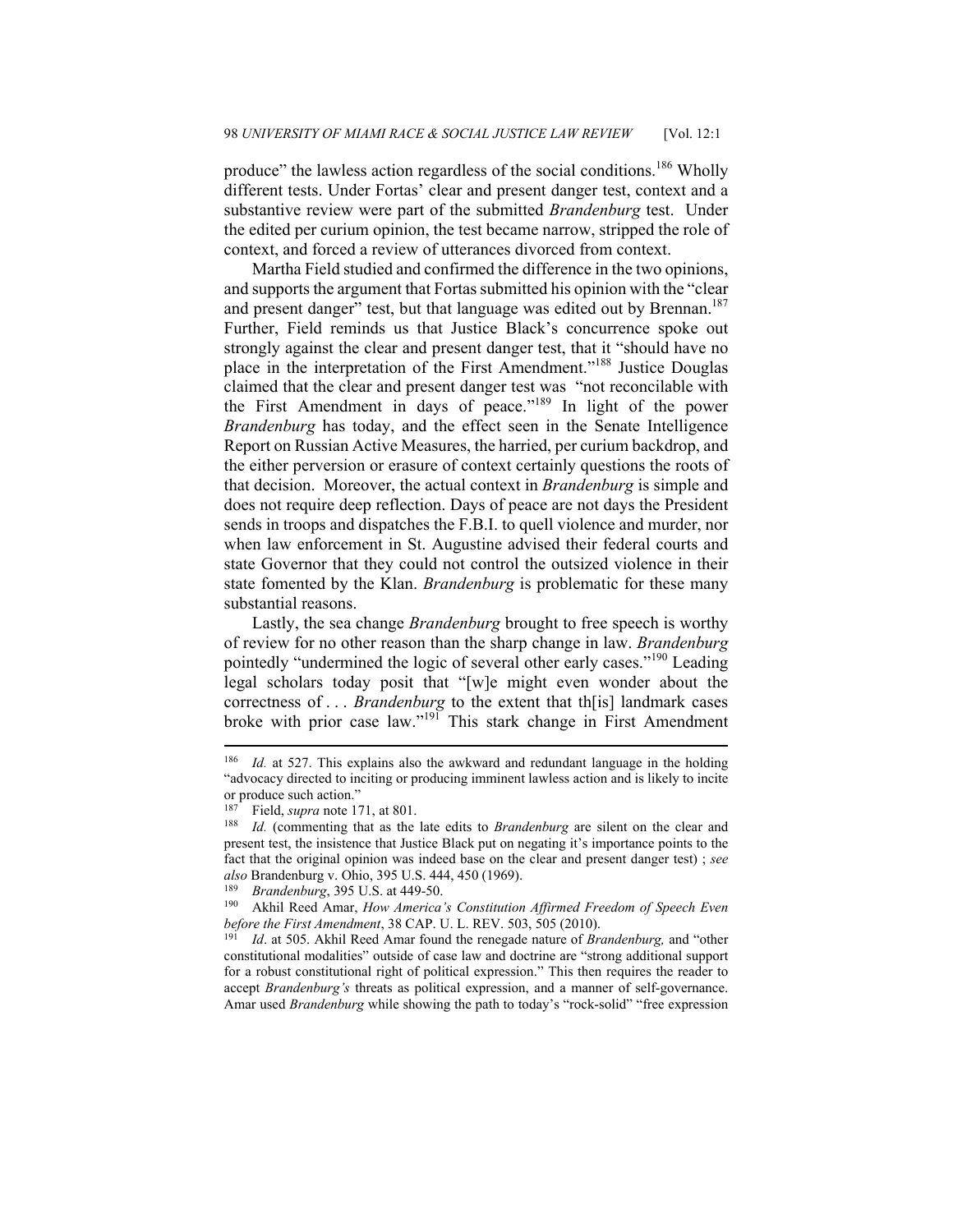jurisprudence on its own suggest that *Brandenburg* is ripe for reexamination. That the extensive findings of the Senate's Select Committee on Intelligence confirm race is a unique topic within speech, is a tool to efficiently and effectively divide our nation and interfere with American "citizens and democratic institutions" through our "existing weaknesses" provides just the opportunity for urgent review now.<sup>192</sup> However, it is the "existing weaknesses" that require a legal analysis that appreciates racially charged threats, and does not treat these threats as a mere intellectual exercise.<sup>193</sup> Much analysis of *Brandenburg* includes scholars dismissing the legitimate fear and harm of Klan threats, looking only to "the record [which] revealed almost no evidence of likely effect."<sup>194</sup> Further, that the Klan threat was "silly" . . . "[a]lthough some of the group had guns . . . nobody can suppose that a silly, hateful speech by an unknown man would present any immediate danger to the President, Congress, or the Supreme Court."<sup>195</sup>

As reviewed earlier, this paper identifies the exact Klan violence and threats. Moreover, the threat was not just to Congress, it was to the innocent people of Mississippi and St. Augustine, Florida who were victims — they deserved consideration. Today, we have entered an era where violent speech has materialized into real violence and threats to members of Congress and the Vice President. Dismissing the harms in *Brandenburg* was unwarranted and has not served us well.

# *Klan Terror & The Law. Justice Black's Klan Past & His Senate Anti-Lynching Filibuster*

Justice Black was a prominent advocate of absolutist First Amendment protections. In his famous speech at NYU in 1960, Black discussed the historical demands for the Bill of Rights but focused on "[t]he First Amendment [as] truly the heart of the Bill of Rights."<sup>196</sup> Black recounted draconian punishments in England, citing to examples of William Prynne a lawyer who was mutilated for nothing more than "writing books and pamphlets."<sup>197</sup> However this concern for corporal

of political opinions." However if one does not agree that the klan threats were political expression, we can note that to some extent, *Brandenburg* is an outlier, supporting its reexamination.

<sup>192</sup> Sen. Intel. Rep., *supra* note 2, at 5, 21.<br>
193 *See id.* at 21.<br>
194 Gilles, *supra* note 184, at 519.<br>
195 *Id.* (paraphrasing Justice Oliver Wendell Holmes, which is an example of treating such a threat as an intellectual exercise).

<sup>&</sup>lt;sup>196</sup> Hugo Black, *The Bill of Rights*, 35 N.Y.U. L. REV. 865, 881 (1960).<br><sup>197</sup> Id. at 870. The account is quite gruesome: Black told the students that Pyrnne's ears were cut off by court order, then then "subsequently, by another court order, had his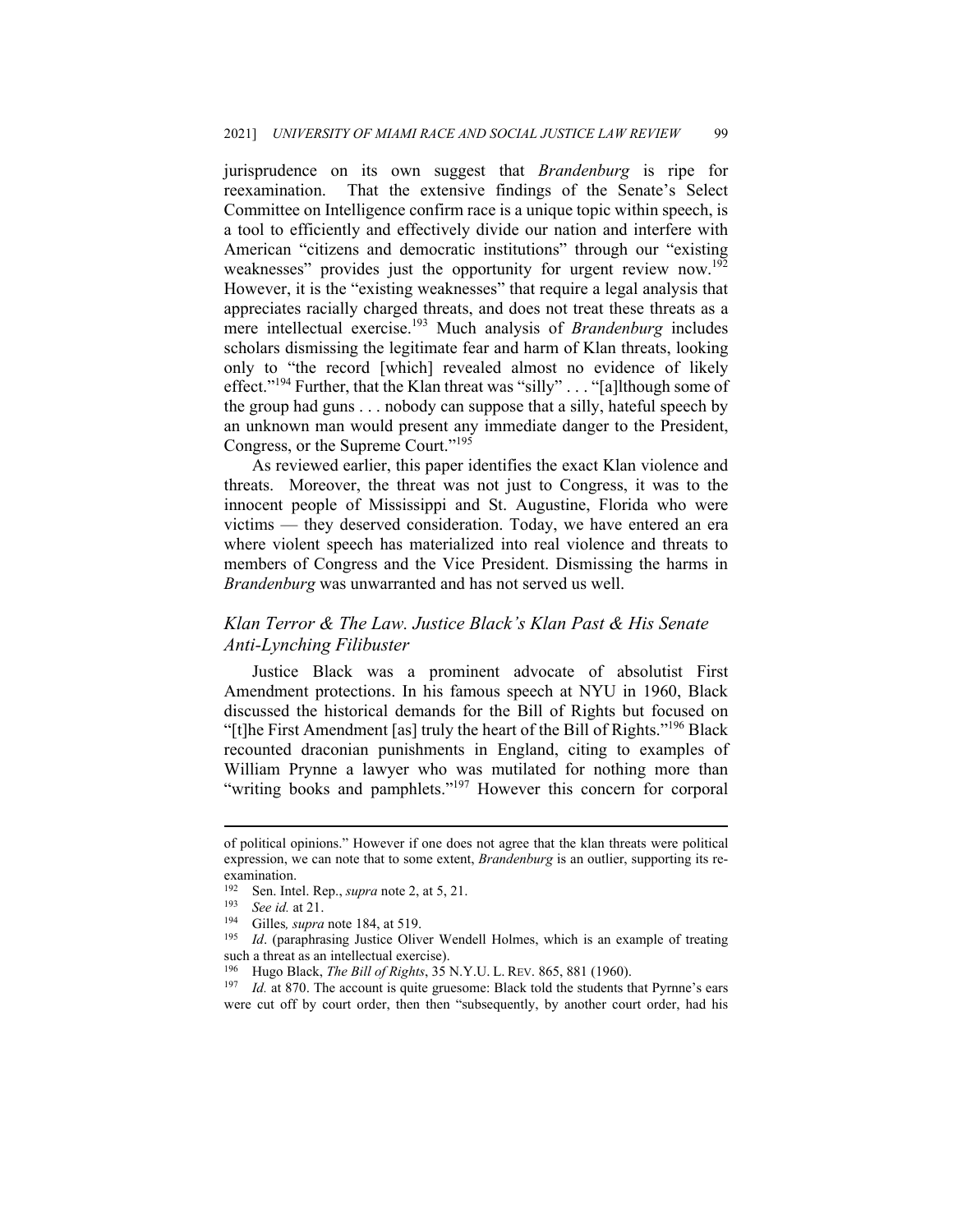safety was absent in his *Brandenburg* concurrence. Black insisted that the "'clear and present danger' doctrine should have no place in the interpretation of the First Amendment."<sup>198</sup> Black did not explain why threats of bodily harm are acceptable, while sustaining that the harm, once committed, is an evil. Nor would Black question Douglas' claims that these were times of peace, nor question the depositions in the Brief for Appellant from Klan officials on the "fraternal nature of the Klan and its organizational prohibition against violence."<sup>199</sup>

The Appellant's Brief to the Court included supporting statements via deposition from the President (Imperial Wizard) of the Klan, James K. Venable, who professed to a zero-tolerance rule within the Klan against violence, and that Venable continually advised all national Klan branches to refrain from violence in their effort to "accomplish this race war as you might call it."<sup>200</sup> This statement fails for many reasons — first the notion of a peaceful "race war" is either a stunning euphemism or admission of a violent goal, and further, why would the leader of a peaceful organization need to continually remind the Klan at large to refrain from violence unless violence was a recurring issue? Further, this professed Klan advocate of peace did not seek the humanity in non-violent, peaceful assembly for any reason other than reluctantly as a means and an end, not because violence is bad, it just "gets us all in trouble."<sup>201</sup> Finally, as Brandenburg's speech was made during the height of Klan violence, the Wizard was notably silent on any commentary about the violence from his organization. These questions are absent in the opinion.

A second key Klan deposition was that of William Morris, noted as "a long time Klansman" who simply wrote about the Klan.<sup>202</sup> Morris' deposition attempted to position the act of burning crosses as elevated, spiritual conduct, commenting that burning crosses is pure, and merely has

a spiritual meaning to all Klan members, in the language of the ritualism, symbolism . . . remindin[ing] that the cross upon which our Savior died,  $[]$  is the criterion of character of every Klansman . . . . Now, the fiery cross has a tremendous spiritual significance to us, also, because we are reminded that Jesus Christ said, 'I am the light of the World' ... that God guarded the entrance to the Garden of Eden with a flaming

remaining ear stumps gouged out while he was on a pillory." Surely accounts like that are intended to gain support for broad protections of speech. However, Black should be equally concerned then about violence against the recipient of that speech. It is an odd bargain that an innocent person should be forced to suffer violence so that the speaker is absolved from violence.

<sup>&</sup>lt;sup>198</sup> *Brandenburg v. Ohio*, 395 U.S. 444, 449-50 (1969).<br>
<sup>199</sup> Brief for Appellant at 4, Brandenburg v. Ohio, No. 492 (1964).<br>
<sup>200</sup>*Id.* at 7

<sup>201</sup> *Id.* at 7. 202 *Id.* at 5, n. 1.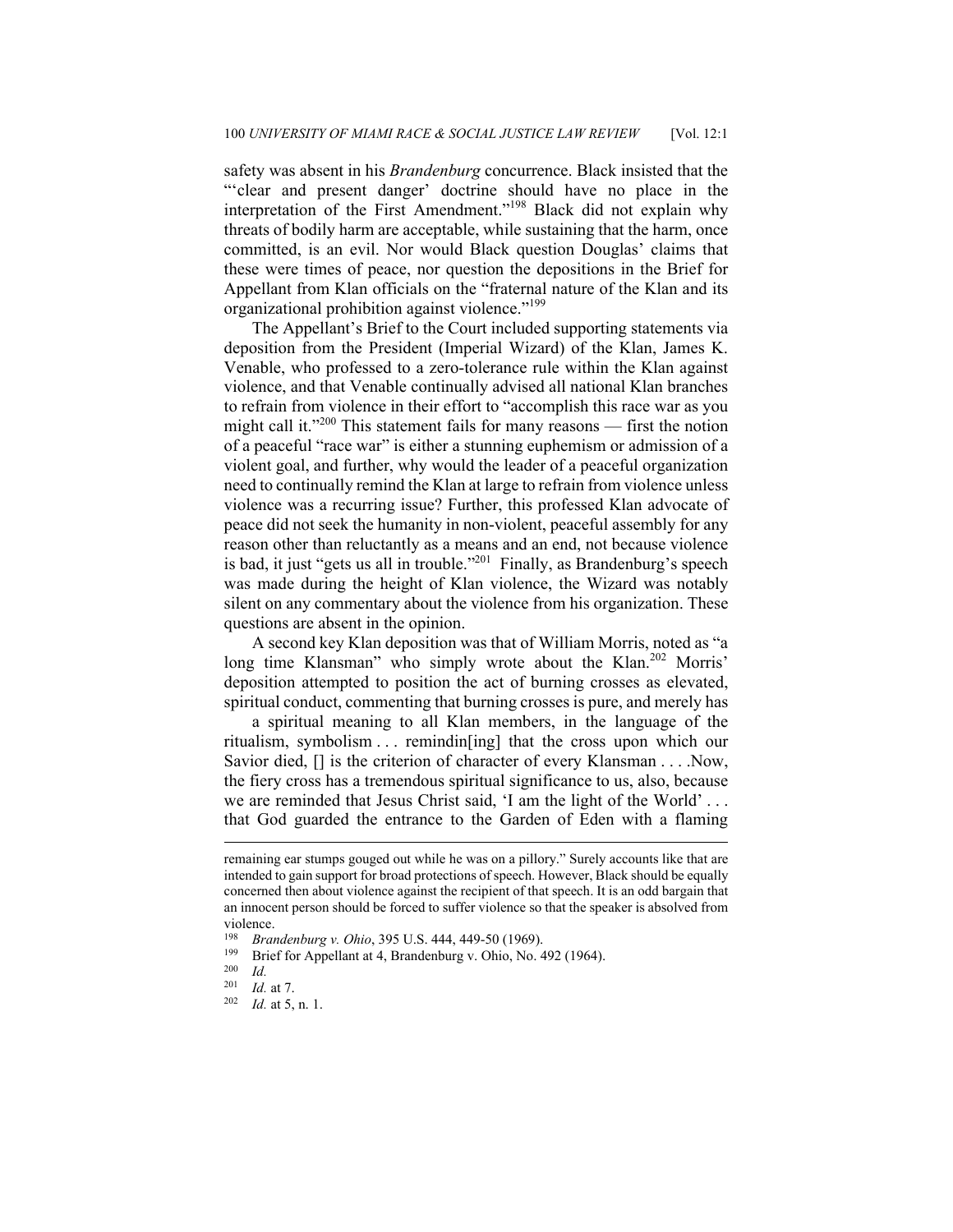sword . . . and guided the Children of Israel on their journey to the Promised Land by pillar of fiery night . . . .So, when we add fire to the cross, we simply are proclaiming to the world our fiery zeal. Fire is the greatest purifier yet known to man. So we symbolically stand before the world in that manner.<sup>203</sup>

Morris was of course much more than a member who only wrote about the Klan — he was the Wizard in Alabama.<sup>204</sup> In fact, Morris was one of two men responsible for the resurgence of the Klan in Alabama, filing the incorporation papers for the Klan with the State of Alabama in 1946, stating, "[a]ll we want to do is keep the colored man in his place."<sup>205</sup> And so the terror began. By 1949, Morris' Alabama chapter of the Klan swelled in numbers and violence. At a Klan Rally outside of the city courthouse, Morris advised listeners that the Klan was "ready to 'ride'" leading to the burning of eighty-nine crosses and violence against twenty people within two weeks.206 This violence led Morris to jail when he refused to cooperate with Alabama courts and deliver information the courts required to prosecute local "hooded violence" several years before this Brief was submitted.<sup>207</sup> If the National Wizard made it a point to preach peace to the local chapters, that seems to have been lost in the face of actual violence. Further, the violence in Alabama was so widespread and severe under Morris' Klan that it was national news — it would have been hard for the Justices or their clerks to not have known.<sup>208</sup>

One would hope that today, such depositions would not be left unchallenged. But the times in 1969 were different. Justice Black himself had been a member of the Alabama Klan as a young lawyer, leading to his election to the U.S. Senate.<sup>209</sup> Like the sanitization of Klan violence in *Brandenburg*, Black's membership in the Klan is generally excused even today. The United States Senate website comments that Black had no choice but to join the Klan, as he equated "membership with courtroom success" given the breadth of Alabama lawyers and jurors who were part of the Klan.<sup>210</sup> Our Senate today still maintains the incompatible realities on this matter, that Black soon resigned from the Alabama Klan and "spent the rest of his life regretting" having joined the Klan, yet somehow balanced regret with personal gain as Black "enlisted help from Klan

 $\frac{203}{204}$  *Id.* 

<sup>&</sup>lt;sup>204</sup> Klan Leader Sent Back to Jail, N.Y. TIMES, August 3, 1949, at 24.<br><sup>205</sup> Glen Feldman, *Soft Opposition: Elite Acquiescence and Klan-Sponsored Terrorism in Alabama, 1946 – 1950, 40* The Historical Journal 753, 759 (1997).<br>
<sup>206</sup> Id. at 764.<br>
<sup>207</sup> See Klan Leader Sent Back to Jail, supra note 205.<br>
<sup>208</sup> See Glen Feldman, supra note 206, at 770.<br>
<sup>209</sup> Hugo Black Lobby I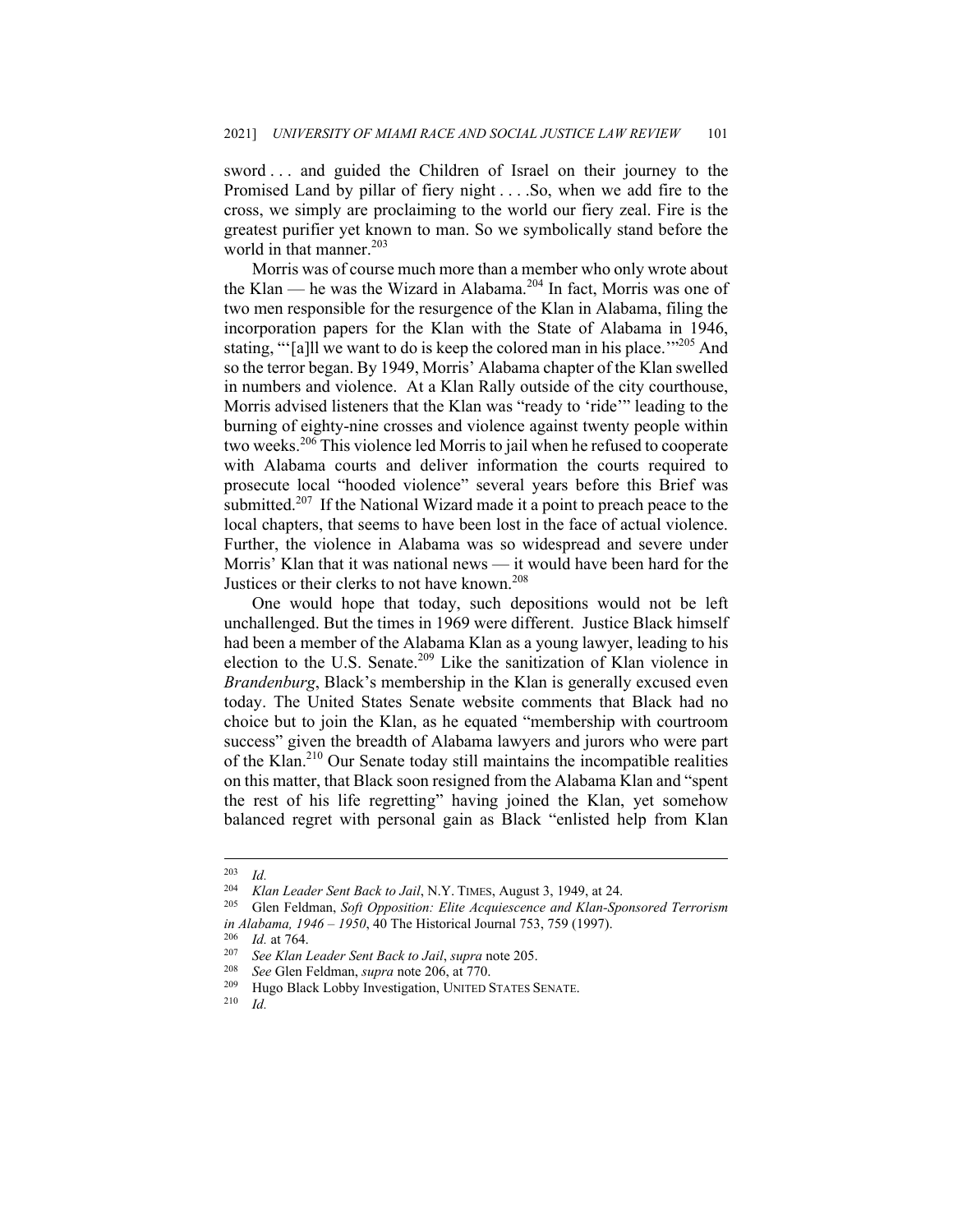leaders in his successful race for the U.S. Senate" after his resignation form the Klan. $211$ 

But what did Hugo Black reject by leaving the Klan? In 1935, the Costigan-Warner anti-lynching bill was up for vote in the Senate. Southern Senators crafted a filibuster that blocked all other Senate business, including debate on passage of the new Social Security Bill.<sup>212</sup> The Wagner-Costigan bill died in 1935 due to the Southern Senators filibuster, in large part, due to Hugo Black as one of two Southern Senators who led the filibuster. $2^{13}$  When the filibuster was finally successful, thus killing the bill to curb lynching, the architects of the filibuster, "Tom Connally of Texas and Hugo Black of Alabama — grinned at each other and shook hands."214 Two years later, when Black had already ascended to the Supreme Court unburdened by his role in these dark alliances, the new 1937 anti-lynching bill was under filibuster attack in the Senate. His former partner, Tom Connally used Black's prior 1935 filibuster speech in absentia, proudly boasting "I know at least one justice who will never vote to sustain this anti-lynching law when it comes before the Supreme Court. That Justice is Mr. Justice Black."<sup>215</sup>

Claims that Hugo Black was a First Amendment absolutist are assailable. The same term as *Brandenburg*, Justice Black wrote a vehement dissent in *Tinker v. Des Moines*, another landmark case protecting the First Amendment rights, this time of school children silently wearing two-inch black armbands to express disapproval of the Vietnam war.<sup>216</sup> *Tinker*, also authored by Abe Fortas, was argued and decided three months before *Brandenburg*. In *Tinker*, Black argued that "[i]t is a myth . . . that any person has a constitutional right to say what he pleases, where he pleases, and when he pleases."<sup>217</sup> Black noting that "one defying pupil was [] 8 years old" still related this second-grade student wearing a pro-peace armband to is concern that "some of the country's greatest problems are crimes committed by the youth" and relating the *Tinker* children to "the loudest-mouthed, but maybe no the brightest, students" who forced their "whims and caprices" on others.<sup>218</sup> Whether Black was subtly digging at both the anti-war protests on campus, or perhaps the

<sup>214</sup> *Id.*

<sup>211</sup> *Id.*

<sup>212</sup> Paul M. Sparrow, *Eleanor Roosevelt's Battle to End Lynching*, THE NATIONAL ARCHIVES (Feb. 12, 2016). 213 *Anti-Lynching Act Shelved by Filibuster*, PHILADELPHIA POST-GAZETTE, May 2, 1935,

at 2.

<sup>215</sup> Turner Catledgespecial, *LYNCH BILL FOUGHT; Connally Halts Action by Reading a Filibuster Speech by Black*, N.Y. TIMES, Nov. 17, 1937, at 1. 216 399 U.S. 503 (1969). 217 *See id.* at 517, 522. 218 *Id.* at 524-25.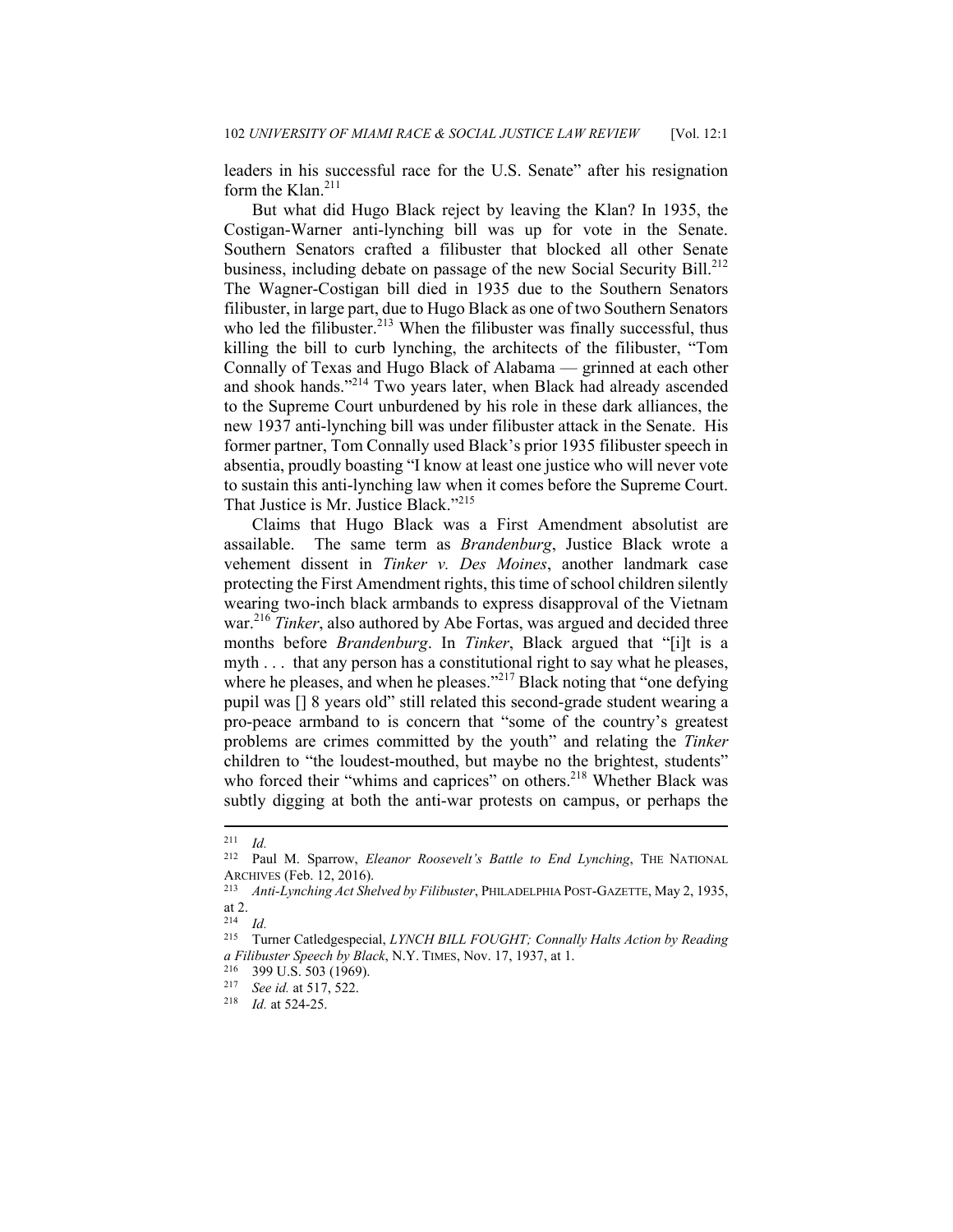students who were in the 1960's protesting for racial equality is not clear. But what is clear in Black's writings is his disdain and refusal to allow for First Amendment protections for the *Tinker* children, while wholly advocating for First Amendment protections for Klan members, brandishing guns, stating their intent to march on Congress, and "bury" meaning kill Black and Jewish people at the exact moment that Black people and Jewish people were being killed by the Klan.<sup>219</sup>

Given the incredible silence of *Brandenburg* on the Klan and Justice Black's well-known Klan membership, Black's role defeating antilynching legislation, and the vacillation he showed in First Amendment jurisprudence at the time of *Brandenburg*, can we really rely on this interpretation of fact on racial violence and the Klan, this opinion, or his general advocacy away from balancing tests? Today, the expansive freedom in *Brandenburg* binds us. The United States Senate's conclusions that we are under attack by an adversary exploiting our societal divisions through broad protections of first amendment privileges, while those same, expansive privileges also prevent us from protecting ourselves seems an incalculable error. *Brandenburg* is at the center of those modern privileges, warranting a critical look at the painful facts of the case, at the errant procedure, and the incredible indifference to race and the law we have struggled with throughout the history of this country.

There is an alternative First Amendment doctrine that can be applied allowing both flexibility but protective. Revisiting the *Dennis v. United States* framework allows action on issues of national security as they develop and does not require the courts to "wait until the putsch is about to be executed" and maintain First Amendment protections along dangerous paths.<sup>220</sup> *Brandenburg's* "imminent and likely" standard means the exact act must in fact be in the process of occurring, exactly what *Dennis* intended to prevent. The danger in affording speech protection through the point that illegal and harmful actions are already emergent means that victims will always face danger under *Brandenburg*, In *Dennis*, Chief Justice Vinson adopted the Learned Hand test which held that "[i]n each case [courts] must ask whether the gravity of the 'evil,' discounted by its improbability, justifies such invasion of free speech as is

<sup>219</sup> In *Tinker* is helpful to note that Fortas' majority opinion did weigh the importance and relative harm connected to the speech for First Amendment analysis. Fortas' opinion found that "the wearing of armbands in the circumstances of this case was entirely divorced from actually or potentially disruptive conduct by those participating in it. It was closely akin to 'pure free speech' which we have repeatedly held is entitled to comprehensive protection under the First Amendment." *Id*. at 505-06. That the speech in *Brandenburg* was attempting to attach itself to the national violence in June 1964 is at odds with the logic of *Tinker* decided at almost the same time.<br><sup>220</sup> 341 U.S. 494, 509 (1951).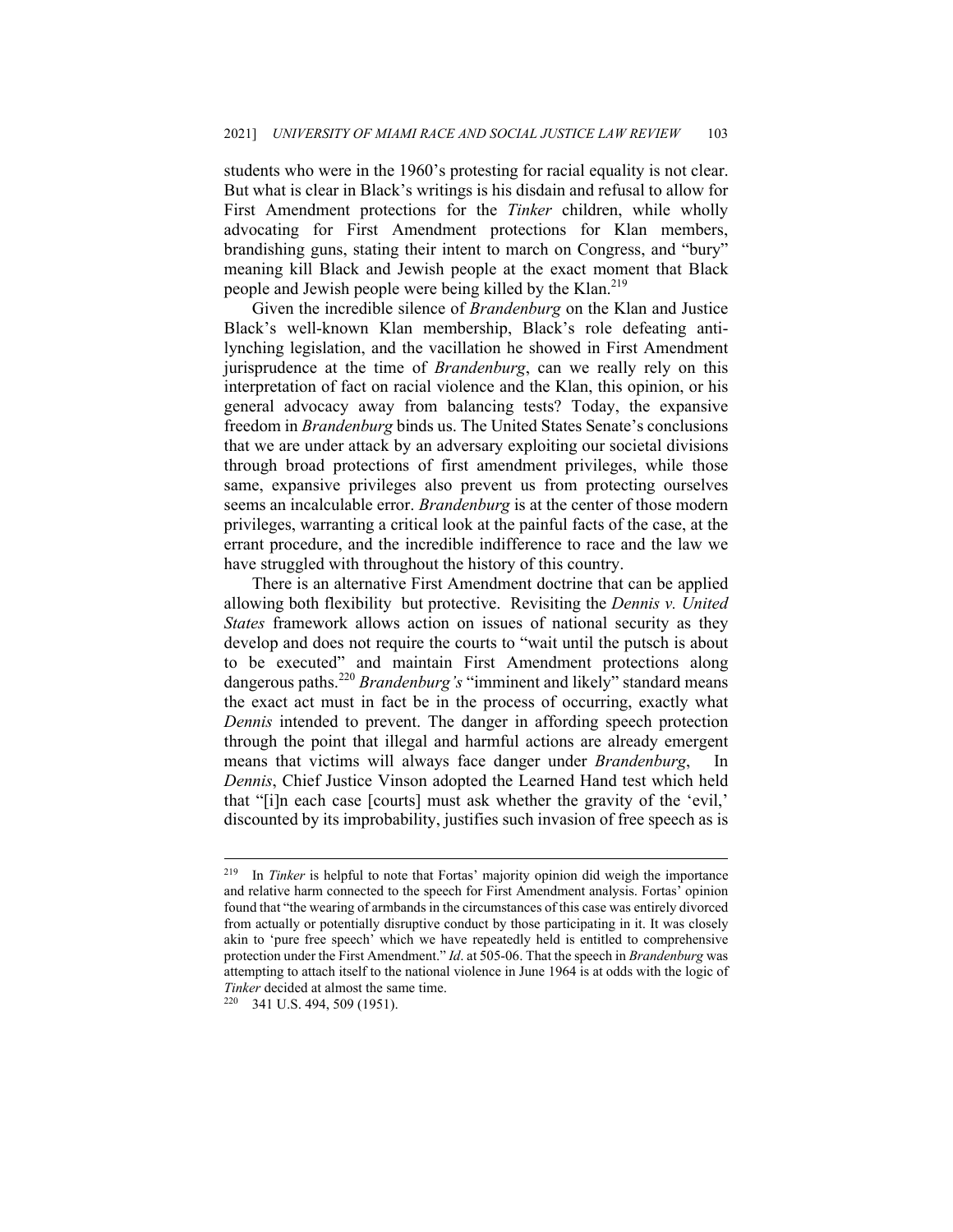necessary to avoid the danger."<sup>221</sup> Vinson and that majority welcomed the efficiency of the test, "it is as succinct and inclusive as any other [test] we might devise" and appreciated the contextual space allotted "[i]t takes into consideration those factors which we deem relevant, and relates their significances."<sup>222</sup> Today as we face the reality that racial divisions are a national security threat, from the Senate Intelligence Report, and now reckoning with the January 6, 2021 attack on the Capitol, applying the *Dennis* test and abandoning *Brandenburg* could be necessary to protect our national interests.<sup>223</sup>

#### IV: RACIAL BLINDSPOTS FORGED DEEP INTO OUR LAWS

*Brandenburg* is unfortunately not an island of miscalculations by the Court on race. Other landmark Supreme Court cases add to the disabilities in properly addressing any analysis concerning race legally. The legacy of these additional cases likely constrained how the Senate reacted to the findings on racial divisions and the Russian Active Measures campaign.

First, this section reveals the use of the burgeoning Law and Economics theories in the 1970s case *Washington v. Davis*, which asserted through fuzzy opinions that discrimination was a good. Here, empirical data was not the foundation, rather observations by those the Court felt comfortable relying upon as authorities. Next, this section identifies the rejection of empirical data in *McCleskey v. Kemp,* and the Court's blunt statement that race is an "irrelevant" legal factor even when confronted with sophisticated studies that the Court accepted as factually accurate.<sup>224</sup>

#### *Washington v. Davis & the "Irrelevance" of Race in Law*

In *Washington v. Davis*, Black applicants for the Washington D.C. Police Force brought suit against the Police Chief in Washington D.C. and Commissioners within the United States Civil Service claiming discrimination on the basis of race given in part, on reliance upon a written test, "Test 21" which Black applicants disproportionately scored lower on, thus precluding them from joining the police force.<sup>225</sup>

<sup>221</sup> *Id*. at 510. 222 *Id.*

<sup>223</sup> *See* Zolan Kanno-Youngs, *Homeland Security Dept. Affirms Threat of White Supremacy After Years of Prodding*, N.Y. TIMES (Oct. 1, 2019), ("'I would like to take this opportunity to be direct and unambiguous in addressing a major issue of our time. In our modern age, the continuation of racially based violent extremism, particularly violent white supremacy, is an abhorrent affront to the nation,' Mr. McAleenan said . . . describing white nationalism as one of the most dangerous threats to the United States."); *see also* Katie Benner, Charlie Savage, *Garland, at Confirmation Hearing, Vows to Fight Domestic Extremism*, N.Y. TIMES (Feb. 22, 2021).<br><sup>224</sup> 481 U.S. 279 (1987).<br><sup>225</sup> 426 U.S. 229, 233 (1976).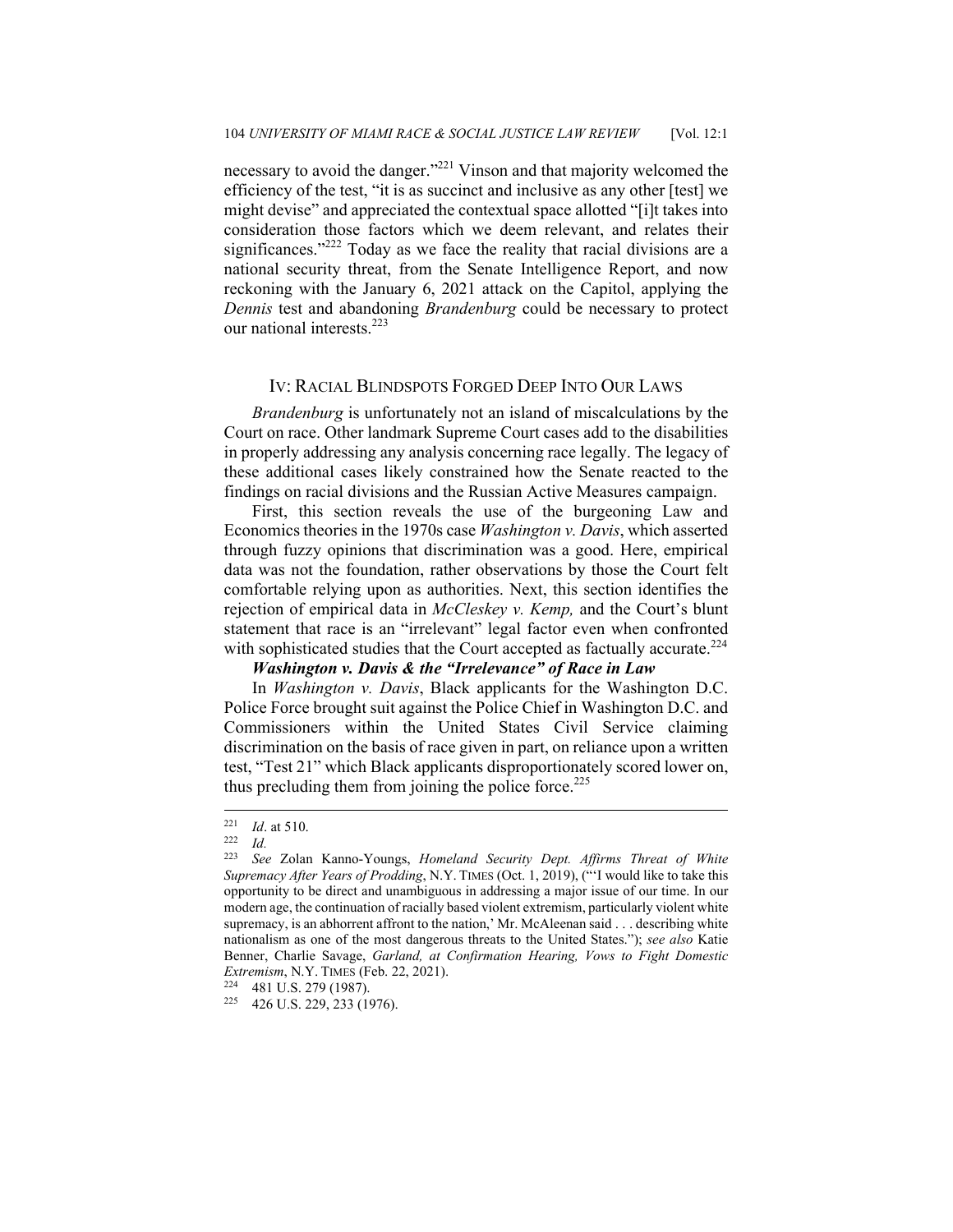Justice White made it clear that the law would not move even if a "disproportionate impact" exposed as a harm to Black Americans was proven in Court, as was the case here.<sup>226</sup> Admitting that an "invidious" discriminatory purpose may often be inferred from the totality of relevant facts, including the fact [if true] that the law bears more heavily on one race than another"<sup>227</sup> the Court maintained indifference. Justice White insisted upon an implausible new dichotomy: "discriminatory impact . . . may [] demonstrate unconstitutionality because [] discrimination is very difficult to explain on nonracial grounds" yet a law can still be found "neutral on its face" satisfying the Equal Protection clause by use of the new "sole purpose" test advanced in *Washington v. Davis*228. In short, it is only when an action has no other purpose than to be intentionally and solely discriminatory that the Court will accept racial matters as a valid legal issue. If the 1960s was the zenith of advancing racial equality, how could the Court have made such a turn that affects us to this day?

#### *Questionable Context: Washington v. Davis' Footnote Fourteen*

The sole purpose test had teeth. On the fortieth anniversary of *Washington v. Davis*, Professor Osagie K. Obasogie commented that *Davis* is "a pivotal case on race and equality whose legacy has profoundly shaped American race relations . . . and most people have never heard of  $it. "229"$ 

In fact, the *Davis* opinion bursts with overt bias, concluding with a decision by the Court to favor imbalance. The *Davis* Court was concerned about more than the score of Black candidates on Test 21, the focus was on societal balance generally, and what if anything considering race-based harm would mean to those who *benefitted* from imbalances. Noting that Title VII standards would have allowed for review of disparate impact, the plaintiffs were victims of bad timing; the complaint was filed just before Title VII protections were extended to Government employees.<sup>230</sup> The remaining constitutional claims would not protect these plaintiffs. Rather than adopt the "more probing judicial review", White attacked the ability to analyze disparate impact — the stated concern was to not upset the *disparate benefit* to others, stating that:

to hold a statute invalid [if it] benefits or burdens one race more than another would be far-reaching and would raise serious questions about,

<sup>226</sup> *Id.* at 238. 227 *Id.*

<sup>228</sup> *Id.* at 242-43. 229 Osagie K. Obasogie, *The Supreme Court is Afraid of Racial Justice*, N.Y. TIMES (June 7, 2016).

<sup>230</sup> *Davis*, 426 U.S. at 238, n. 10.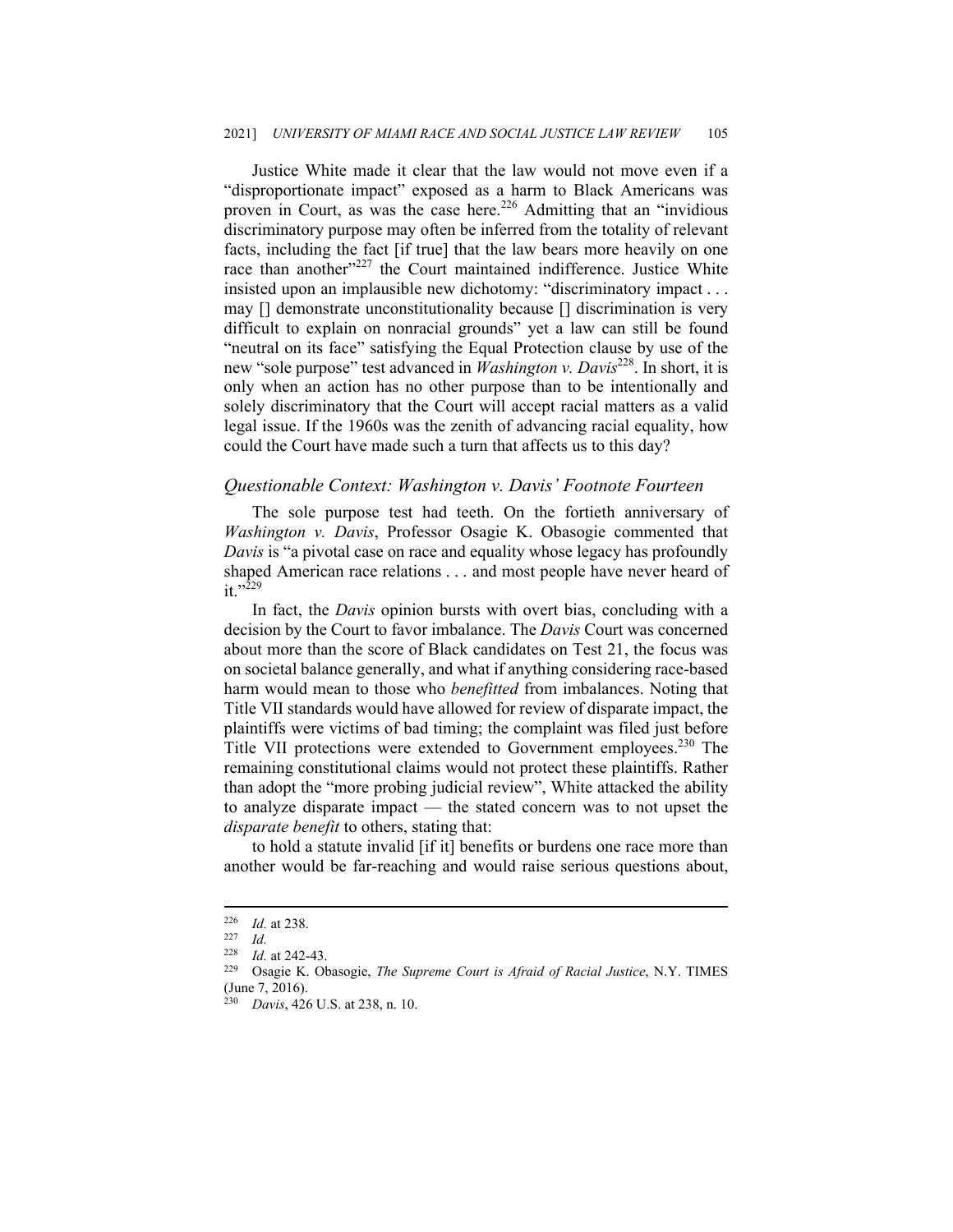and perhaps invalidate, a whole range of tax, welfare, public service, regulatory, and licensing statutes that may be more burdensome to the poor and average black than to the more affluent white. $^{231}$ 

It seems that the sole purpose of White's opinion was intentional discrimination, thus oddly satisfying his own "sole purpose" test and warranting reexamination of *Washington v. Davis*.

Justice White had to offer supporting proof for something so damning. Here, the Court relied on the burgeoning field of Law and Economics, offering three articles presented as authority tucked into footnote 14. One authority cited to was Harold Demsetz, "one of the greatest economists of the Chicago School [of economic theory]", and "one of the most creative and deep microeconomists of the 20th century."<sup>232</sup> Demsetz' article was written one year after the passing of the Civil Rights Act, and the violence broached in *Brandenburg*. 233 Demsetz' opening argument was that law is incapable of changing the nature of discrimination as anti-discriminatory legal constraints imposed on the market actually "penalize those in our society who are discriminated against."<sup>234</sup> His elliptical claim that laws against discrimination only hurt those who are discriminated against was undone as Demsetz assured his readers that his use of the word "discrimination" was not "be interpreted as a general condemnation" and provided the following "proof" of the "useful role that can be played by discrimination"

Because they are discriminated against, women who are plain and overweight use the techniques of cosmetics, styling, diets, and exercise to beautify themselves, and uneducated persons desirous of associating with the educated find it advantageous to acquire more education. Only if we are not ready to admit that beauty and education are characteristics to which encouragement should be given can we claim that discrimination serves no useful purposes. Indeed, although mistakes are often made as to what are the 'appropriate' or 'useful criteria upon which to discriminate, there can be no doubt that discrimination is one of the strongest forces for change in a free society. <sup>235</sup>

<sup>231</sup> *Id.* at 248. 232 *See* Richard A. Epstein, *The Greatness of Harold Demsetz*, THE HOOVER INSTITUTION, (Jan 14, 2019); *see also Ben Klein on Harold Demsetz*, UCLA ECONOMICS (Jan 9, 2019). 233 Epstein, *supra* note 233. 234 Harold Demsetz, *Minorities in the Market Place*, 43 N.C. L. REV. 271 (1965)

<sup>(</sup>claiming that discriminated against groups can generally expect to fare worse in the polling place than in the free market," Demsetz thus argues that voting is a useless endeavor for minorities).

<sup>&</sup>lt;sup>235</sup> Demsetz goes far further in a hypothetical that surely would raise alarm today. In arguing against "legal modifications of the operation of the free market" ie the right to discriminate, the author claims that these laws force the burden of influencing market behavior onto "personal characteristic compensation" with a stunning hypothetical: "It is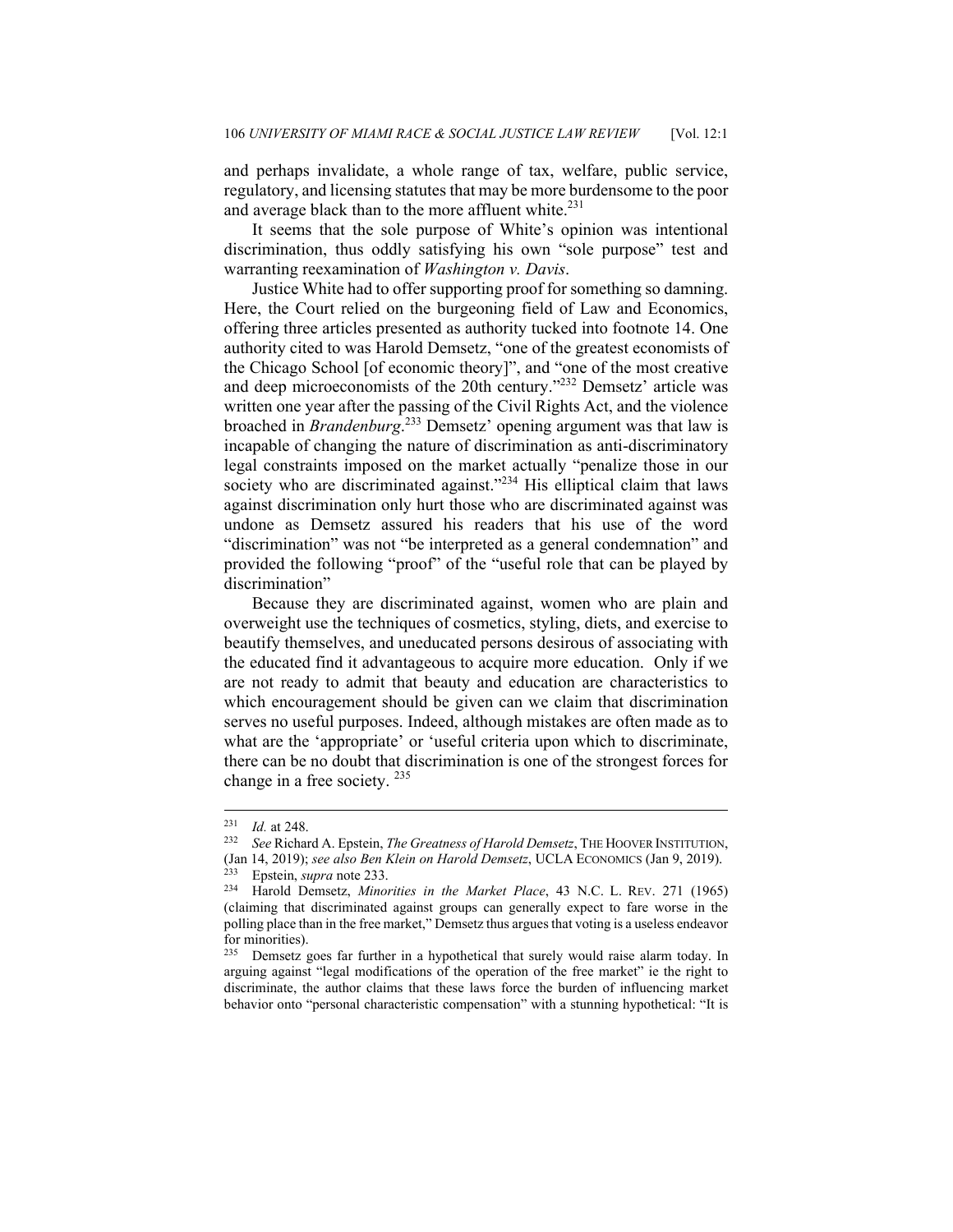Demsetz only cited to his own opinion in this assertion, offering no empirical data.<sup>236</sup> The Court also relied on Demsetz' argument regarding the futility of equal-pay laws, if there is no discrimination by the employer and wages are flattened, the "non-preferred" employees would be "forced to seek less desirable employment" and suffer.<sup>237</sup> Demsetz emphasized that these non-preferred people include "plain women or physically deformed persons as well as Jews or Negroes."238 These brazen, biased opinions were ushered into our current laws under the academic vogue for law and economics, and gave reign to normative arguments advocating the notion that discrimination is good, that harms simply befall certain groups in *Davis* and beyond, and the futility and impracticability of doing anything about discrimination and disparate impact.

Another article cited to in footnote 14 was authored by Frank I. Goodman, a decorated lawyer serving as Director of Research for the Administrative Conference of the United States (ACUS) during a distinctly conservative turn — Richard Nixon was President, and Antonin Scalia the newly named Chairman of ACUS.<sup>239</sup> This conservative turn is evident in that the enabling act for ACUS was signed into law by President Lyndon B. Johnson one month after the passage of the Civil Rights Act of 1964.240 Johnson's pick for the first chair of ACUS was Jerre S. Williams, who as a professor of law at the University of Texas, volunteered to teach Marion Sweatt, of *Sweatt v. Painter,* one of the famous school desegregation cases leading to *Brown v. Board of Education*. 241 All other

one thing for a beautiful, young, white, Protestant woman, as an aid to buying a better cut of steak, to display her personal characteristics to a discriminating white, Protestant butcher. It is quite another for a plain, old, Jewish, Negro woman to try the same tactic with the same butcher." Then claiming the lack of utility, arguing that such "plain, old" persons should avoid that path and discover some other natural talent to proffer. *Id.* at 275<br>
236 *Id.* at 272, n. 1.<br>
237 *Id.* at 278.<br>
238 *Id.* at 277. The author then offers that companies who do not discriminate may be

more profitable as "non-preferred workers" would work at "wages below the value of their input." However, employers "who earn smaller nominal returns because they discriminate will earn nonmonetary returns in their increased consumption of preferable association." Essentially arguing, employers can still win, emerging as more elite, if they discriminate . . . realizing nonmonetary returns in their increased consumption of preferable [white, protestant] association

<sup>&</sup>lt;sup>239</sup> Historical Timeline, ADMINISTRATIVE CONFERENCE OF THE UNITED STATES, https://www.acus.gov/50/timeline (last visited Nov. 7, 2021) (stating that on September 29, 1972, Antonin Scalia became the third chairman of the Administrative Conference). 240 *Id.* (stating that on August 30, 1964, President Lyndon B. Johnson signed the

Administrative Conference Act (Public Law 88-499) and established the Administrative Conference of the United States on a permanent basis).

<sup>241</sup> Kathleen Teltsch, *Judge Jerre Williams, 77, Expert On Constitutional and Labor Laws,* p. 17 Obituary Section, N.Y. TIMES, August 31, 1933.; *see also* 339 U.S. 629 (1950); 347 U.S. 483 (1954).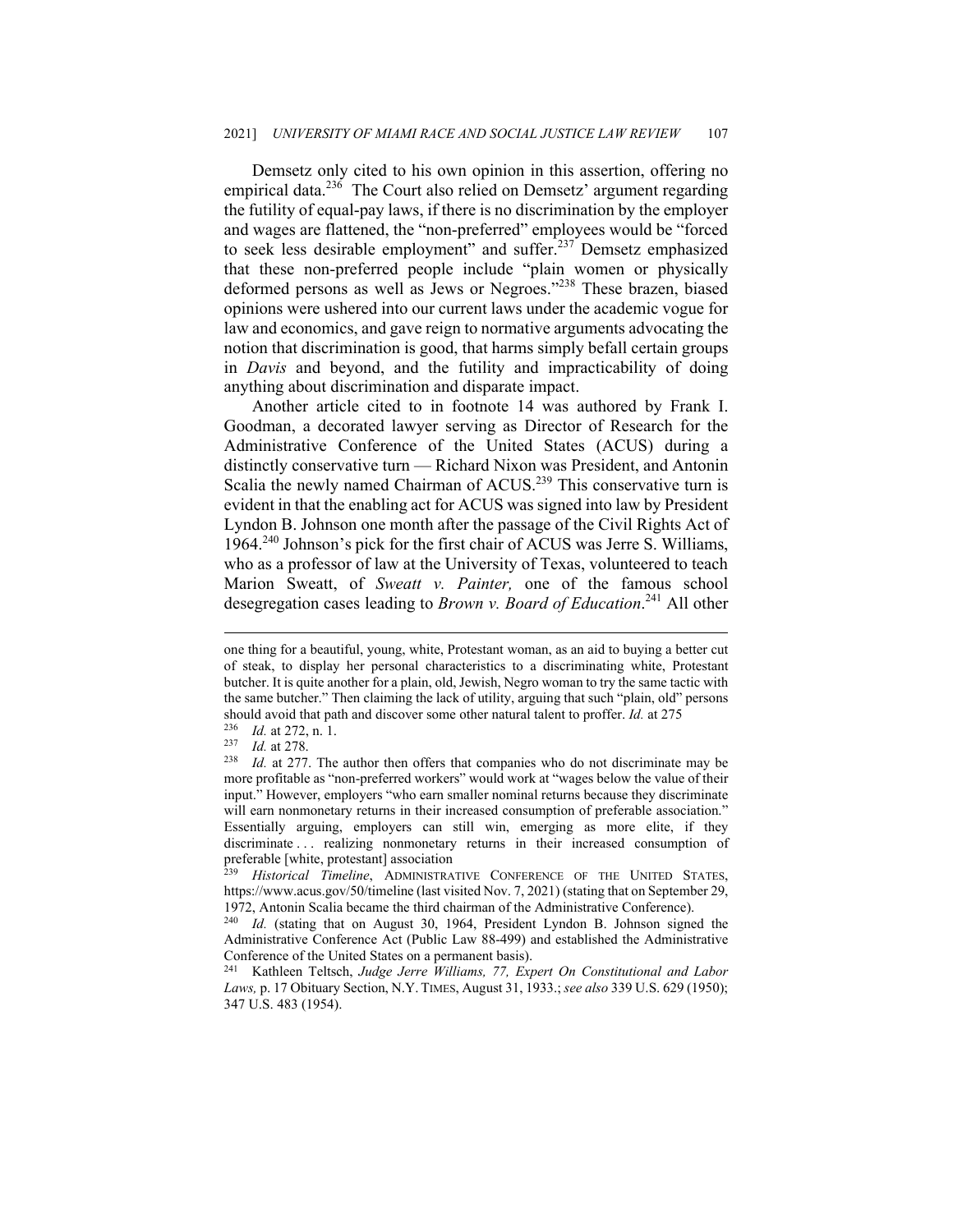law professors refused to teach Sweatt, despite the Supreme Court's decision to integrate the law school. Only Jerre Williams followed the Supreme Court order.

Under Nixon, ACUS was different. Goodman's paper advocates that although de facto and de jure issues may have the same impact on groups, and therefore do the same things, they are wholly different as legal matters.<sup>242</sup> It is Goodman's work, and thus the work of the Federal Government at the time, that permitted Justice White's notion that correcting de facto discriminatory impact was unnecessary.<sup>243</sup> Goodman, and the Court in citing this work, turned this into a moral position, the objection to [a disproportionate impact rule] is not solely one of practicality, *but also one of principle*."<sup>244</sup> The articulated principle was legal callousness to Black people — "a man's blackness does not exempt him from neutral laws . . . [w] hy then should he be exempt solely because [ disadvantaged by the law happen disproportionately to be black?"245 Goodman then offered the legal justification that "mere disproportionate impact" is a form of "permitted de facto racial discrimination . . . familiar in our constitutional jurisprudence."<sup>246</sup> Goodman's argument that "natural" imbalances do not invite judicial (or legislative) intervention was based upon the goal of his paper, a debate on *Brown v. Board* and de facto school segregation. Goodman concluded that the theory used in *Brown* that "racial and socioeconomic imbalance [is] harmful" is based on a "highly disputed empirical premise."<sup>247</sup>

Goodman did not extend this logic to the professional realm, noting "the baffling complexity [of] professional competence [was] "an area where knowledge is still accumulating, values still in flux, and yesterday's wisdom very often today's folly."<sup>248</sup> The Court went ahead and adopted ACUS' work to professional competence anyway, even after noting that Congress had already extended Title VII protections to government employees, which would have provided a different outcome in *Davis*. Justice White forced a procedural opening to be more discriminatory than

<sup>242</sup> Frank I. Goodman, *De Facto School Segregation: A Constitutional and Empirical Analysis*, 60 CALIF. L. REV. 275, 300 (1972). 243 *Id*. ("State action that is neutral on its face and serves legitimate non-racial ends does

not violate the equal protection clause merely because those it burdens often happen to be black . . . .many laws, such as neutral tests and qualifications for voting, draft deferment, public employment . . . .[s]ales taxes, bail schedules, and other state-imposed charges are more burdensome to the poor than the rich, and hence more so to the average black than to the average white.").

<sup>244</sup> *Id.* (emphasis added). 245 *Id.* at 301. 246 *Id.* at 300. 247 *Id.* at 436. 248 *Id.* at 436-37.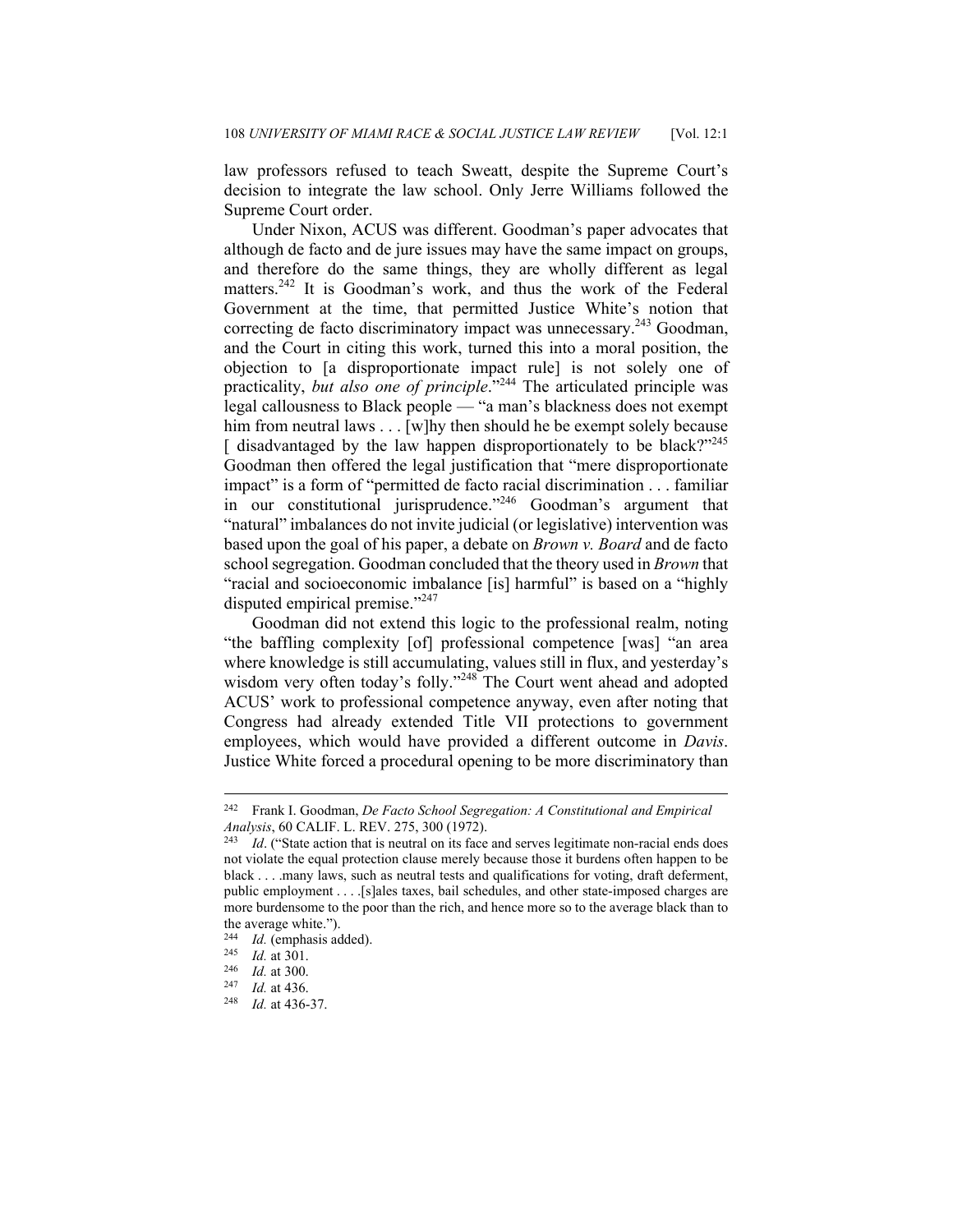the ACUS authority in Footnote 14 advocated for, and gave space for regression in racial discrimination despite Congress' legislative move in extending Title VII.

Further, *Davis* evoked *emotions* on race. Suspicion that Black people are inherently flawed, and not the exam, were prevalent.<sup>249</sup> Anger was too: "American democracy ... as we have known it" cannot withstand "increasingly vociferous" demands for quotas; "wide-spread quota imposition, not the overall American system, [will be] abandoned; poorly educated [Blacks] are likely to be thrown back into the misery and want from which they emerged, more bitter and volatile than before."<sup>250</sup> This reads as pure animus, and is perhaps why Charles Lawrence III commented that the economic nature of the *Davis* analysis, and White's reliance on "efficiency" — to move beyond a narrative of strictly racial terms.251 By considering the "in-group and out-group in economic rather than racial terms" provides a veneer that "unconscious racial attitudes about race [did not] influence  $\lceil \cdot \rceil$  the governmental decision maker.<sup>"252</sup>

Lawrence's comments on the unconscious operating in *Davis* is clear. Almost no discussion is devoted to what the actual questions were in Test 21, and what if any logical connection there was to verbal skills, or police skills. Upon review of the questions, was it possible that Black applicants could have been disadvantaged at the time? A review of the questions on Test 21 could have resolved much of the angry debate. Examples on the test include the following two questions from Test 21:

"Laws restricting hunting to certain regions and to a specific time of the year were passed chiefly:"

A) to prevent people from endangering their lives by hunting

B) keep our forests more beautiful

C) raise funds from the sale of hunting licenses

D) prevent complete destruction of certain kinds of animals

E) preserve certain game for eating purposes

"Although the types of buildings in ghetto areas vary from the onestory shack to the large tenement building, they are alike in that they are all drab, unsanitary, in disrepair and often structurally unsound." The quotation best supports the statement that all buildings in ghetto areas are:

<sup>249</sup> *See* Barbara Lerner, *Washington v. Davis: Quantity, Quality, and Equality in Employment Testing*, 1976 S. CT. REV. 263.<br><sup>250</sup> *Id.* at 314.<br><sup>251</sup> Charles R. Lawrence III, *The Id, The Ego, And Equal Protection: Reckoning with* 

*Unconscious Racism*, 39 STAN. L. REV. 317, 365 (1987).<br><sup>252</sup> See id. at 365, 387 (concluding that the "workings of the unconscious make th[e]

dissonance between efforts to achieve full civil rights for Blacks and the self-interest of those who are most able to effect change even more difficult to overcome"). Lawrence's analysis might explain commentary like Justice White's, but the academic articles cited to in Footnote 14 are more overt, on the offensive, and may go past the unconscious threshold.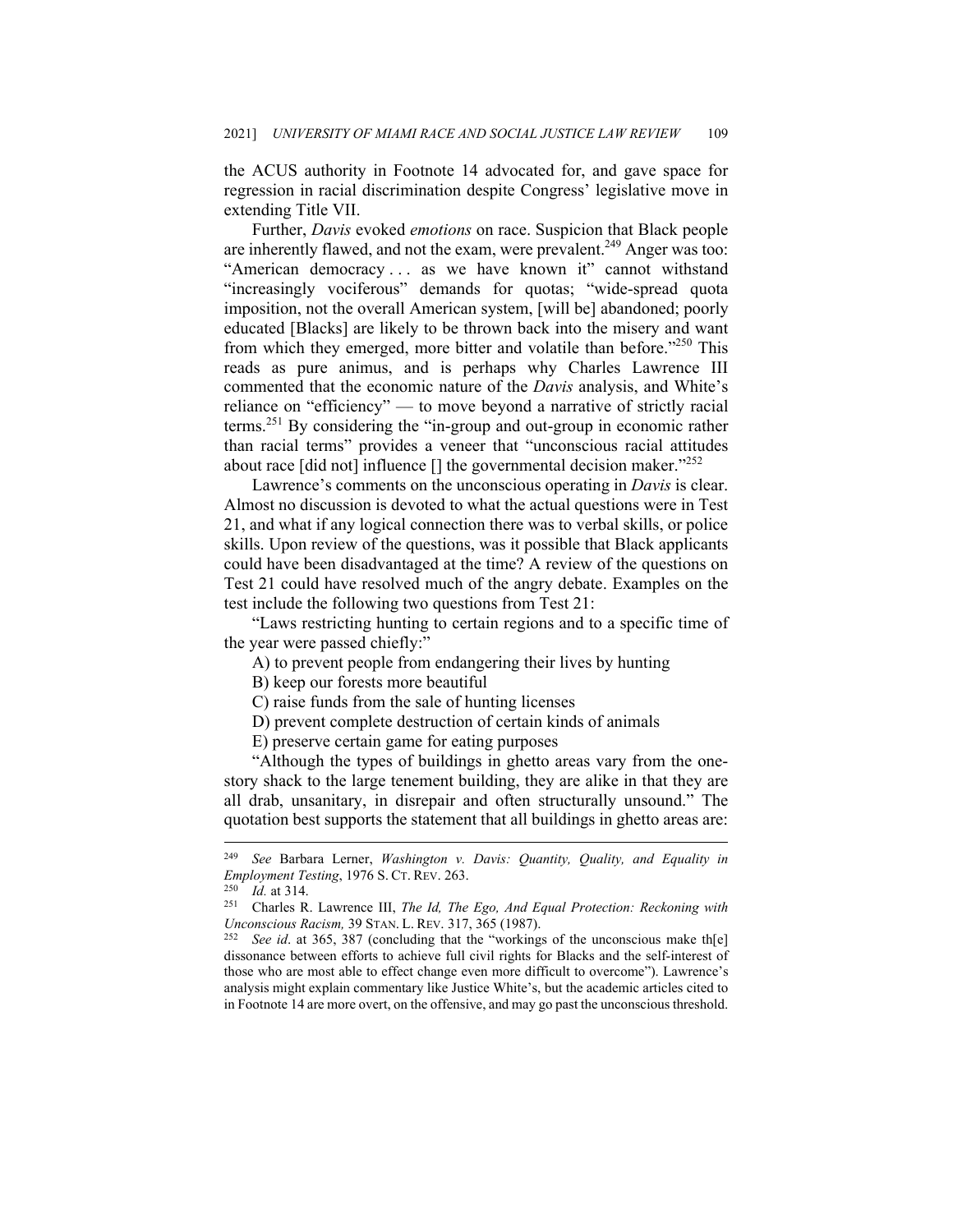- A) overcrowded
- B) undesirable as living quarters
- C) well-constructed
- D) about to be torn down
- E) seldom inspected<sup>253</sup>

The applicability of hunting to urban D.C. in the 1970s is slight if it existed at all, and the disparaging question about "all" housing in "the ghetto" being "drab" and "unsanitary" is offensive and degrading.<sup>254</sup> Rather than presuming neutrality, the Court could have questioned the validity of Test 21 along the lines of a simple rational review test, to decide whether the questions bore a rational relationship to the role of a police officer in Washington D.C. the 1970s, really did test the "verbal ability, vocabulary, and reading and comprehension" targets for federal service generally, and whether Test 21 questions established a "'job relatedness'" standard not just in line with the Civil Service Act of 1883 as offered in support of the test, but applicable to life in 1976 when *Davis* was in front of the Court.<sup>255</sup>

Those academic authorities supporting the *Davis* "sole purpose' test are outdated, lack empirical data, an insist on holding onto prejudicial narratives that have no place in legal doctrine today. As related to key findings by the Senate's Intelligence Report in 2016 "no single group of Americans was targeted by [Russian] information operatives more than African-Americans."<sup>256</sup> *Davis* made that significant fact legally irrelevant, and likely created the instinct in the Senate and in the Select Committee on Intelligence to receive that information as not actionable; we see no corresponding security recommendations in the Senate Recommendations to combat the disparate impact, nor any corresponding charge in Mueller's Indictment. The "sole purpose" test in *Davis* has harmed Black people long enough and has metastasized to and now harms us broadly in matters of national security today.

#### *McCleskey v. Kemp: Risks, Race, and Devolving Doctrine*

While *Davis* solidified the notion that America would and should function just fine using disparate impact to explain away discrimination, factual integrity was also at issue. *Davis* relied upon dubious theories loosely pulled from new field of Law and Economics and the vogue for laissez-faire economics in the 1970's that even at the time was challenged

<sup>253</sup> Obasogie, *supra* note 230. 254 *See id.*

<sup>255</sup> Washington v. Davis, 426 U.S. 229, 236, n.4 (1976). 256 Sen. Intel. Rep., *supra* note 2, at 6.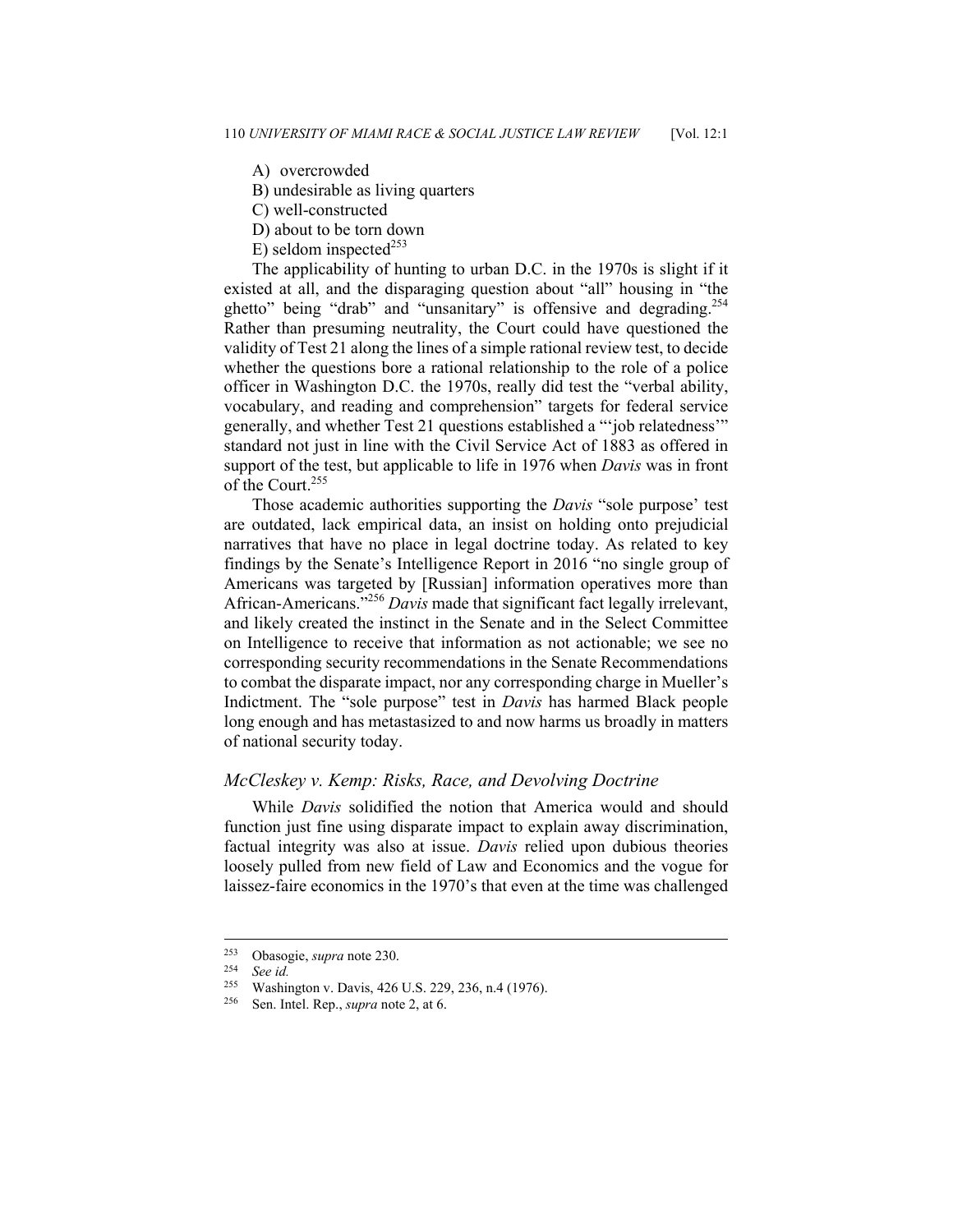for being "insufficiently scientific."<sup>257</sup> This section focuses on the interplay of fact, empirical data, and race in law as critical to understanding how the extensive findings and data in the Senate Intelligence Committee confirming that racial division was at the forefront of the attacks and is a glaring vulnerability were reduced to irrelevance legally.<sup>258</sup>

*McCleskey v. Kemp* finds a Black defendant disputing the disproportionate punishment he faced in criminal sentencing.<sup>259</sup> McCleskey went to the Court with highly regarded, new empirical data demonstrating that he, as a Black defendant who shot and murdered a white person was subject to far more severe punishment given the nexus of those two racial data points.<sup>260</sup> This case forced the Court, in their own words, to consider "the most sophisticated [] analysis ever performed [which] revealed that race more likely than not infects [judicial] decisions."261 The empirical data performed by a group of professors, referred to as the "Baldus study"<sup>262</sup> was considered very "sophisticated" by the Court and analyzed 2,000 murder cases from Georgia during the 1970s, utilized 230 variables, and empirically revealed stark variances in punishments when considering race of the victim and the defendant.<sup>263</sup>

Writing for the majority, Justice Powell opened the opinion by accepting that this "complex statistical study [] indicates a risk that racial considerations" affects capital punishments.<sup>264</sup> The question was whether this proved that McCleskey's punishment was unconstitutional.<sup>265</sup> The Court also accepted that "Baldus [referring to the study] indicates that Black defendants, such as McCleskey . . . have the greatest likelihood of

<sup>257</sup> The Associated Press*, Friedman Given A Nobel Award; 2 Share a Prize*, N.Y. TIMES, p. A1, Oct. 14, 1976 (noting that Dr. Milton Friedman, widely viewed as the leader of the Chicago School of Economics (of which Demsetz belonged) was *not* universally accepted as an appropriate Nobel Prize Winner by the Royal Academy in Stockholm; rather, "the award to Dr. Friedman followed an extraordinary and sometimes heated debate, centered primarily over his political activity as adviser to conservative politicians . . . Some academy members also reportedly felt his economic judgments were insufficiently scientific.").

<sup>258</sup> *See generally* Sen. Intel. Rep., *supra* note 2. 259 481 U.S. 279, 308 (1987). 260 *Id.*

<sup>&</sup>lt;sup>261</sup> *Id.* at 337.<br><sup>262</sup> The Baldus study was considered very "sophisticated" by the Court at that time and covered 2,000 murder cases from Georgia during the 1970s, utilized 230 variables, revealing a range of permutations as to consequences and punishment variances by racial group of the defendant and the victim. Baldus' group, Black defendant, white victim, had the "greatest likelihood of receiving the death penalty." *Id.* at 288.<br><sup>263</sup> *Id.* (Baldus' group, Black defendant, white victim, had the "greatest likelihood of

receiving the death penalty").

<sup>264</sup> *Id.* at 283. 265 *Id.*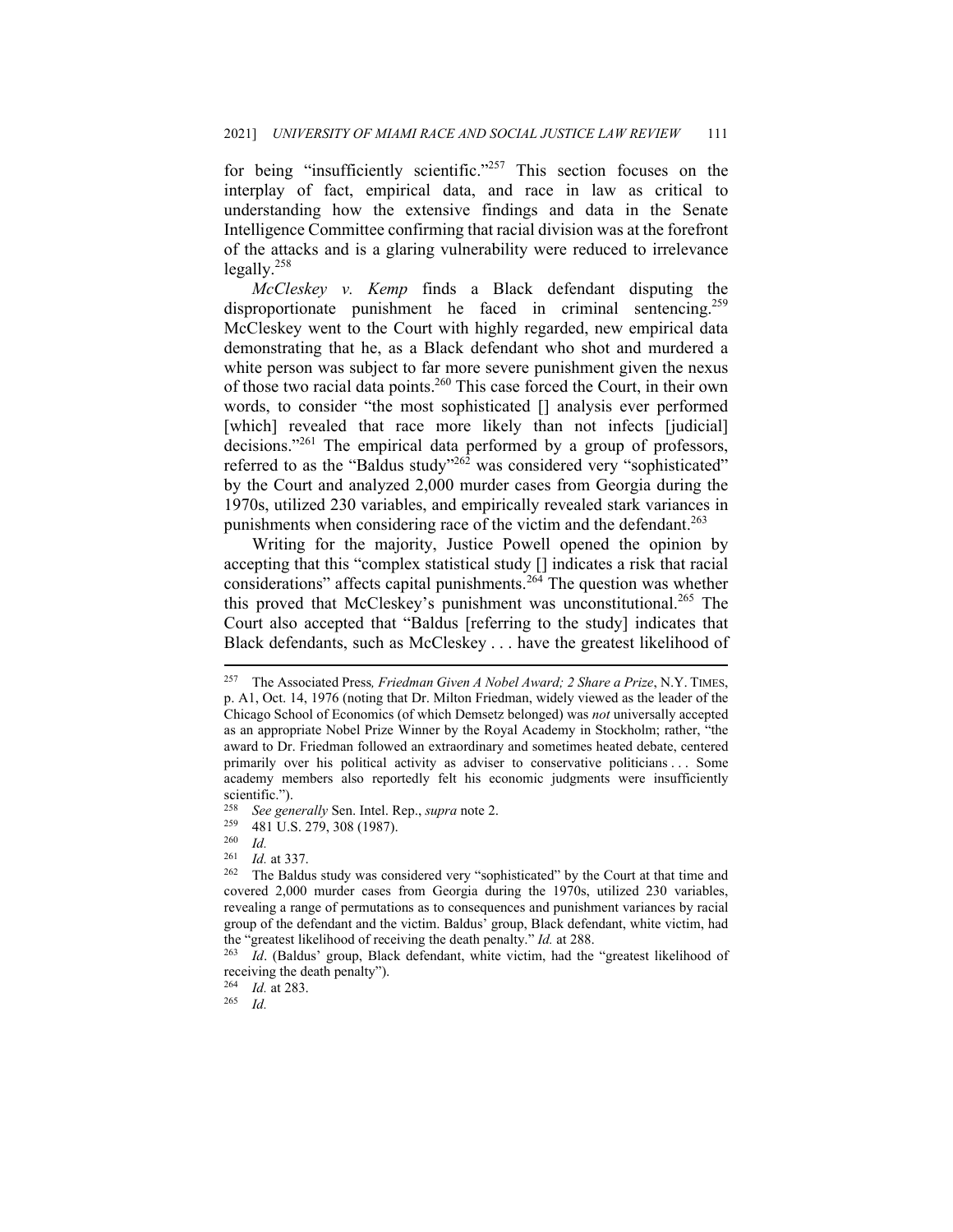receiving the death penalty."266 However, the Court still fell back into an ahistorical approach by the end of the opinion — that the claims surrounding the data "rest[ed] on the *irrelevant* factor of race [that] easily could be extended to apply to claims based on unexplained discrepancies."<sup>267</sup> This conclusion is incoherent — nothing can be irrelevant if impact is proven empirically.

Powell went further to obviate race as a legal matter. He warned that if race would be considered, there would be no limiting factor. All other minorities would require consideration, as would gender, the "race or sex of other actors in the criminal justice system, such as defense attorneys, or judges" or "any *arbitrary* variable" like a "defendant's facial characteristics, or . . . physical attractiveness."<sup>268</sup> With race out of the way, Powell argued that the Constitution did not warrant action as race was merely equal to any other "potentially irrelevant factor," and therefore the Constitution does not require action for the resulting "*demonstrable*  disparities."<sup>269</sup> How racial impact was irrelevant despite "demonstrable disparities" was not reckoned.

*McCleskey* therefore secured the perpetuation of racial disparities even when the State had proof and an "awareness of consequences."<sup>270</sup> This disability haunts us today in the stunning void in the Senate Intelligence Committee's recommendations in the Russian Interference Campaign. The overwhelming supporting facts that an international adversary used racial provocations to upend our 2016 election and attack our democracy broadly fell to the *Davis* and *McCleskey* logic.

#### *The Race-Fact Disability at the Court*

*McCleskey* presents three strong dissents by Justices Brennan, Blackmun, and Stevens, admonishing the majority for repudiating "the elaborate studies which the Court properly assumes to be valid."<sup>271</sup>

The dissents all argue that the evidence was more than sufficient to act. Justice Brennan's dissent reinserted context and attacked the claim that eye color or other features were equally "irrelevant" to legal matters as it was not possible to contend that America "has on the basis of hair color inflicted upon persons [the] deprivation comparable to that imposed on the basis of race." $^{272}$  Further, history and context are not just narratives — they matter for a proper analysis of statistical evidence. Ahistorical and

<sup>266</sup> *Id.* at 287. 267 *Id.* at 316. 268 *Id.* at 316-18. 269 *Id.* at 319. 270 *Id*. 271 *Id.* at 366-67. 272 *Id.* at 341.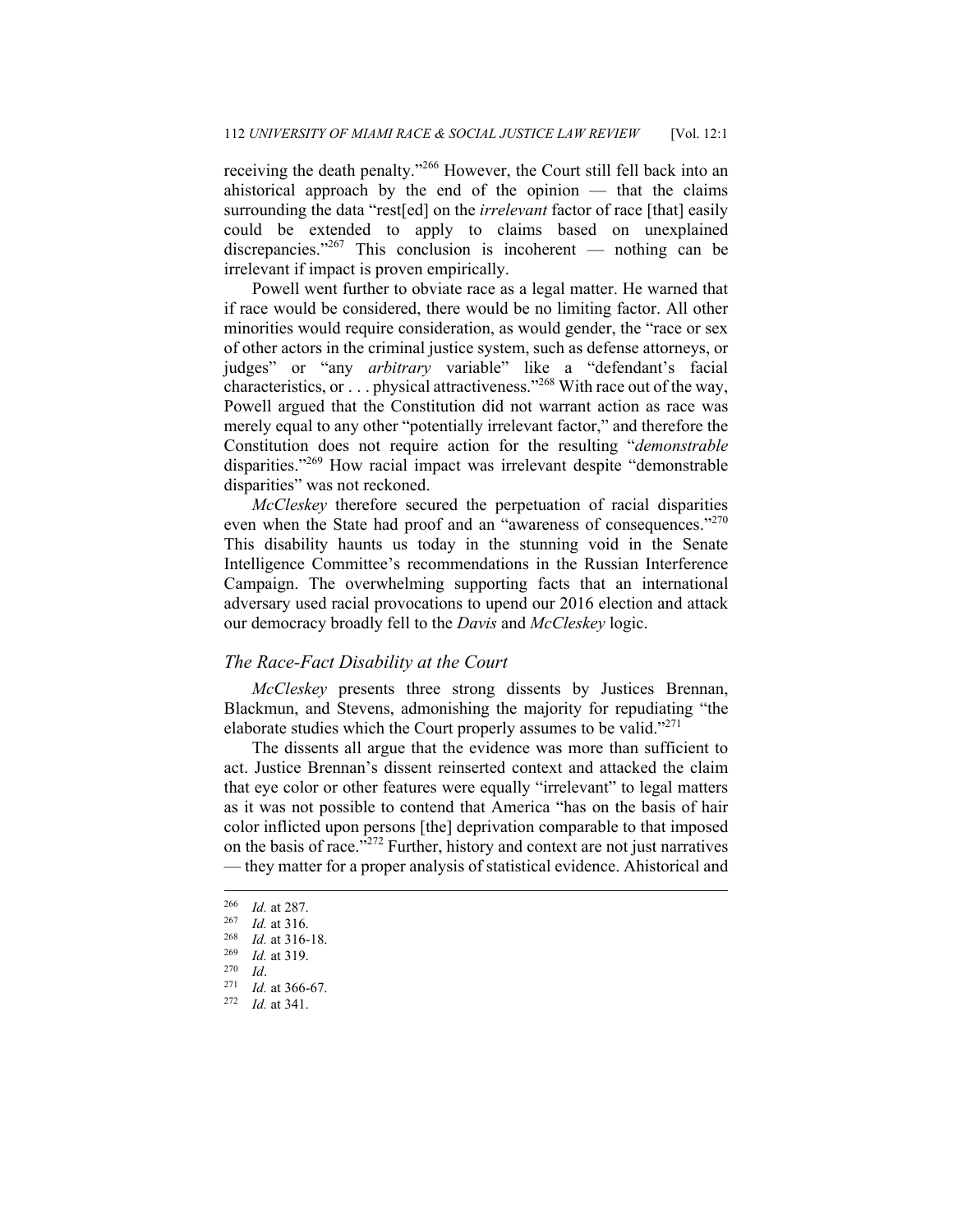acontextual claims "would require evidence of statistical correlation *even more* powerful than that presented by the Baldus study."<sup>273</sup> To Brennan, the Baldus study was unassailable, a fact he claimed the Court was not equipped to challenge. The evidence of racial disparity was "uniquely sophisticated" and by "far and away the most refined data ever assembled" in that area of law.<sup>274</sup> Brennan surmised that the Court simply "fail[ed] to take account of the unprecedented refinement and strength of the Baldus study" and reverted to bias and the willful ignorance in refusing to accept legal considerations for racial disparity.

Justice Blackmun also admonished the Court for failing to consider "evidence that establish[ed] a constitutionally intolerable level of racially based discrimination."275 Blackmun pointed to the majority's inexplicably shifting evidentiary standards. Use of the Baldus study was logical under *Batson v. Kentucky* which had just lowered the burden of proof for a defendant to meet for a prima facie case of "purposeful discrimination" only one year prior.<sup>276</sup> The Baldus study therefore presented "exhaustive" evidence" "that would have satisfied the [even] more burdensome standard" the Court just struck down.<sup>277</sup> There was simply no reason to refuse the empirical data pointing to racial discrimination.

The Court vacillated on standards to apply to race-based questions, evidence, and burden of proof requirements with dizzying speed. The results of these slippery norms was laid bare in the Senate Intelligence Report — the deep evidence of disparate impact offered with exacting empirical data did not attach legally as the harms.

<sup>273</sup> *Id.* at 342. Simply put, the erroneous argument by the majority that discriminating based on hair color is so outlandish and incomprehensible that the statistical correlation to

render that a valid argument would need to be far higher. 274 *Id.* at 342. Brennan's point on the sufficiency of evidence was also elaborate. This "evidence depicts not merely arguable tendencies, but striking correlations, all the more powerful because nonracial explanations have been eliminated. Acceptance of petitioner's evidence would therefore establish a remarkably stringent standard of statistical evidence unlikely to be satisfied with any frequency." *Id.*

<sup>275</sup> *Id.* at 345. 276 476 U.S. 79 (1986); *see* Swain v. Alabama, 380 U.S. 202, 227 (1965) The prior standard under Swain v. Alabama was more burdensome and required the defendant meet the burden of proof to demonstrate purposeful discrimination by systemic use of race impermissibly over a period of time.

<sup>277</sup> McCleskey, 481 U.S. at 364; *see* Turner v. Murray 476 U.S. 28, 48 n. 5 (Powell, J., dissenting) (noting that race is irrelevant).